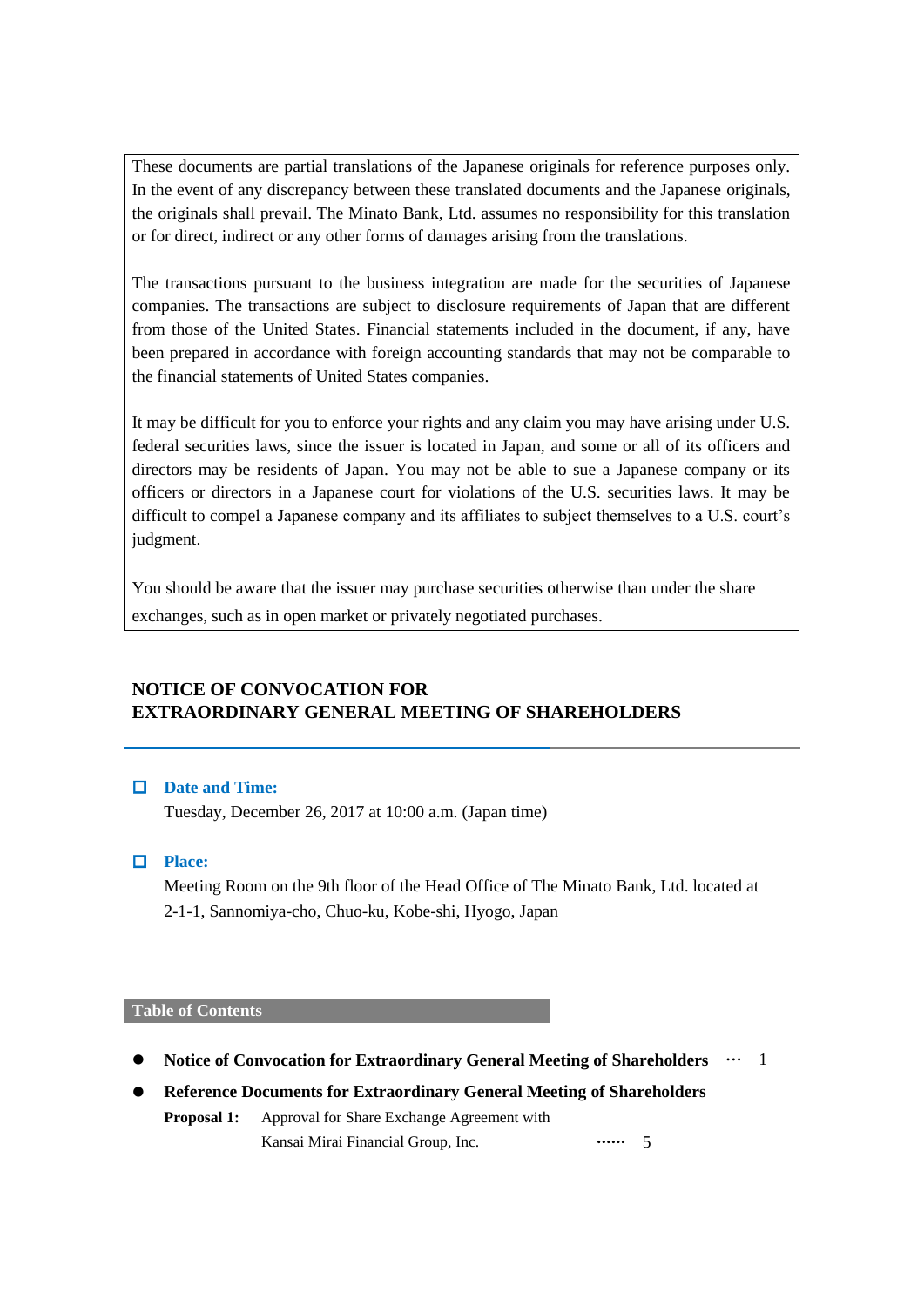**Proposal 2:** Partial Amendment to the Articles of Incorporation  $\cdots$  42

**Please note that souvenirs for shareholders attending the Meeting will not be offered. Thank you for your understanding.**

**The Minato Bank, Ltd.**

(Securities Code: 8543)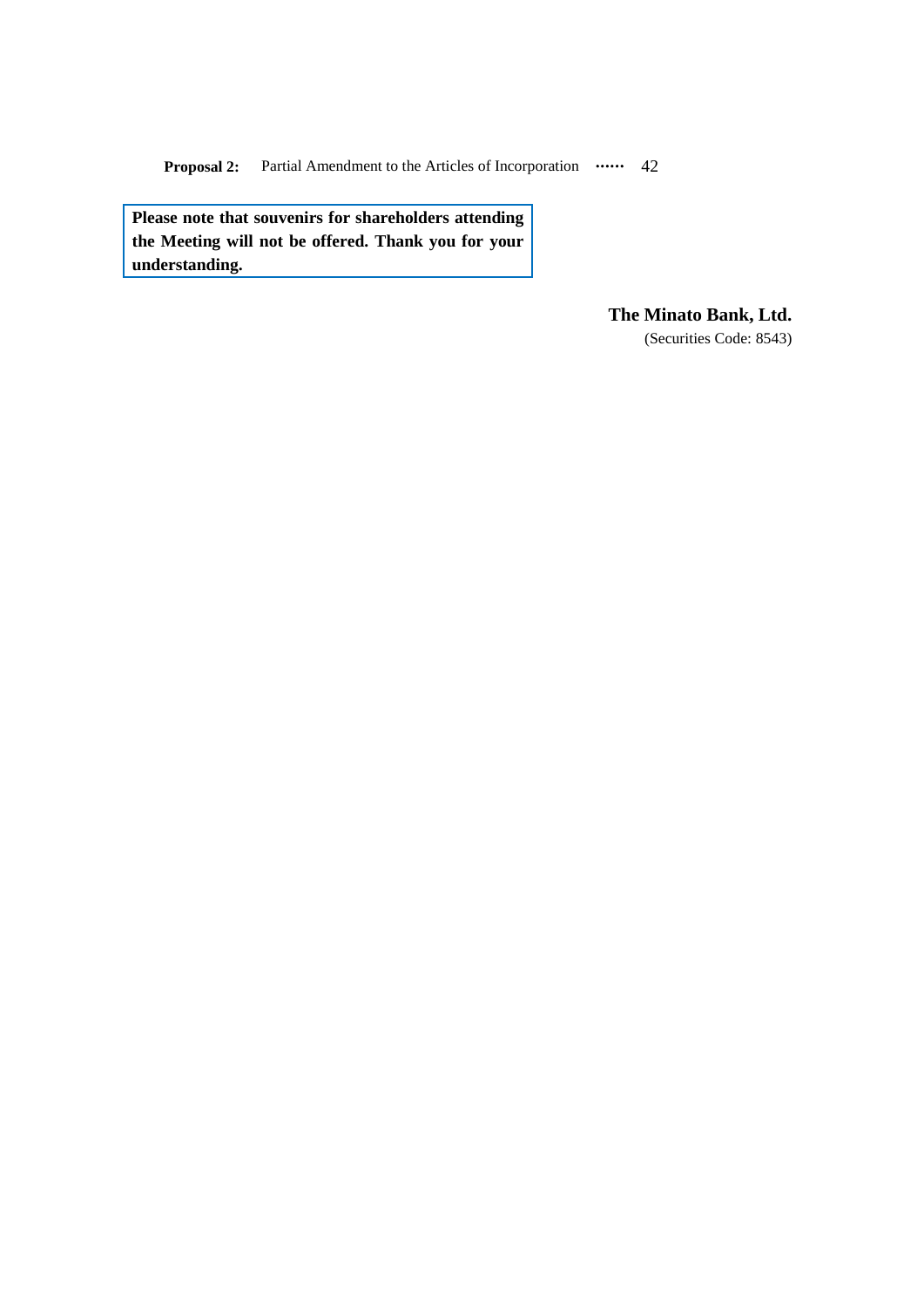(Securities Code: 8543) December 4, 2017

#### **To: Shareholders with Voting Rights**

#### **The Minato Bank, Ltd.**

2-1-1, Sannomiya-cho Chuo-ku, Kobe, Japan Hiroaki Hattori, President

# **NOTICE OF CONVOCATION FOR EXTRAORDINARY GENERAL MEETING OF SHAREHOLDERS**

You are cordially invited to attend the extraordinary general meeting of shareholders of the Minato Bank, Ltd. (the "**Bank**"). The meeting will be held as described below.

**If you are unable to attend the meeting, you can exercise your voting rights in writing or via the Internet. Please review the Reference Documents for Extraordinary General Meeting of Shareholders (described hereinafter) and exercise your voting rights by no later than Monday, December 25, 2017 at 5:00 p.m. (Japan time).**

- **1. Date and Time:** Tuesday, December 26, 2017 at 10:00 a.m. (Japan time)
- **2. Place:** Meeting Room of the 9th floor of the Head Office of the Bank located at 2-1-1, Sannomiya-cho, Chuo-ku, Kobe-shi, Hyogo, Japan

# **3. Meeting Agenda:**

**Proposals to be resolved:**

| <b>Proposal 1:</b> Approval for Share Exchange Agreement with Kansai Mirai |                       |  |  |  |  |
|----------------------------------------------------------------------------|-----------------------|--|--|--|--|
|                                                                            | Financial Group, Inc. |  |  |  |  |

**Proposal 2:** Partial Amendment to the Articles of Incorporation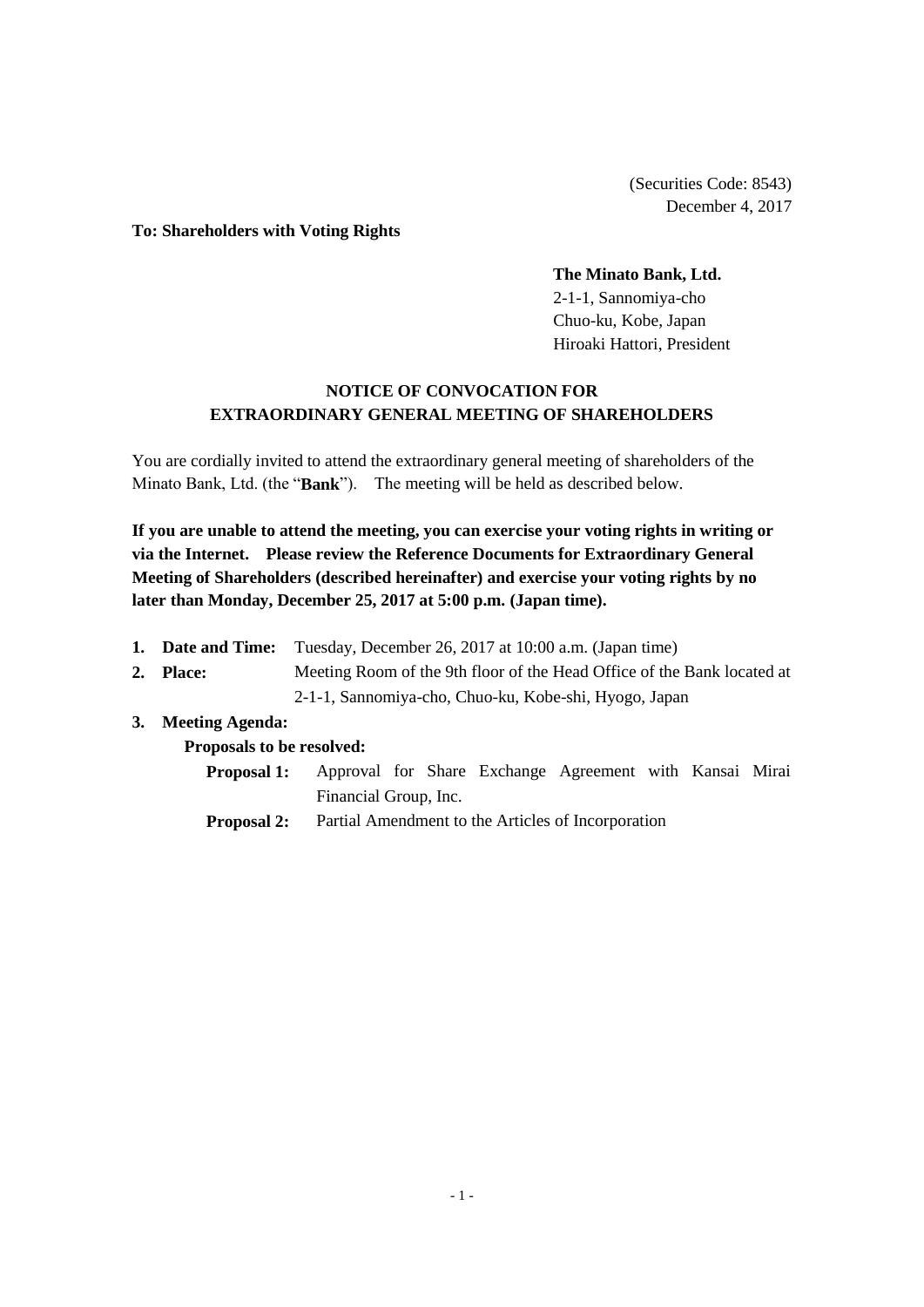# **4. Guidance on Exercise of Voting Rights:**

# **(1) Exercise of Voting Rights in Writing (Mail)**

Please indicate your vote "for" or "against" the proposals on the enclosed Voting Rights Exercise Form, and return the completed Form to the Bank to arrive by no later than Monday, December 25, 2017 at 5:00 p.m. (Japan time).

# **(2) Exercise of Voting Rights via the Internet**

Please see the "Procedures for Exercise of Voting Rights via the Internet" (p. 4) below, and exercise your voting rights via the Internet by no later than Monday, December 25, 2017 at 5:00 p.m. (Japan time).

End

〰〰〰〰〰〰〰〰〰〰〰〰〰〰〰〰〰〰〰〰〰〰〰〰〰〰〰〰〰〰〰〰〰〰〰〰〰〰〰

◎ When attending the meeting, please submit the enclosed Voting Rights Exercise Form to the reception desk at the venue.

Additionally, to conserve resources, please bring this Convocation Notice with you.

◎ In the case that any modifications are made to the Reference Documents for Extraordinary General Meeting of Shareholders, such modifications will be posted on the Bank's website (http://www.minatobk.co.jp).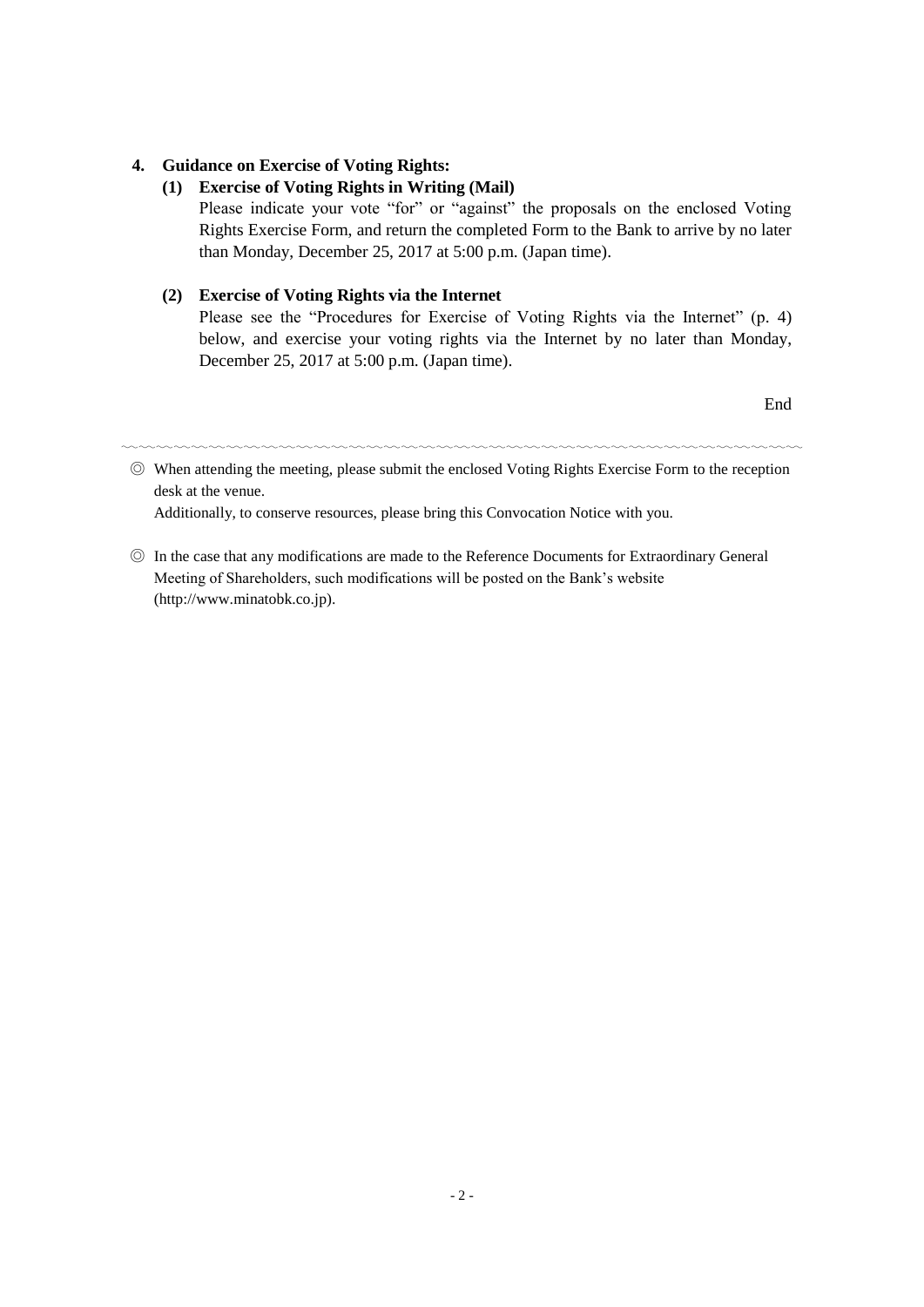# **Guidance on Exercise of Voting Rights**

There are three (3) methods to exercise your voting rights as described below:

## **Exercise of Voting Rights by Attending the Meeting in Person**



Please submit the enclosed Voting Rights Exercise Form to the reception desk at the venue on the day of the meeting.

**Date and time of the Meeting Tuesday, December 26, 2017 at 10:00 a.m. (Japan time)**

## **Exercise of Voting Rights in Writing (Mail)**



Please indicate your vote "for" or "against" the proposals on the enclosed Voting Rights Exercise Form, and return the completed Form to the Bank to arrive by no later than the exercise deadline.

**Exercise Deadline**

**To arrive at the Bank by no later than Monday, December 25, 2017 at 5:00 p.m. (Japan time)**

# **Exercise of Voting Rights via the Internet**



Please access **http://www.web54.net** (the voting website) and enter your vote "for" or "against" the proposals by following the guidance on the screen.

**Exercise Deadline Monday, December 25, 2017 at 5:00 p.m. (Japan time)**

**Please see the next page for details**

## **Handling of cases where voting rights are exercised more than once**

- (1) If a voting right was exercised both by mail and via the Internet, only the vote exercised via the Internet will be treated as valid.
- (2) If a voting right was exercised more than once via the Internet, only the vote exercised last in time will be treated as valid. In addition, if a voting right was exercised both by PC and mobile phone, only the vote exercised last in time will be treated as valid.

## **Fees arising from accessing the voting website**

Any fees arising from accessing the voting website (e.g., Internet connection charges and telephone charges) shall be borne by shareholders. In case of using mobile phones, packet communication fees and other charges related to the use of mobile phones shall also be borne by shareholders.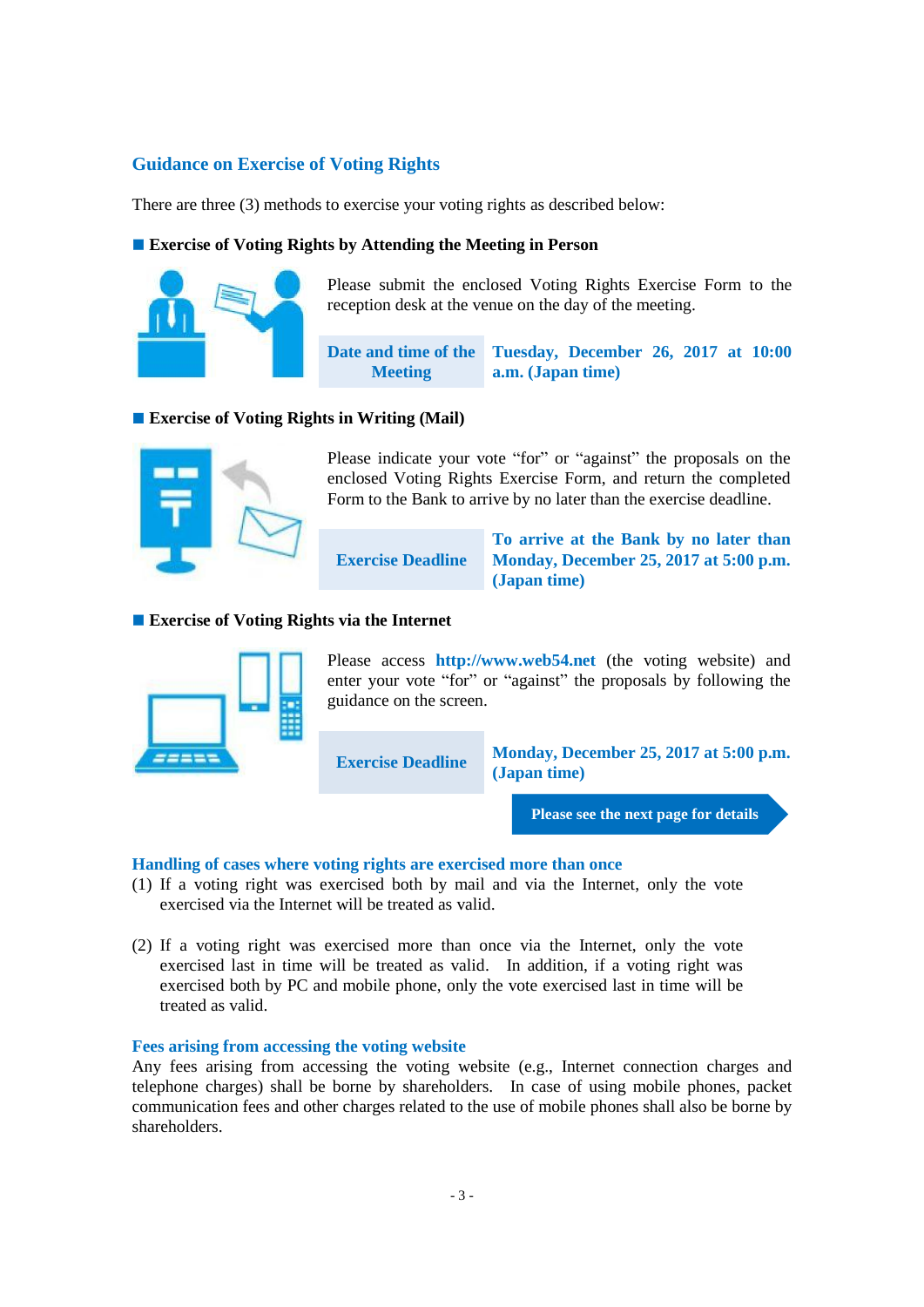# **Procedures for Exercise of Voting Rights via the Internet**

When exercising your voting rights via the Internet, please do so after confirming the matters specified below.

Please note that if you attend the meeting in person, it is not necessary to take the procedures for exercise of voting rights by mail or via the Internet.

#### **Method of exercise of voting rights via the Internet**

(1) The exercise of voting rights via the Internet is only possible by accessing the following voting website designated by the Bank. The website is also accessible via the Internet through mobile phones.

#### **Voting Website URL http://www.web54.net**

\*The voting website may also be accessed by scanning the "QR Code<sup>®</sup>" to the right by using a mobile phone equipped with a barcode reader. For details on how to use this function, please refer to the user's manual for your mobile phone.

(QR Code® is a registered trademark of DENSO WAVE INCORPORATED)

(2) When exercising voting rights via the Internet, please use the "voting right exercise code" and "password" specified in the enclosed Voting Rights Exercise Form, and register your vote "for" or "against" the proposals by following the guidance on the screen.

| ··· ようこそ、議決権行使ウェブサイトへ! …<br>● NY:0000WORD>TOL 「GSD-RULEZAMMADELISUS」を用意解析を取り組みられたことがあるためのは日本アドロセルをクレス<br>THERE.<br>おいる<br>調べすすむ<br>CRANGERO<br>● 特徴の基準制作用で解除されるのはない情報を確かすことをアルタンができる。<br>● 研究は基因の集合情報日本では、本研修との場合ので、すでにご提供したものでしょう。このに、うなくなる場合を確定するのは、そのこともに、これをクリン<br>N.Y. DALL<br>● HEEF + W.S.F.BASONBERG/ORIGING/WHICH/ENDISON/DEB ↓<br><b>CONTRACTOR CONTRACTOR COMMUNICATIONS</b><br><b>Express Contract Street Four East Leased</b> | <b>His D2454 444</b><br>●国内福行統」→1930年、2074年2月27日での2079年について、<br>『西内国内市 →107世内福行総国内政立に工場』であります。<br>『国内二体の国内ニュナの公開』、「おります」<br><b>RIGHTS-C. J. J. J.</b><br>間じる<br>Concepts in Numbers Moss Cruz Bank Lincoln |
|--------------------------------------------------------------------------------------------------------------------------------------------------------------------------------------------------------------------------------------------------------------------------------------------------------------------------------------------------------------------------------------------------------------------------------------------|------------------------------------------------------------------------------------------------------------------------------------------------------------------------------------------------------------|
|--------------------------------------------------------------------------------------------------------------------------------------------------------------------------------------------------------------------------------------------------------------------------------------------------------------------------------------------------------------------------------------------------------------------------------------------|------------------------------------------------------------------------------------------------------------------------------------------------------------------------------------------------------------|

(3) While the exercise of voting rights via the Internet will be accepted up to **Monday, December 25, 2017 at 5:00 p.m.**, your early exercise is encouraged. If there is anything that is unclear, please use the contact details specified below.

|                                     | <b>Contact Details</b> |                                                                       |
|-------------------------------------|------------------------|-----------------------------------------------------------------------|
| Shareholder register administrator: |                        |                                                                       |
|                                     |                        | Stock Transfer Agency Department, Sumitomo Mitsui Trust Bank, Limited |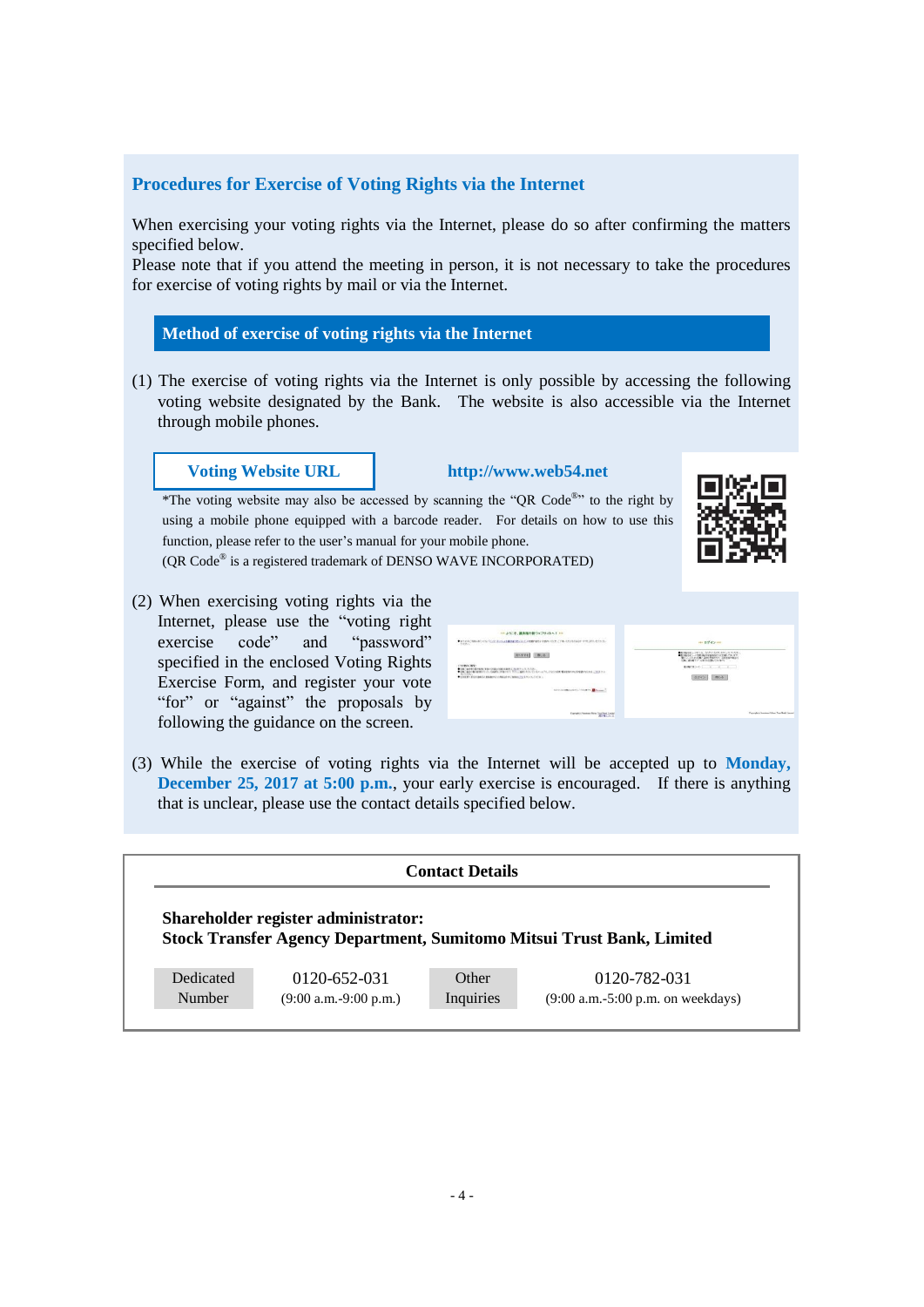#### **Reference Documents for Extraordinary General Meeting of Shareholders**

# **Proposal 1 Approval for Share Exchange Agreement with Kansai Mirai Financial Group, Inc.**

The Bank resolved, at the meeting of its board of directors held on September 26, 2017, to implement a business integration (the "**Business Integration**") of the following three (3) banks, the Bank, Kansai Urban Banking Corporation ("**Kansai Urban**") and The Kinki Osaka Bank, Ltd. ("**Kinki Osaka**") (collectively, the "**Integrated Group**" or the "**Integrating Parties**" and individually, an "**Integrating Party**"), by respectively implementing (i) incorporation of an intermediate holding company, "Kansai Mirai Financial Group, Inc." (the "**Holding Company**") by Resona Holdings, Inc. ("**Resona Holdings**"), (ii) transfer of all the shares of Kinki Osaka owned by Resona Holdings to the Holding Company, (iii) the respective tender offers subject to the respective shares of common stock of the Bank and Kansai Urban by Resona Holdings, (iv) transfer of shares of Class 1 preferred stock of Kansai Urban owned by Sumitomo Mitsui Banking Corporation ("**SMBC"**) (the "**Preferred Stock**") to Resona Holdings and (v) share exchanges between the Holding Company and both the Bank and Kansai Urban (the "**Share Exchange**"), subject to obtaining the approval and permission of the relevant authorities, in accordance with the basic agreement executed on March 3, 2017 by and among the six (6) companies, Resona Holdings, Sumitomo Mitsui Financial Group, Inc. ("**SMFG**"), SMBC, the Bank, Kansai Urban and Kinki Osaka (the six (6) companies, collectively, the "**Parties**"), and further, on the same day (i.e., September 26, 2017), a business integration agreement (the "**Business Integration Agreement**") was executed among the Parties.

In accordance with the Business Integration Agreement, at the meeting of its board of directors held on November 14, 2017, the Bank resolved to effect a share exchange agreement regarding the Share Exchange with the Holding Company, with April 1, 2018 being the effective date thereof, under which the Bank is designated as a wholly owned subsidiary company in share exchange and the Holding Company is designated as a wholly owning parent company in share exchange (the "**Share Exchange Agreement**"), and also, executed such Share Exchange Agreement.

The Bank hereby requests that the Share Exchange Agreement be approved.

The reason for the Share Exchange, the summary of the content of the Share Exchange, and the like, are as specified below:

#### **I. Reason for the Share Exchange**

A. Background of the Business Integration

On the basis that the Parties essentially believe that contributing to the further stimulation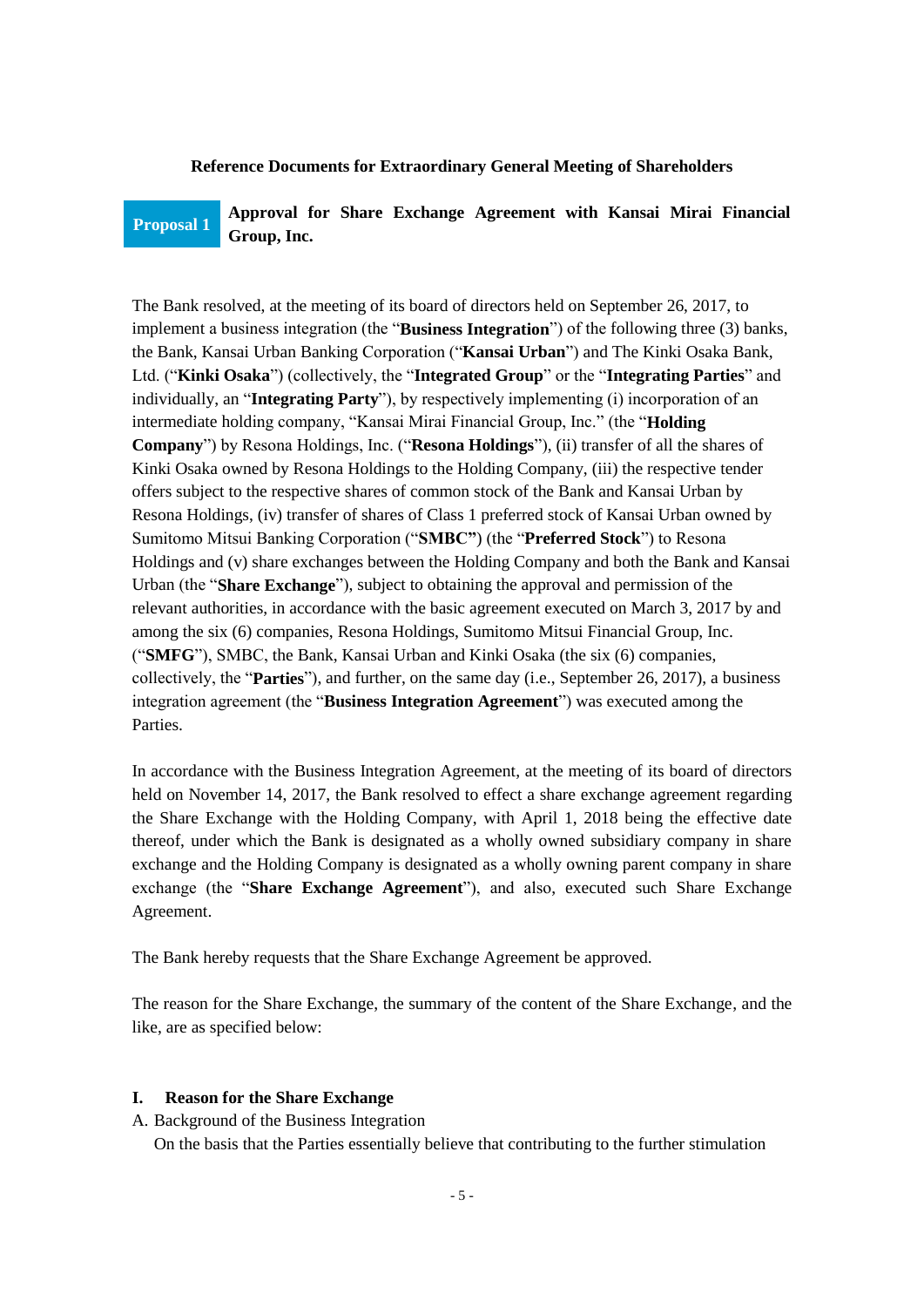and vigorous growth of the Kansai economy, while making the best use of the strengths and characteristics of each Integrating Party, is the most important mission for financial institutions whose primary market is the Kansai region and will eventually contribute to the sustainable growth of the Japanese economy, as discussed in the notice "Basic Agreement Concerning a Business Integration between The Minato Bank, Ltd., Kansai Urban Banking Corporation and The Kinki Osaka Bank, Ltd." announced on March 3, 2017, the Integrating Parties have established an integration preparation committee aimed at creating a "**New Retail Financial Services Model that is in Step with the Future of the Kansai Region**" based on the relationships with customers and local communities that each Integrating Party has fostered for many years, and proceeded with a discussion and consideration on the corporate philosophy, governance, management policy, business model and integrated form, etc. As a result, the Integrating Parties have determined that the Integrating Parties are able to realize improvement of the corporate value more than when each Integrating Party solely exists as separate entities, by implementing the Business Integration where the Integrated Parties gather together under the Holding Company, and reached a definitive agreement to implement the Business Integration on September 26, 2017.

#### B. Business Philosophy of the Integrated Group

The Integrated Group has established the following business philosophy in order to become a leading regional financial group in Japan, which will be the largest in the Kansai region, where employees work with huge satisfaction and pride in the challenges they overcome while deepening relationships with customers and local communities that each Integrating Party has fostered for many years.

> Business Philosophy of the Integrated Group We grow with the customers as the financial group that is in step with the future of the Kansai region. We create a prosperous future for the local communities. Striving to create change, we continue to evolve.

C. Management Strategy of the Integrated Group

1. New Retail Financial Services Model

The Integrated Group will realize deepening contribution to the Kansai economy by creating "the new retail financial services model that is in step with the future of the Kansai Region", focusing on the following three (3) pillars under the business philosophy established in B. above.

- We will contribute to the growth and stimulation of the local communities by further deepening the relationships with the broad range of customers in the local communities through sharing of the strengths that each Integrating Party has fostered and the provision of one-stop and advanced financial services and solutions.
- We will realize drastic enhancement of operational efficiency and productivity through sharing of know-how for the operational reform and integration of practical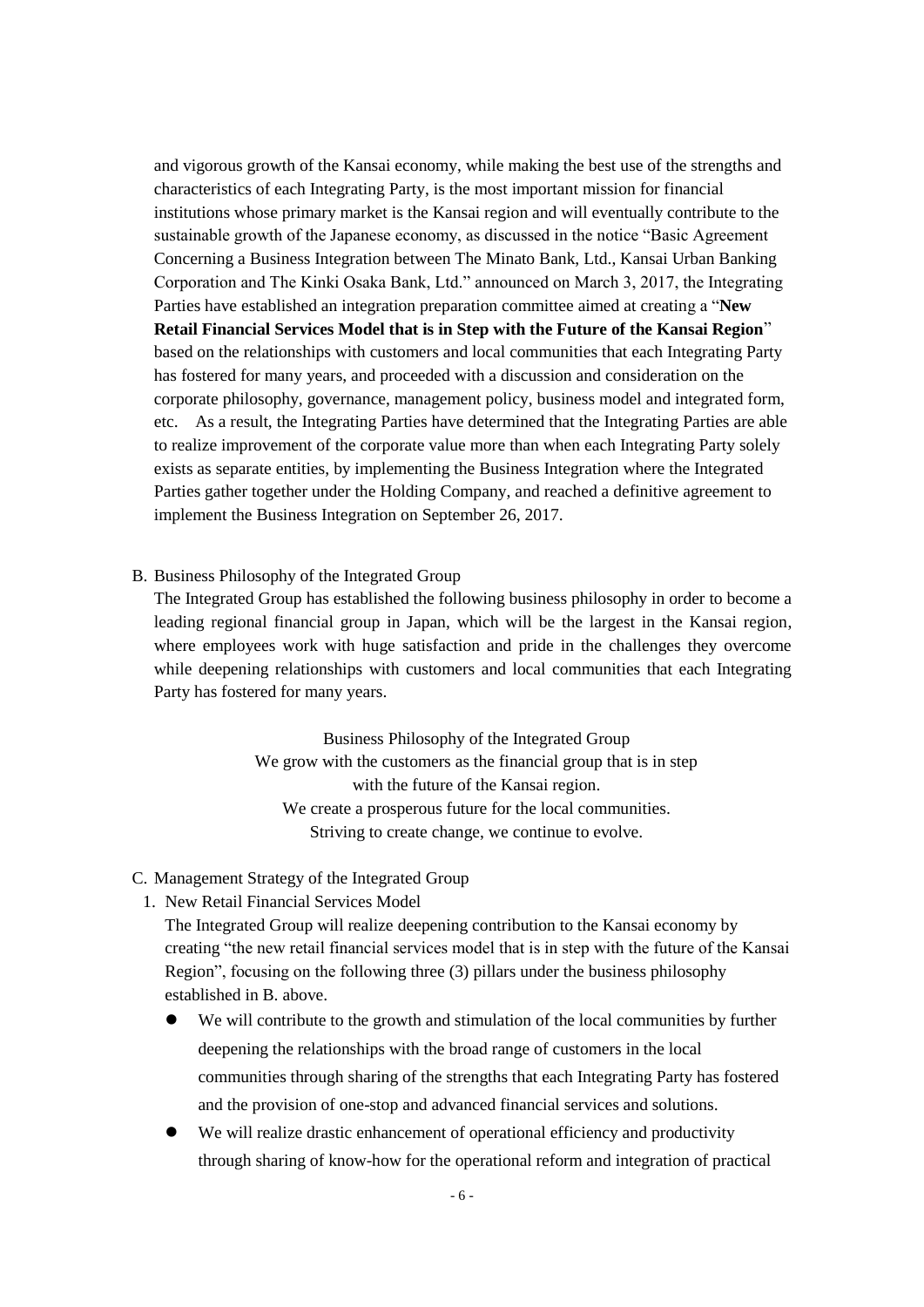tasks and systems, etc., and provide the customers with great convenience.

- We will realize profitability, efficiency and soundness appropriate for a leading financial volume in Japan, which will be the largest in the Kansai region in order to respond to the expectations of the customers and the local communities.
- 2. Basic Policies for Realizing the Business Model

Under the following basic policies, the Integrated Group will realize deepening contribution to the Kansai economy by exercising and sharing the strengths that each Integrating Party has fostered in the past, mutually supplementing and providing new services that are truly useful for the customers.

- a. Further enhancement of the presence in the Kansai region which is the primary market and contribution to the Kansai economy
	- **Contribution to the Kansai economy by leveraging extensive presence in the Kansai region and community-based relationships**
		- $\triangleright$  We will further deepen the business strategies focusing on local small and medium-sized companies and individuals in the Kansai region.
		- $\triangleright$  We will provide succession solutions, etc. which are truly useful for the customers by utilizing trust and real estate functions.
		- $\triangleright$  We will accelerate efforts for regional revitalization by enhancing programs for supporting business foundation and for supporting manufacturing companies, etc.
	- **Further development of top-class retail business among the regional banks and support for asset formation for the customers**
		- $\triangleright$  We will further strengthen the housing loans which are top-class among the regional banks and support fulfilling lives for the customers.
		- $\triangleright$  We will newly develop various instruments, such as fund wrap and individual-type DC, as well as maintaining investment trust balance which is top among the regional banks.
	- **Provision of great convenience by utilizing our customer bases and branch networks**
		- $\triangleright$  We will respond to needs of the customers who open up their business, such as overseas expansion, M&A and business matching.
		- $\triangleright$  We will enhance the convenience for the customers through mutual availability of ATMs, including Resona Group, as well as the most extensive branch networks among the regional banks.
- b. Enhancement of operational efficiency and productivity, fully leveraging the merit of the group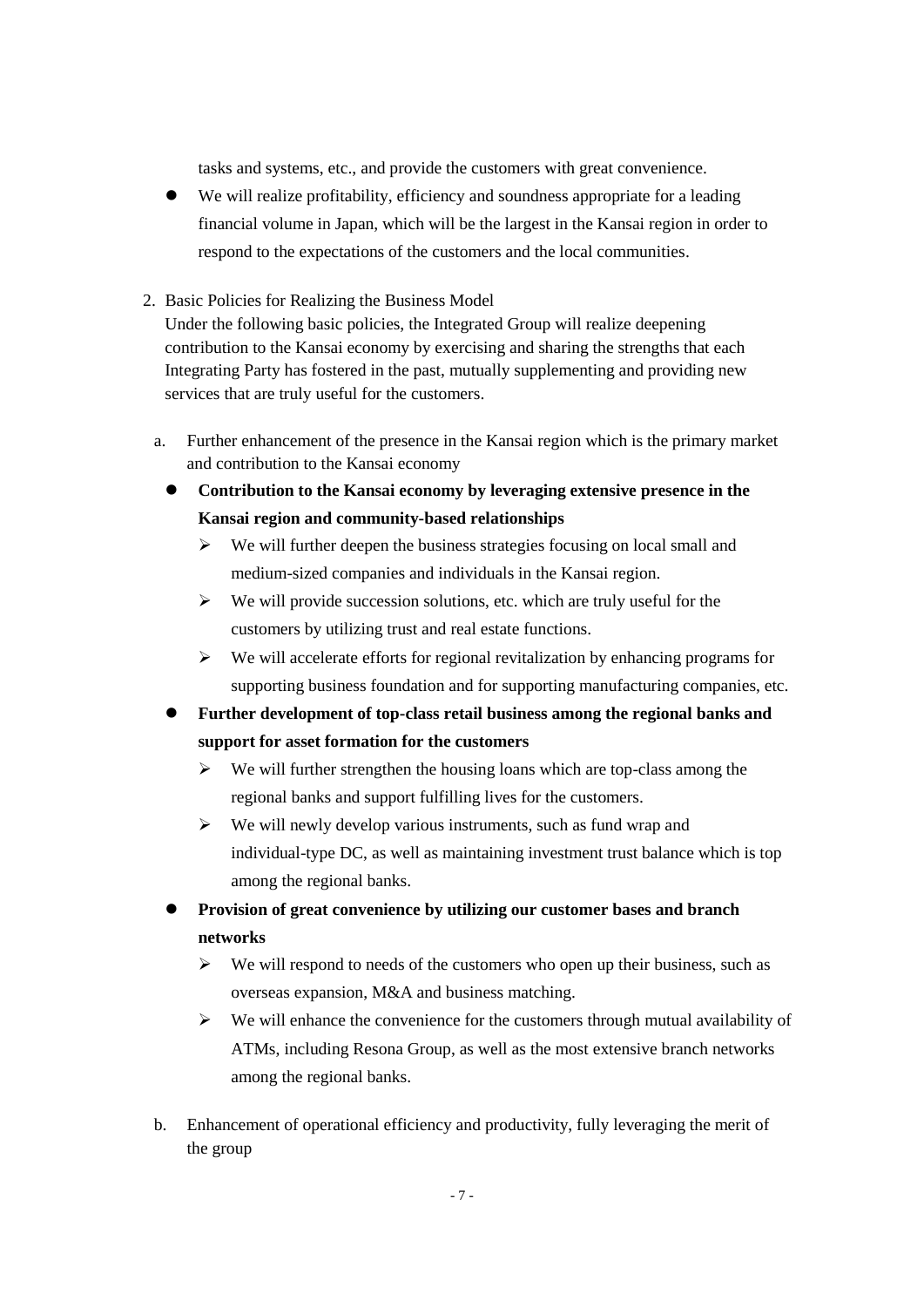- **Integration of the practical tasks and systems into the common platform of Resona Group**
	- $\triangleright$  We will enhance productivity by operating offices with a small number of employees and expand the focus of time spent on sales by fully leveraging know-how that Resona Group has developed.
	- $\triangleright$  We will cope with both realizing cost reduction for the systems within the whole Integrated Group and utilizing advanced technologies through joint operation with Resona Group.
- **Expansion of sales employees aimed at expanding customer contacts**
	- $\triangleright$  We will implement relocation of sales employees and expand customer contacts in respect of both quality and quantity, such as by streamlining the organization of the head office and optimizing the channels.

#### **II. Summary of the Content of the Share Exchange**

The summary of the content of the Share Exchange is as specified in p. 33 of Attachment (1) - "Share Exchange Agreement (Copy).

#### **III. Matters Concerning the Appropriateness of the Consideration for the Exchange**

A. Matters Concerning the Appropriateness of the Total Number of the Shares Provided as Consideration and the Allotment Thereof

- (1). Details of allotment of shares upon Share Exchange
- a. Details of allotment of shares upon Share Exchange between the Holding Company and the Bank

|                          | <b>Holding Company</b> | The<br>Bank     |
|--------------------------|------------------------|-----------------|
|                          | (wholly-owning)        | (wholly-owned)  |
|                          | parent<br>company      | subsidiary      |
|                          | Share<br>1n            | in<br>company   |
|                          | Exchange)              | Share Exchange) |
| Share exchange ratio for |                        | 2.37            |
| common stock             | (Common stock)         | (Common stock)  |

## (Note 1) Share allotment ratio

2.37 shares of common stock of the Holding Company will be allotted and delivered for each share of common stock of the Bank. If, during the period from the execution date of the Business Integration Agreement to April 1, 2018, or a date separately agreed upon by all parties involved (the "Closing Date"), a situation arises that is reasonably determined to pose a risk of having a materially adverse effect on the financial condition, operating results, cash flow, business or rights and obligations of the Holding Company, Kinki Osaka, Kansai Urban or the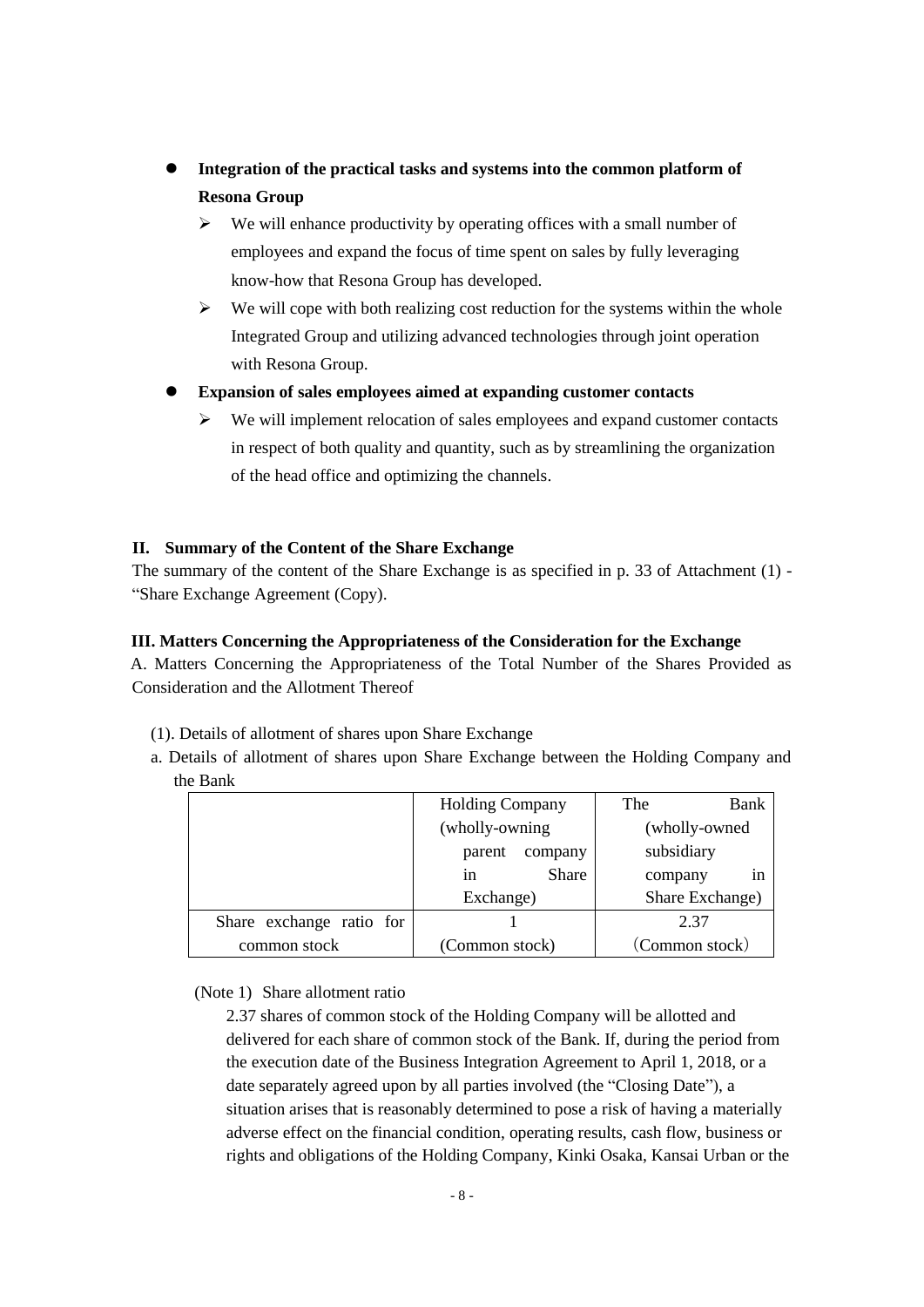Bank, based on which a situation arises or is identified that will have a material adverse effect on the implementation of the Business Integration or the economic conditions for the Business Integration, or may otherwise make the achievement of the objectives of the Business Integration difficult, the share exchange ratio may be changed through consultations by the Parties and the Holding Company. 1.30975768 shares of common stock of the Holding Company will be allotted and delivered for each share of the Preferred Stock.

(Note 2) Treatment of fractions that are less than one share

When the number of shares of common stock of the Holding Company to be delivered upon the Share Exchange includes fractions that are less than one share, such fractions shall be treated pursuant to Article 234 of the Companies Act.

(Note 3) Number of shares to be newly issued and delivered by the Holding Company upon the Share Exchanges (Scheduled)

The Holding Company, upon the Share Exchanges, plans to newly issue, allot and deliver 310,458,808 shares of common stock.

The above number of such new shares that the Holding Company plans to deliver upon the Share Exchanges is calculated as the number of shares of common stock of the Holding Company that is to be newly issued upon the Share Exchanges based on (i) the total number of issued and outstanding shares of common stock of the Bank as of August 4, 2017 (41,095,197 shares) stated in the Bank's 19th Business Period First Quarterly Report submitted on August 4, 2017 (the "First Quarterly Report"), (ii) the total number of issued and outstanding shares of common stock of Kansai Urban as of July 28, 2017 (73,791,891 shares) stated in Kansai Urban's 155th Business Period First Quarterly Report submitted on July 28, 2017 ("Kansai Urban's First Quarterly Report"), and (iii) the total number of issued and outstanding shares of preferred stock of Kansai Urban (73,000,000 shares). However, the Bank and Kansai Urban plan to cancel all of the treasury stock that they each hold (including shares acquired as a result of the purchase of shares in response to the dissenting shareholders' share purchase demands made in connection with the Share Exchanges pursuant to the provisions of Article 785, Paragraph 1 of the Companies Act) immediately prior to when the Holding Company acquires all of the issued shares of the Bank and Kansai Urban. Therefore, the number of shares of treasury stock (shares of common stock) held by the Bank as of June 30, 2017 (57,282 shares) stated in the "Summary of Financial Statements for the First Quarter of the Fiscal Year Ending March 31, 2018 (Japan GAAP) (Consolidated)" submitted on July 28, 2017 (the "First Quarter Summary of Financial Statements") and the number of treasury stock (shares of common stock) held by Kansai Urban as of June 30, 2017 (300,241 shares) stated in Kansai Urban's "Summary of Financial Statements for the First Quarter of the Fiscal Year Ending March 31, 2018 (Japanese GAAP) (Consolidated)" submitted on July 28, 2017 are excluded from the number of shares for which newly issued shares are to be delivered upon the Share Exchanges in the above calculation. The number of newly issued shares to be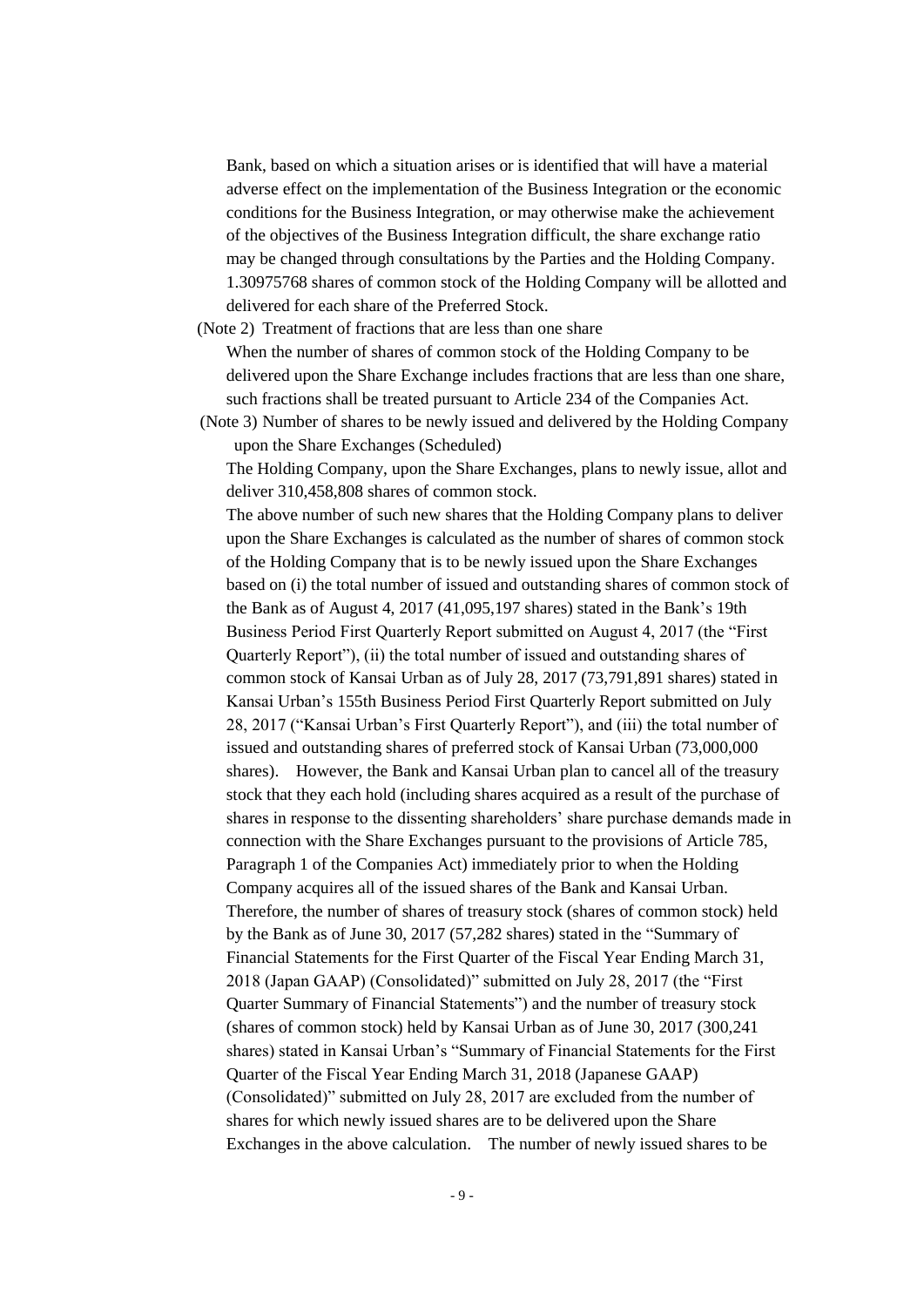delivered by the Holding Company upon each Share Exchange may be adjusted if the number of shares of treasury stock held by the Bank as of June 30, 2017 and Kansai Urban as of June 30, 2017 changes until immediately preceding the Share Exchanges for reasons such as the shareholders of the Bank or Kansai Urban exercising their right to demand that their shares be purchased. With respect to treasury stock, although it is stated above that Kansai Urban holds 300,241 shares, there are 100 additional shares under Kansai Urban's name in the shareholders' register that it actually does not own.

(Note 4) Treatment of shares constituting less than one unit

Shareholders of the Bank who are allotted shares of common stock of the Holding Company constituting less than one unit (less than 100 shares) upon the Share Exchange ("Shares Less Than One Unit") may not sell such allotted shares on the TSE or any other financial instruments exchange. Such shareholders may, pursuant to Article 192, Paragraph 1 of the Companies Act, demand that the Holding Company purchase the Shares Less Than One Unit that they hold. Alternatively, such shareholders may, pursuant to Article 194, Paragraph 1 of the Companies Act and the articles of incorporation, demand that the Holding Company to sell to them such a number of shares that would, together with the number of Shares Less Than One Unit that they hold, constitute one unit.

(2). Grounds for the calculation for the Allotment related to the Share Exchanges

a. Grounds and Reasons for the Allotment

As stated in "1. A. Background of the Business Integration" under "I. Reason for the Share Exchange," as a result of earnest and repeated discussions and negotiations, the Parties have determined that the Integrating Parties are able to realize improvement of corporate value greater than when each Integrating Party solely exists as a separate entity, by implementing the Business Integration where the Integrating Parties gather together under the Holding Company and therefore reached the conclusion that the Business Integration is the best option.

In order to ensure the fairness and appropriateness of the determination of the share exchange ratio (the "Share Exchange Ratios Pertaining to the Bank's Common Shares", and together with Kansai Urban's share exchange ratios concerning common shares and Preferred Stock, the "Share Exchange Ratio") stated in "(1) Details of Allotment of Shares Upon Share Exchanges" above, as stated in "b-1 Outline of Calculation" under "b. Matters Concerning Calculation" and "(3) Measures to Ensure Fairness of the Business Integration and to Avoid Conflicts of Interest" below, Resona Holdings selected Merrill Lynch Japan Securities (as defined in b. b-1 below), the Bank selected EYTAS (as defined in b. b-1 below), respectively, as third-party appraisers for calculation of the Aggregated Consideration (as defined in b. b-1 below) or the share exchange ratio, and requested that they analyze and calculate the economic conditions. The Parties carefully and repeatedly discussed and negotiated the share exchange ratio by comprehensively taking into consideration various factors, including the financial conditions, asset conditions and future prospects, etc. of each of the Integrating Parties, and by Resona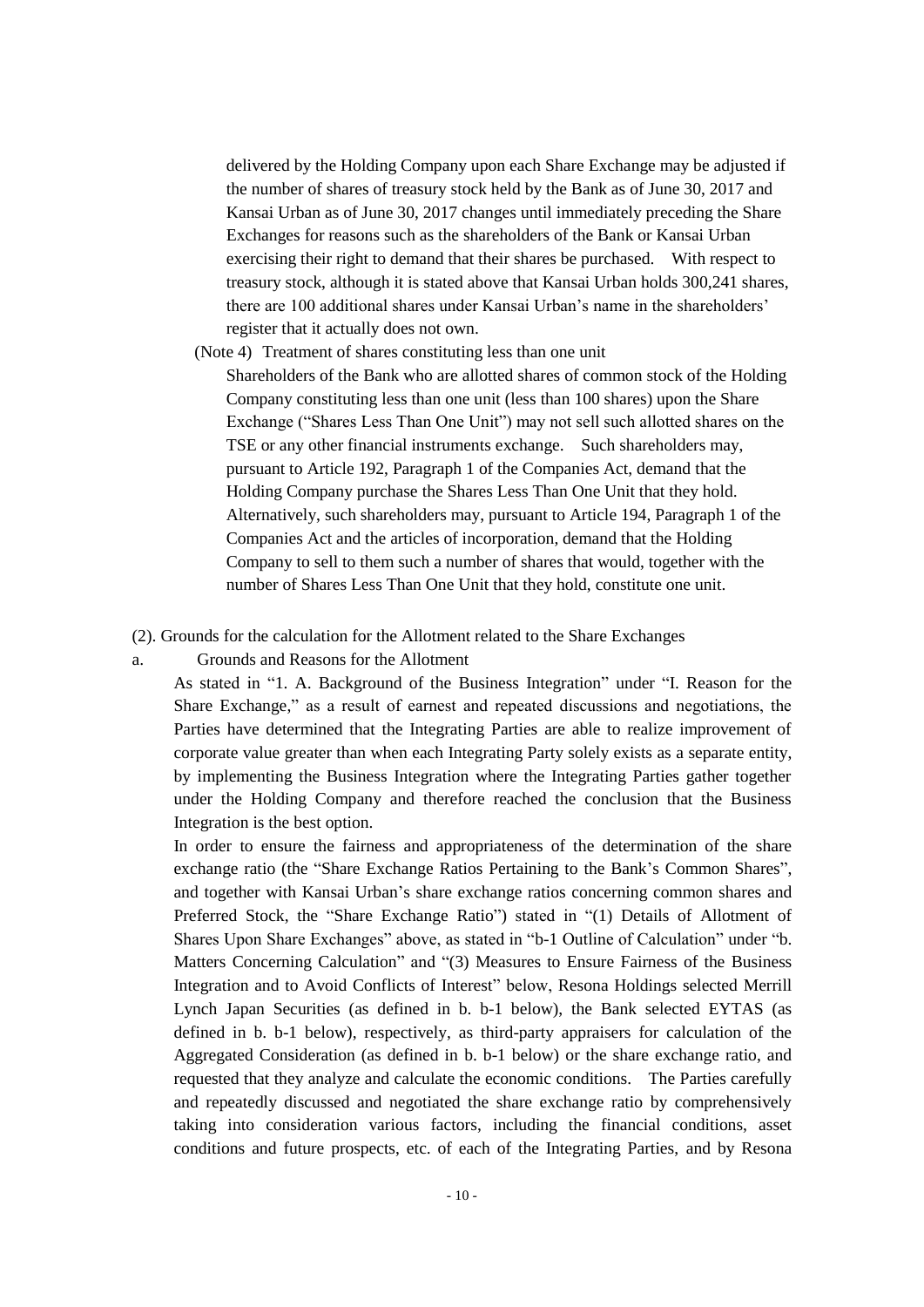Holdings' examination of the terms and conditions of the sequence of the Business Integrations as a whole, by reference to the results of the analysis and calculation by such third-party appraisers, and reached the conclusion that the Share Exchange Ratios stated above are appropriate. Therefore, the Parties determined and agreed on September 26, 2017, on the share exchange ratio in the Share Exchanges.

With respect to the grounds and reasons for tender offer price regarding tender offer by Resona Holdings for shares of common stock of the Bank (the "Tender Offer"), please refer to the "Announcement Concerning Commencement of Tender Offer for Shares of Common Stock of The Minato Bank, Ltd. (Stock Code: 8543)" issued by Resona Holdings as of September 26, 2017, and "Announcement Concerning Opinion on Tender Offer (Scheduled) with respect to Shares of Common Stock of the Bank" issued by Kansai Urban as of September 26, 2017. The tender offer price of one share of the Bank's common stock in the Tender Offer for shares of common stock of the Bank will be at a similar level to the value of one share of the Bank's common stock constituting the basis of the exchange ratio in the Share Exchanges.

#### b. Matters Concerning Calculation

#### b-1 Outline of Calculation

As described in "(3) Measures to Ensure Fairness of the Business Integration and to Avoid Conflicts of Interest" below, the Bank appointed Ernst & Young Transaction Advisory Services Co., Ltd. ("EYTAS") as an independent third-party financial advisor for the analysis of the Share Exchange Ratios regarding common stock of the Bank and TMI Associates as the legal advisor in order to ensure the fairness to the Bank's shareholders from a financial point of view and for deliberation purposes with respect to the transaction. After careful discussions and negotiations with Resona Holdings, with reference to the financial analysis report and the fairness opinion dated September 26, 2017 prepared by EYTAS and the legal advice provided by TMI Associates, the Bank concluded that it is appropriate to implement a Share Exchange based on the Share Exchange Ratios regarding common stock of the Bank indicated in "(1). Details of allotment of shares upon Share Exchange" above.

As part of its analysis of the Share Exchange Ratios regarding common stock of the Bank, EYTAS conducted a historical share price analysis, a comparable companies analysis, and a dividend discount model ("DDM") analysis for the Bank's shares. In addition, EYTAS conducted a comparable companies analysis and DDM of the Holding Company's shares, which was analyzed based on the share price of Kinki Osaka's common shares as the Holding Company will acquire Kinki Osaka's shares as part of the business integration prior to the Share Exchange taking place. The result of each analysis of the Share Exchange Ratios by EYTAS is indicated below. The respective ranges for the Share Exchange Ratios regarding common stock of the Bank represent the number of common shares of the Holding Company to be allotted for one common share of the Bank.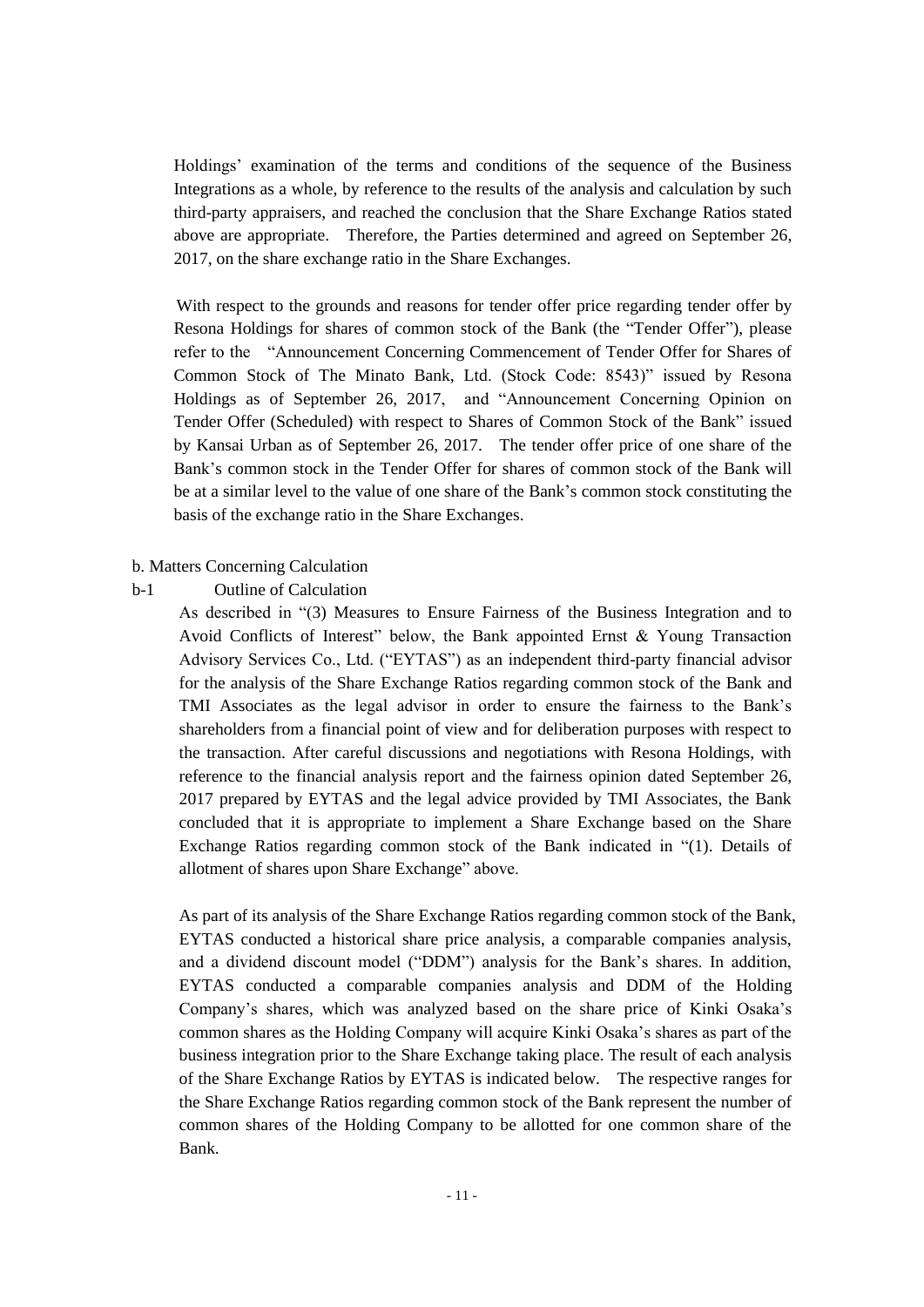| Holding Company's           | The Bank's Analysis           | Range of Share Exchange |
|-----------------------------|-------------------------------|-------------------------|
| Analysis                    |                               | Ratio                   |
|                             |                               |                         |
| <b>Comparable Companies</b> | <b>Historical Share Price</b> | $2.03 \sim 3.44$        |
| Analysis                    | Analysis                      |                         |
|                             |                               |                         |
| <b>Comparable Companies</b> | <b>Comparable Companies</b>   | $2.00 \sim 3.52$        |
| Analysis                    | Analysis                      |                         |
|                             |                               |                         |
| <b>DDM</b> Analysis         | <b>DDM</b> Analysis           | $2.04 - 2.80$           |
|                             |                               |                         |

For the calculation of the share price per common share of the Bank, EYTAS applied a historical share price analysis, a comparable companies analysis, and a DDM analysis. In the historical share price analysis, EYTAS used September 22, 2017 as the Reference Date, and used the closing price of the Bank's shares listed on the First Section of the Tokyo Stock Exchange, as well as the average closing prices as of the transaction dates of 1 week, 1 month and 3 month periods immediately preceding such Reference Date. For the comparable companies analysis, EYTAS conducted the calculations based on the simple average closing prices of the selected listed companies for the past 1 month. In the DDM analysis, EYTAS used the financial forecast from FY2017 through FY2022, provided by the Bank, to conduct the calculation of the share value using the cost of capital to discount the future cash flows attributable to the shareholders to present value, after taking into account internal reserves and other factors necessary to maintain a certain capital structure.

For the calculation of the share price per common share of stock of the Holding Company, EYTAS conducted a comparable companies analysis and DDM analysis.

For the comparable companies analysis, EYTAS conducted the calculations based on the simple average closing prices of the selected companies for the past 1 month.

In the DDM analysis, EYTAS used the financial forecast from FY2017 through FY2022, provided by the Holding Company, to conduct the calculation of the share value using the cost of capital to discount the future cash flows attributable to the shareholders to present value, after taking into account internal reserves and other factors necessary to maintain a certain capital structure.

The financial forecast concerning the business plans of the Bank that EYTAS presupposed in applying the DDM analysis did not anticipate a significant increase or decrease in profit. However, the financial forecast concerning the business plans of the Holding Company that EYTAS presupposed applying the DDM analysis anticipated a significant decrease in profit in FY2017 due to non-recurring gains (from the disposal of fixed assets and reversals of credit related expenses) recorded in FY2016.

The share exchange ratio is calculated based on the result of each analysis described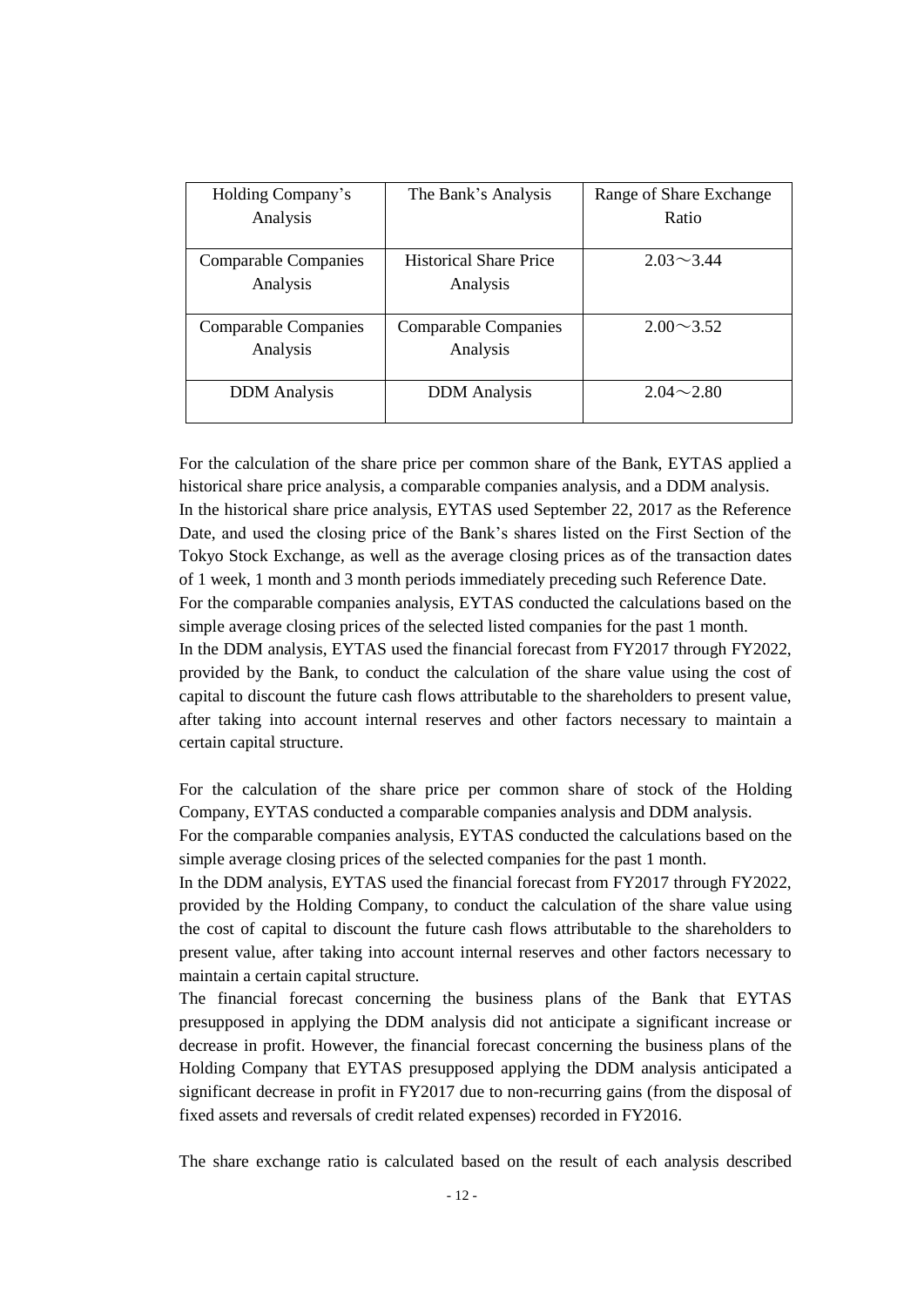above.

In acquiring approximately 51% of the total number of issued shares of common stock (the "Subject Stock of the Holding Company") of the Holding Company, which is expected to hold 100% of the total number of issued shares of common stock of Kinki Osaka, the Bank and Kansai Urban, through the Business Integration described above, Resona Holdings is examining the aggregate consideration (as defined below, and hereinafter "Aggregate Consideration") in its entirety that will be paid or contributed by Resona Holdings through the Business Integration. In connection with such examination, Resona Holdings requested Merrill Lynch Japan Securities Co., Ltd. ("Merrill Lynch Japan Securities"), the financial advisor of Resona Holdings and Kinki Osaka, which is independent from Resona Holdings, Kinki Osaka, the Bank, Kansai Urban, SMFG and SMBC, to conduct an analysis of the Aggregate Consideration. Since Resona Holdings is examining the Business Integration in its entirety from the viewpoint of the Aggregate Consideration, it did not obtain any valuation reports or other similar documents concerning the exchange ratios in the Share Exchange from a third party appraiser, including Merrill Lynch Japan Securities, in determining the exchange ratios in the Share Exchanges.

The Aggregate Consideration to be paid or contributed by Resona Holdings in acquiring the Subject Stock of the Holding Company is the aggregate value of: (1) the price to be paid as consideration for the Tender Offer, (2) the price to be paid as consideration for the Tender Offer by Resona Holdings for shares of common stock of Kansai Urban (the "Tender Offer for Kansai Urban Stock"), (3) the price to be paid as consideration for 100% of the total issued and outstanding shares of the Preferred Stock (excluding the estimated amount of dividend for the Preferred Stock payable as of March 31, 2018 to be received by Resona Holdings), and (4) the value of 100% of the total issued and outstanding shares of common stock of Kinki Osaka (the same as "Kinki Osaka's Stand-alone Basis 100% Equity Value" as defined below) less an amount equal to a loan from Resona Bank to the Holding Company.

In conducting the above analysis, Merrill Lynch Japan Securities reviewed various valuation methods and selected the comparable companies analysis and the dividend discount model analysis (the "DDM Analysis"), which is commonly used in valuation of financial institutions, as the main valuation methods. Using these methods, Merrill Lynch Japan Securities conducted a valuation of the following as detailed below under the preconditions described below and in Attachment (2) (p.  $1 - p$ , 5 of Extraordinary General Meeting of Shareholders - Reference Documents for Extraordinary General Meeting of Shareholders <Appendix>) as well as certain other conditions: (a) 100% of the equity value of Kinki Osaka ("Kinki Osaka's Stand-alone Basis 100% Equity Value") based on stand-alone basis financial forecasts provided by Resona Holdings that do not include synergies through the Business Integration, (b) 100% of the equity value of the Bank based on its financial forecasts provided by Resona Holdings that includes synergies through the Business Integration (the "Bank's Synergies-inclusive 100%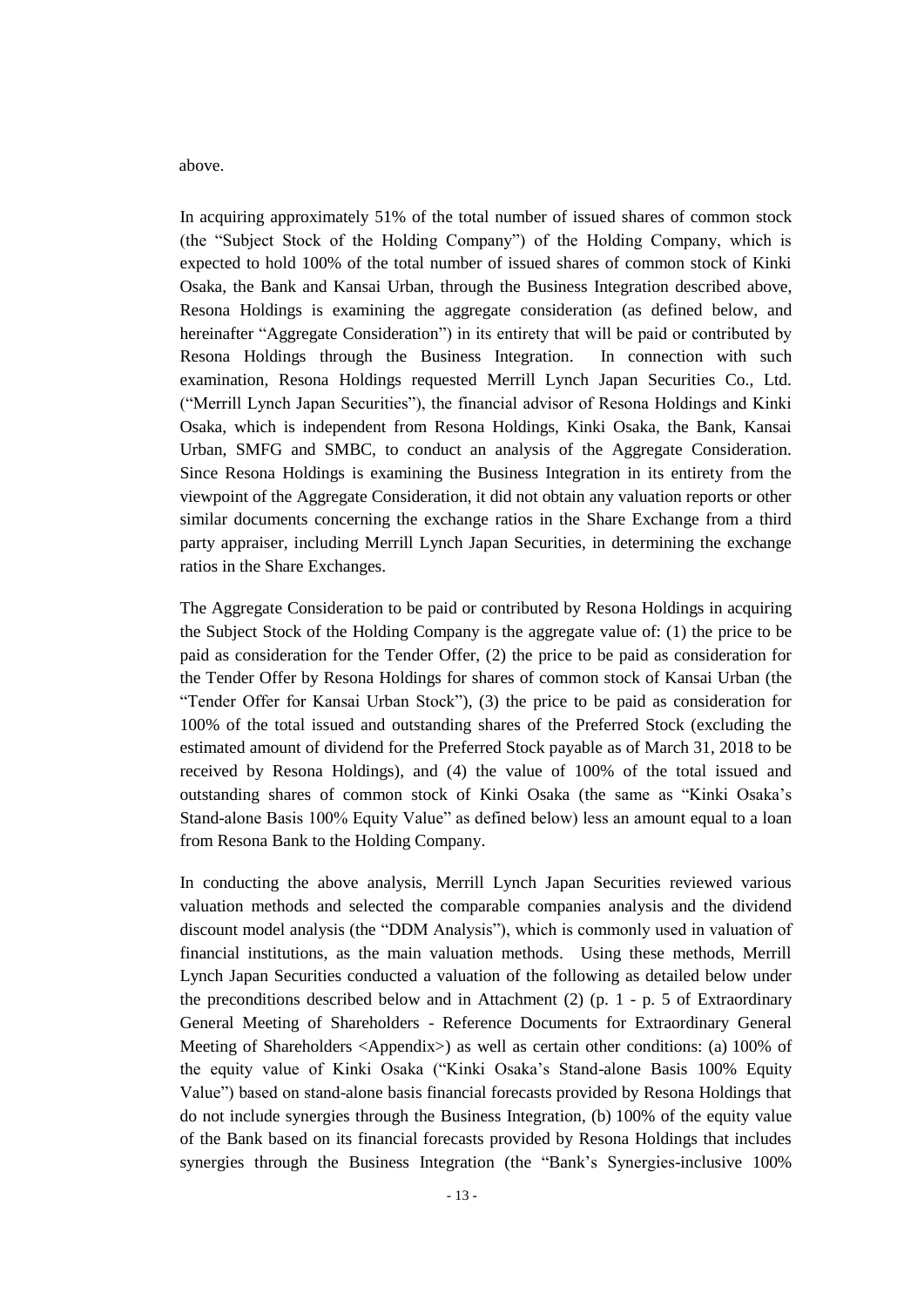Equity Value"), (c) 100% of the equity value of Kansai Urban based on its financial forecasts provided by Resona Holdings that includes synergies through the Business Integration ("Kansai Urban's Synergies-inclusive 100% Equity Value"), and (d) the value of other synergies (including synergies attributable to Resona Holdings that are expected to arise in Kinki Osaka through the implementation of the Business Integration) that are expected to be realized through the implementation of the Business Integration, which are not reflected in the above financial forecasts of the Bank and Kansai Urban provided by Resona Holdings (such other synergies, the "Other Synergies," and the value of the Other Synergies, collectively the "Value of the Other Synergies"). Merrill Lynch Japan Securities submitted to Resona Holdings a stock valuation report (the "Stock Valuation Report") concerning the analysis of such equity value and other value on September 26, 2017. In conducting such analysis, Merrill Lynch Japan Securities has assumed, at the direction of Resona Holdings, that: the number of shares to be tendered in the Tender Offer and the Tender Offer for Kansai Urban Stock, respectively, will exceed the maximum number of shares intended to be purchased and Resona Holdings will acquire the maximum number of shares of the common stock of each Target intended to be purchased; all of the Preferred Stock will be purchased by Resona Holdings as described above and exchanged with 95,612,310 shares of the common stock of the Holding Company through the Share Exchange; and otherwise the transactions scheduled under the Business Integration will be carried out as planned. In the aforementioned financial forecasts of Kansai Urban and Kinki Osaka that were used as a basis for the DDM Analysis by Merrill Lynch Japan Securities, a substantial increase in net income is anticipated during the fiscal year ending March 31, 2021 for Kansai Urban, and a substantial decrease in net income is anticipated during the fiscal year ending March 31, 2018 for Kinki Osaka. The anticipated increase in profit at Kansai Urban is mostly resulting from a reduction in costs related to the Business Integration, and the anticipated decrease in profit at Kinki Osaka is mostly resulting from one-time profits, including a reversal of a reserve for possible loan losses, gains on disposal of fixed assets and others, being recorded during the fiscal year ended March 31, 2017. On the other hand, neither a significant increase nor decrease in profit is projected in the aforementioned financial forecasts of the Bank. As of September 26, 2017, Resona Holdings obtained an opinion (a fairness opinion) from Merrill Lynch Japan Securities stating that the Aggregate Consideration is fair to Resona Holdings from a financial point of view under the preconditions described above and in Attachment (2) (p. 1 - p. 5 of Extraordinary General Meeting of Shareholders - Reference Documents for Extraordinary General Meeting of Shareholders <Appendix>) as well as certain other conditions. However, as described above, since Resona Holdings is examining the Business Integration in its entirety from the viewpoint of the Aggregate Consideration, it did not obtain an opinion (a fairness opinion) regarding the fairness of the Share Exchange Ratios.

The ranges of Kinki Osaka's Stand-alone Basis 100% Equity Value, The Bank's Synergies-inclusive 100% Equity Value, Kansai Urban's Synergies-inclusive 100% Equity Value, and the Value of the Other Synergies analyzed based on the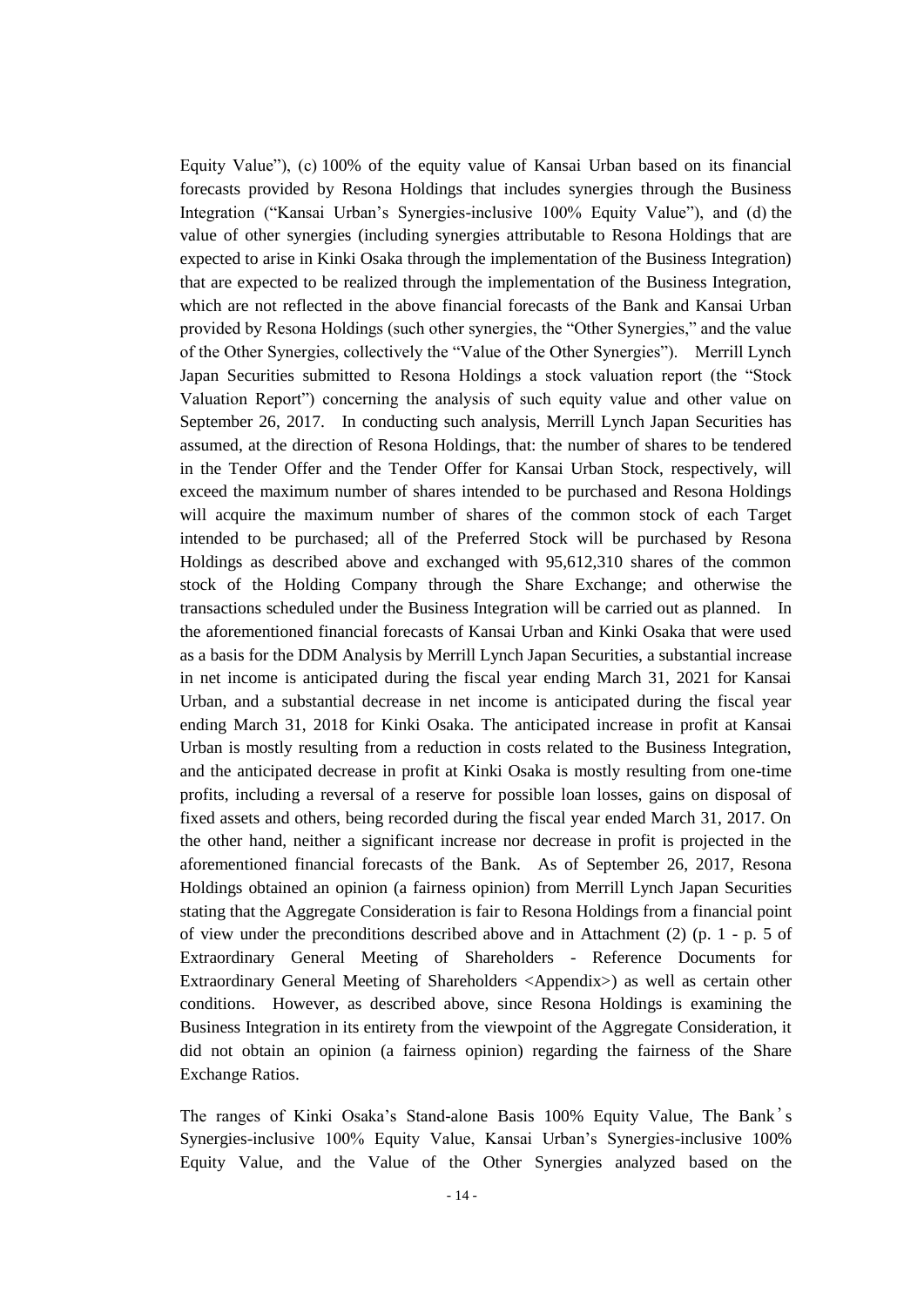aforementioned methods are as below.

| Kinki Osaka's Stand-alone Basis 100% Equity Value                                                                        |                                     |                          |                      |
|--------------------------------------------------------------------------------------------------------------------------|-------------------------------------|--------------------------|----------------------|
| Comparable companies analysis                                                                                            | 41.4 billion yen - 93.5 billion yen |                          |                      |
| <b>DDM</b> Analysis                                                                                                      | 113.0 billion yen                   | $\equiv$                 | 157.5 billion yen    |
| The Bank's Synergies-inclusive 100% Equity Value (includes present value of<br>synergies for both valuation methods)     |                                     |                          |                      |
| Comparable companies analysis                                                                                            | 70.6 billion yen                    |                          | $-102.6$ billion yen |
| <b>DDM</b> Analysis                                                                                                      | 86.9 billion yen                    |                          | $-130.1$ billion yen |
| Kansai Urban's Synergies-inclusive 100% Equity Value (includes present value of<br>synergies for both valuation methods) |                                     |                          |                      |
| Comparable companies analysis                                                                                            | 123.8 billion yen                   |                          | $-208.4$ billion yen |
| <b>DDM</b> Analysis                                                                                                      | 113.1 billion yen                   | $\overline{\phantom{a}}$ | 168.1 billion yen    |
| Value of the Other Synergies:                                                                                            | 31.8 billion yen                    |                          | - 35.8 billion yen   |

In the comparable companies analysis, the equity values of Kinki Osaka, the Bank and Kansai Urban were evaluated through a comparison with market share prices and financial indices indicating profitability, etc. of several listed companies engaging in relatively similar, albeit not completely identical, businesses to those of Kinki Osaka, the Bank and Kansai Urban, for the purpose of analysis.

In the DDM Analysis, the equity values, etc. of Kinki Osaka, the Bank and Kansai Urban were evaluated, in order to reflect the status of the future business activities in the evaluation, by discounting to the present value using capital cost, the future cash flows for the periods from the fiscal year ending March 31, 2019 onward that belong to shareholders, after taking into account necessary internal reserves, etc. to maintain a certain capital structure, or that are expected to be generated at Resona Holdings through the implementation of the Business Integration, based on the financial forecasts of Kinki Osaka, the Bank and Kansai Urban for the periods from the year ending March 31, 2018 onward (for the Bank and Kansai Urban, including synergies that are expected to be obtained through the implementation of the Business Integration) and forecasts of the Other Synergies that were determined to be reasonable by Resona Holdings and provided to Merrill Lynch Japan Securities, under the preconditions described in Attachment (2) (p. 1 - p. 5 of Extraordinary General Meeting of Shareholders - Reference Documents for Extraordinary General Meeting of Shareholders <Appendix>) and certain other conditions.

Resona Holdings examined the conditions of the Business Integration such as the tender offer prices in the Tender Offer and the Tender Offer for Kansai Urban Stock, the Share Exchange Ratios and the consideration for the acquisition by Resona Holdings of all of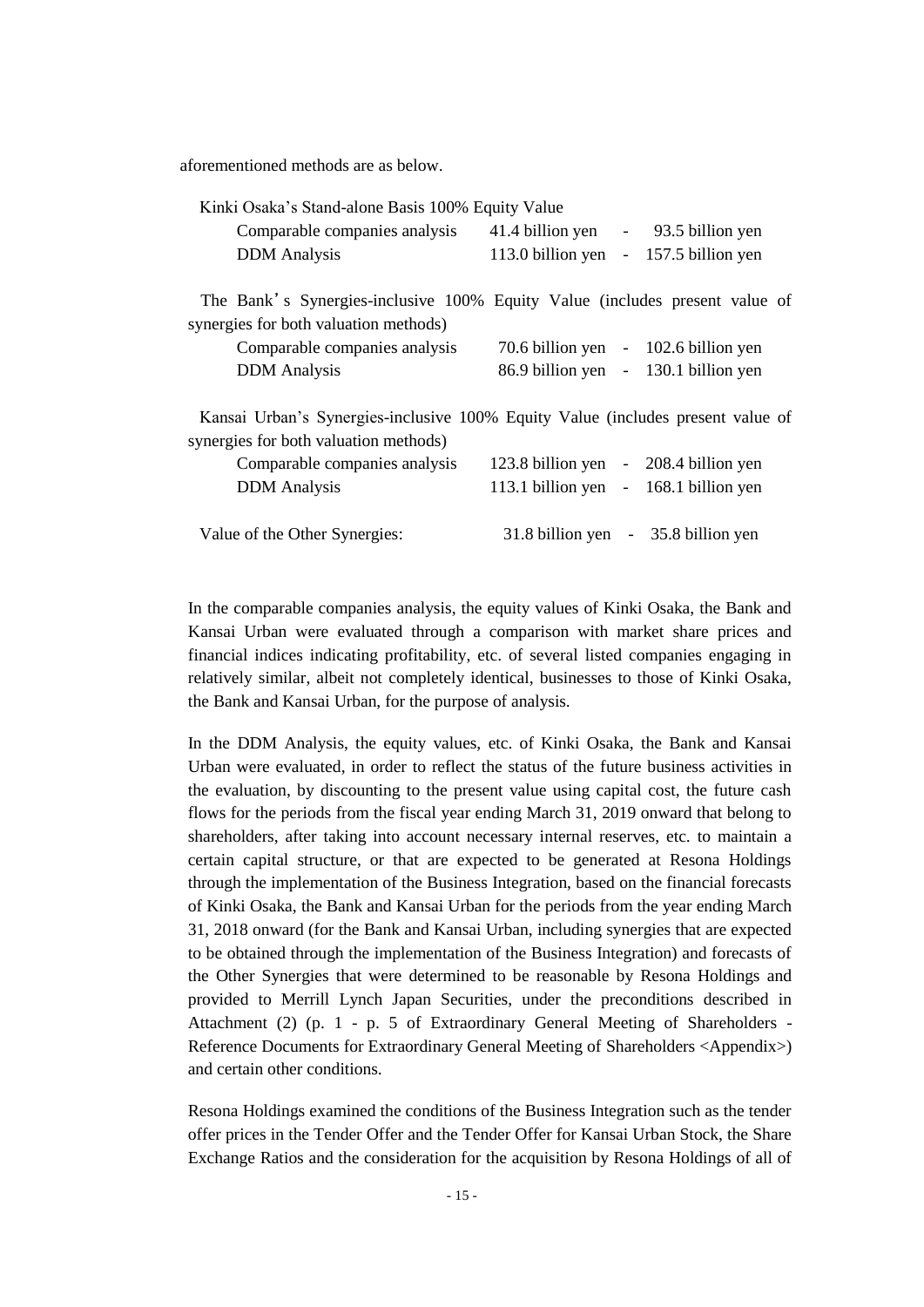the Preferred Stock held by SMBC in their entirety by reference to the content and results of analysis of the Stock Valuation Report, and finally determined at its board of directors' meeting held on September 26, 2017, as a result of discussions and negotiations with the Bank, Kansai Urban and SMFG after comprehensively considering various factors including the strategic rationale of the Business Integration and changes in market stock prices of the Bank and Kansai Urban, the number of shares of common stock of the Holding Company to be allocated per one share of the common stock of the Bank and Kansai Urban are to be 2.37 shares and 1.60 shares, respectively.

## b-2 Relationship with Appraisers

Each of Merrill Lynch Japan Securities, EYTAS and PwC is not an affiliated party of Resona Holdings, Kinki Osaka, the Bank, Kansai Urban, SMFG or SMBC, and does not have any material relationships pertaining to the Share Exchange which need to be stated.

(3) Measures to Ensure Fairness of the Business Integration and to Avoid Conflicts of Interest

Taking into account the facts that SMBC, a parent company of the Bank, agreed to tender all of the 18,483,435 shares of the Bank held by it (ownership percentage(\*): 44.84%) to the Tender Offer, and that SMFG and SMBC are parties to the Business Integration Agreement, the Bank has taken the following measures in order to ensure fairness of the Business Integration (including the Share Exchanges), as well as the Tender Offer, and to avoid conflicts of interest.

- (\*) Ownership percentage means the percentage (rounded to two decimal places) of shares owned by the relevant party in relation to the total number of shares that can be obtained by adding (i) the total number of issued and outstanding shares of common stock of the Bank as of August 4, 2017 (41,095,197 shares), as stated in the First Quarterly Report to (ii) the total number of shares of common stock of the Bank 178,600 to be issued through exercise of (a) 1,467 share options as of May 31, 2017, as stated in Minato's 18th Business Period Annual Securities Report filed by the Bank on June 29, 2017 and (b) 319 share options issued as of July 21, 2017, and deducting therefrom (iii) the number of treasury stock among the common stock of the Bank held by the Bank as of June 30, 2017, as stated in the Financial Results for the First Quarter (57,282 shares) (i.e., 41,216,515 shares in total); hereinafter the same with respect to the ratio of shareholding.
- a. Procurement by the Bank of a Valuation Report on the Share Exchange Ratio from an Independent Third-Party Appraiser As stated in "b-1 Outline of Calculation" of "b. Matters Concerning Calculation" under (2) "Grounds for the calculation for the Allotment related to the Share Exchanges" above,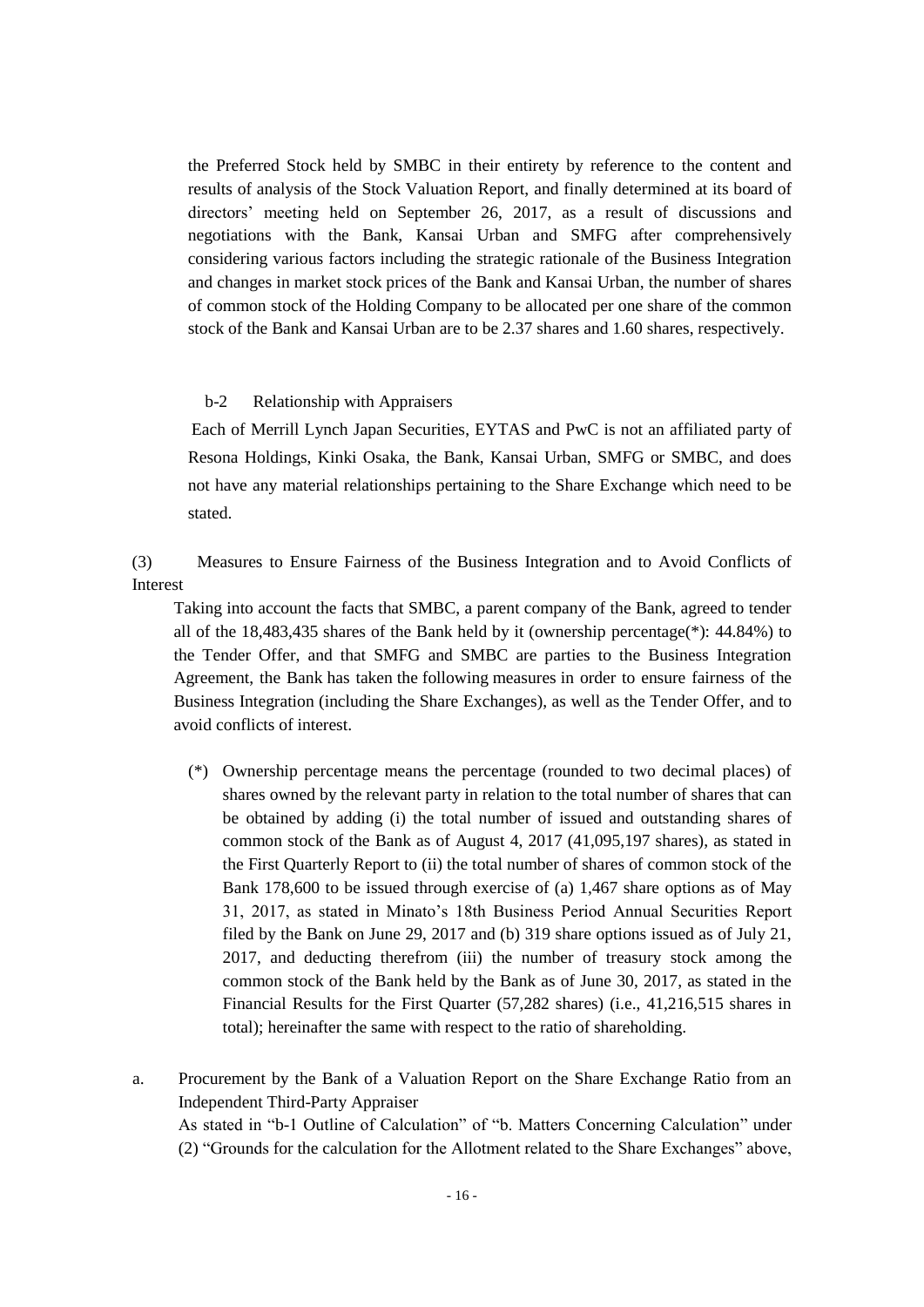in order to help ensure the fairness of the Share Exchange Ratio, the Bank appointed EYTAS as an independent third-party appraiser, and obtained from EYTAS a valuation report of the share exchange ratio that will be the basis of an agreement on the share exchange ratio at the Share Exchanges. The Bank negotiated and discussed with other parties by referring to the analysis and opinion of EYTAS, and resolved at its board of directors meeting held on September 26, 2017, that the Business Integration, including the Share Exchanges at the agreed share exchange ratio stated in "(1). Details of Allotment of Shares Upon Share Exchanges", will be implemented.

The Bank has obtained from EYTAS an opinion as of September 26, 2017 regarding the appropriateness of the Share Exchange Ratios for the shareholders of common stock of the Bank, other than Resona Holdings, SMFG, SMBC, Kansai Urban and Kinki Osaka, from a financial perspective, based on the factors and assumptions stated in such opinion of EYTAS (a fairness opinion). For assumptions and disclaimers, etc. regarding the fairness opinion of EYTAS, see Attachment (3) (p. 6 - p. 8 of Extraordinary General Meeting of Shareholders - Reference Documents for Extraordinary General Meeting of Shareholders <Appendix>).

#### b. Appointment by the Bank of Independent Financial Advisors

In addition to EYTAS, the independent third-party appraiser mentioned in a. above from which the Bank requested the calculation of the share exchange ratio, the Bank has appointed Nomura Securities Co., Ltd. ("Nomura") as an independent financial advisor, in order to receive advice regarding consideration on the Business Integration and other support for the realization of the Business Integration. The Bank has not obtained a valuation report of the share exchange ratio or a fairness opinion from Nomura.

c. Advice to the Bank from an Independent Law Firm In order to ensure the fairness and appropriateness of the decision-making by the board of directors, the Bank has obtained from TMI Associates, as its legal advisor independent from other parties, legal advice in relation to the methods and procedures concerning the decision-making by the Bank and other procedures related to the Business Integration.

# d. Approval of All Disinterested Directors of the Bank and Non-dissenting Opinions of All Disinterested Corporate auditors

In light of the statements of the valuation report in respect of the share exchange ratio, fairness opinion obtained from EYTAS, and the legal advice received from TMI Associates, the Bank carefully examined various conditions regarding the Business Integration. As a result of such examination, the Bank determined that the Business Integration will help enhance the mid- to long-term corporate value of the Bank and thus, at the meeting of its board of directors held on September 26, 2017, the Bank resolved to execute the Business Integration Agreement. The aforementioned resolution of the board of directors was passed unanimously at the meeting where all eight (8) directors of the Bank, all of which are non-interested parties, attended. In addition, all five (5) corporate auditors, all of which are non-interested parties, attended the meeting of the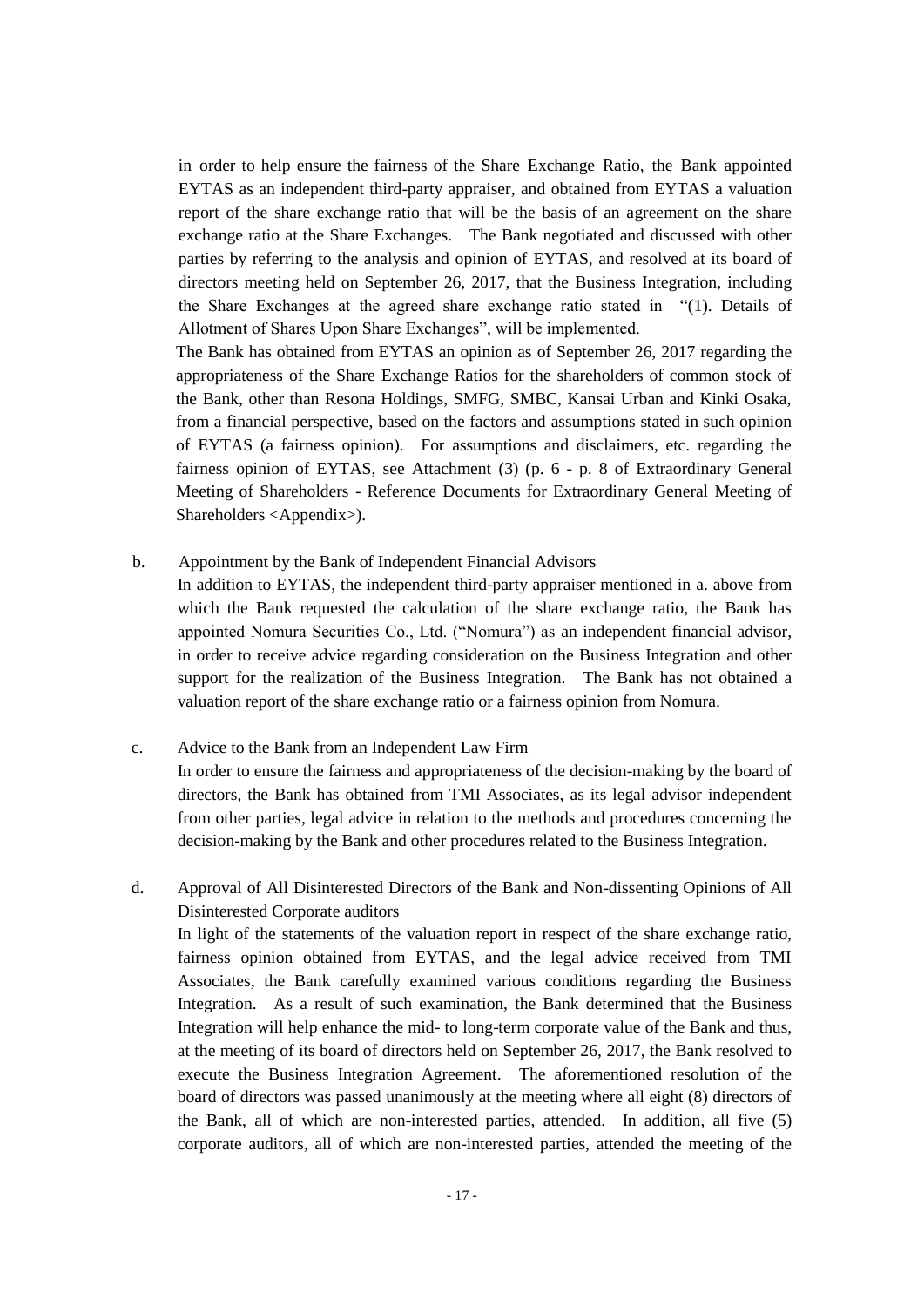board of directors and expressed their opinion that they had no objection to the aforementioned resolution.

e. Measures to Ensure Acquisition Opportunities, etc. for Other Investors

The Bank has not entered into any agreement that may restrict the Bank from contacting competing potential tender offerors, including an agreement providing a transaction protection clause that may prohibit the Bank from contacting competing potential tender offerors. Accordingly, through securing opportunities for competing potential tender offerors to make acquisitions, the fairness of the Business Integration is considered to be assured.

B. Reasons why Shares of Common Stock of the Holding Company Were Chosen as Consideration for the Share Exchange

The Bank and the Holding Company chose shares of common stock of the Holding Company, which is to become a 100% parent company after the Share Exchange, as consideration for the Share Exchange.

The Bank chose shares of common stock of the Holding Company as Consideration for the Share Exchange, taking the following facts, along with others, into consideration:

(a) that the Holding Company is planned to become a selected company (by way of technical listing) on April 1, 2018, on the Tokyo Stock Exchange, and the liquidity as well as the convertibility to cash of the shares of common stock of the Holding Company will be ensured after the effectuation of the Share Exchange; and

(b) that in the event that the shareholders of the Bank receive shares of common stock of the Holding Company as consideration for the Share Exchange, it is possible for them to receive the benefits arising from the effects of the Business Integration.

C. Matters Concerning the Appropriateness of the Amount of the Capital and Reserves of the Holding Company

The amounts of the capital and the reserves of the Holding Company which will increase upon the Share Exchange with the Bank by the Holding Company are as follows: Increase in capital: 0 yen

Increase in capital reserves: Amount separately determined by the Holding Company following the provisions in Paragraph 2, Article 39 of the Corporate Accounting Rules Increase in the retained earnings reserves: 0 yen

Since the amounts of the capital and reserves were determined after a comprehensive examination of the capital/financial policies and other circumstances of the Holding Company, the Bank considers such amounts as appropriate.

# **IV. Reference Matters Regarding Consideration for Share Exchange**

A. Provisions of the Articles of Incorporation of the Holding Company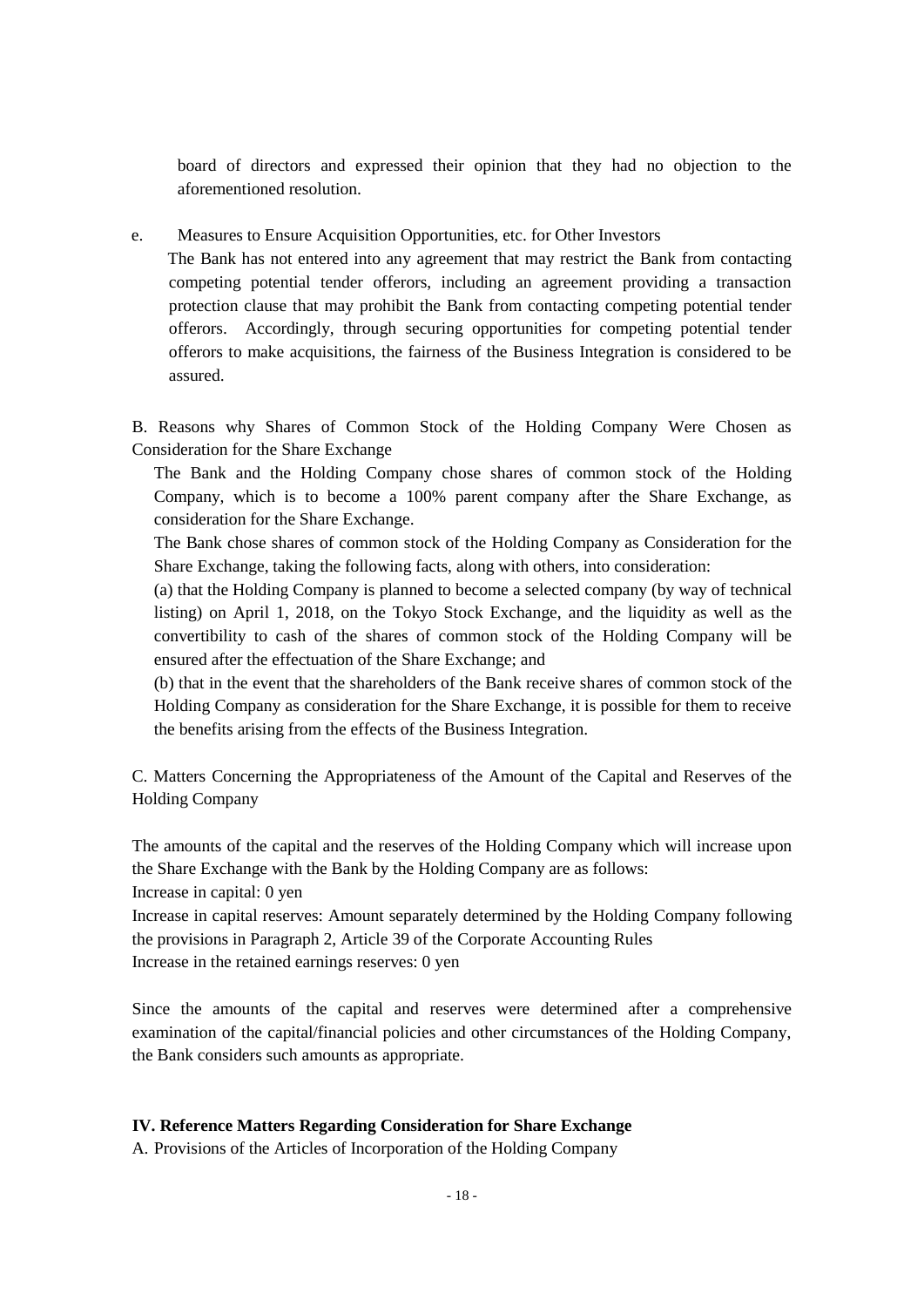# **ARTICLES OF INCORPORATION OF KANSAI MIRAI FINANCIAL GROUP, INC.**

# **CHAPTER I GENERAL PROVISIONS**

Article 1 (Trade Name)

The name of the Company shall be Kabushiki Kaisha Kansai Mirai Financial Group, and shall be expressed in English as Kansai Mirai Financial Group, Inc.

#### Article 2 (Purpose)

The purposes of the Company shall be to engage in the following businesses as a bank holding company:

- (1) Management of the bank holding company group to which the Company belongs and any business incidental or related thereto; and
- (2) Any businesses that a bank holding company is permitted to conduct under the Banking Act, in addition to the businesses set forth in the foregoing item.

#### Article 3 (Location of Head Office)

The head office of the Company shall be located in Osaka-shi.

#### Article 4 (Organizations)

The Company shall have the following organizations in addition to the General Meeting of Shareholders and Directors:

- (1) Board of Directors;
- (2) Audit and Supervisory Committee; and
- (3) Accounting Auditor.

Article 5 (Method of Public Notice)

The Company shall give its public notices electronically; provided, however, that if public notice cannot be given electronically due to an accident or other unavoidable circumstances, such notice shall be published in the Nihon Keizai Shimbun.

# **CHAPTER II SHARES**

- Article 6 (Number of Total Issuable Shares) The total number of shares authorized to be issued by the Company shall be 251,238,488 shares.
- Article 7 (Restrictions on Transfer of Shares)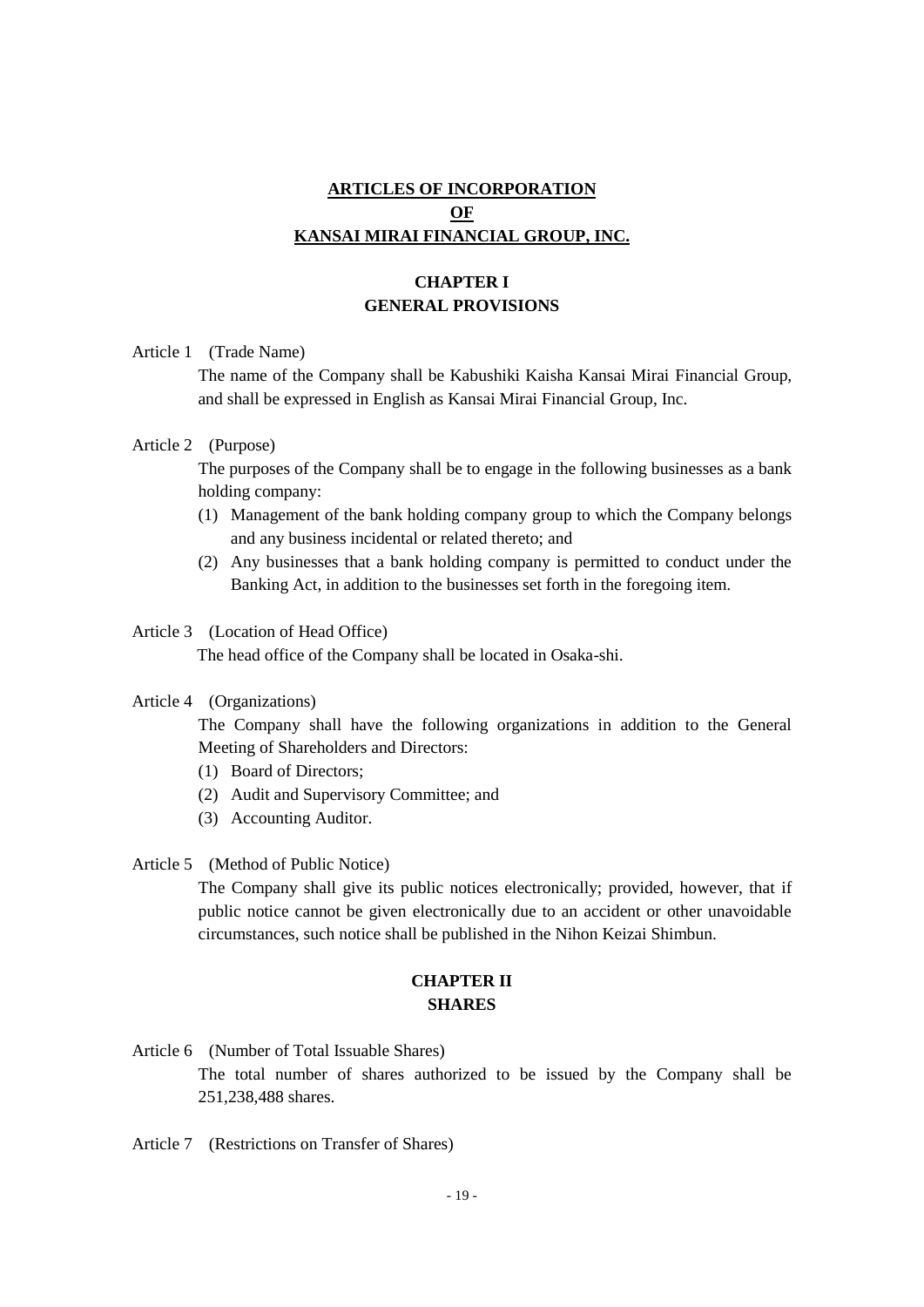All of the shares issued by the Company shall be shares with restrictions on transfer, and the acquisition thereof by way of transfer shall be subject to the approval of the Board of Directors.

- Article 8 (Number of Shares Constituting One Unit) The number of shares constituting one unit of shares of the Company shall be one hundred (100) shares.
- Article 9 (Rights Concerning Shares Constituting Less Than One Unit) The Company's shareholders may not exercise any rights other than the following rights concerning the shares constituting less than one unit they hold:
	- (1) The rights provided for in each of the items of Article 189, Paragraph 2 of the Companies Act;
	- (2) The right to make the demand provided for in Article 166, Paragraph 1 of the Companies Act;
	- (3) The right to receive the allotment of the shares for subscription and share options for subscription in accordance with the number of shares they hold; and
	- (4) The right to make the demand provided for in the following article.
- Article 10 (Additional Purchase of Shares Constituting Less than One Unit)
	- The Company's shareholders may, pursuant to the Share Handling Regulations, demand that the Company sell to them such a number of shares that would, together with the number of shares constituting less than one unit they hold, constitute one unit.

## Article 11 (Shareholder Registry Administrator)

- 1. The Company shall have a shareholder registry administrator.
- 2. The shareholder registry administrator and its place of business shall be determined by a resolution of a meeting of the Board of Directors, and public notice thereof shall be given.
- 3. The shareholder registry and share option registry of the Company shall be prepared by the shareholder registry administrator and shall be kept in its custody at the place of business thereof. Entries or records in the shareholder registry and share option registry, as well as other administration of shares shall also be handled by the shareholder registry administrator, and the Company shall not handle the same.
- Article 12 (Share Handling Regulations)

The procedures for exercising the rights of the Company's shareholders, the entries or records in the shareholder registry and share option registry, and other handlings of shares, as well as the fees therefor, shall be in accordance with the laws, regulations and these Article of Incorporation, as well as the Share Handling Regulations determined by the Board of Directors.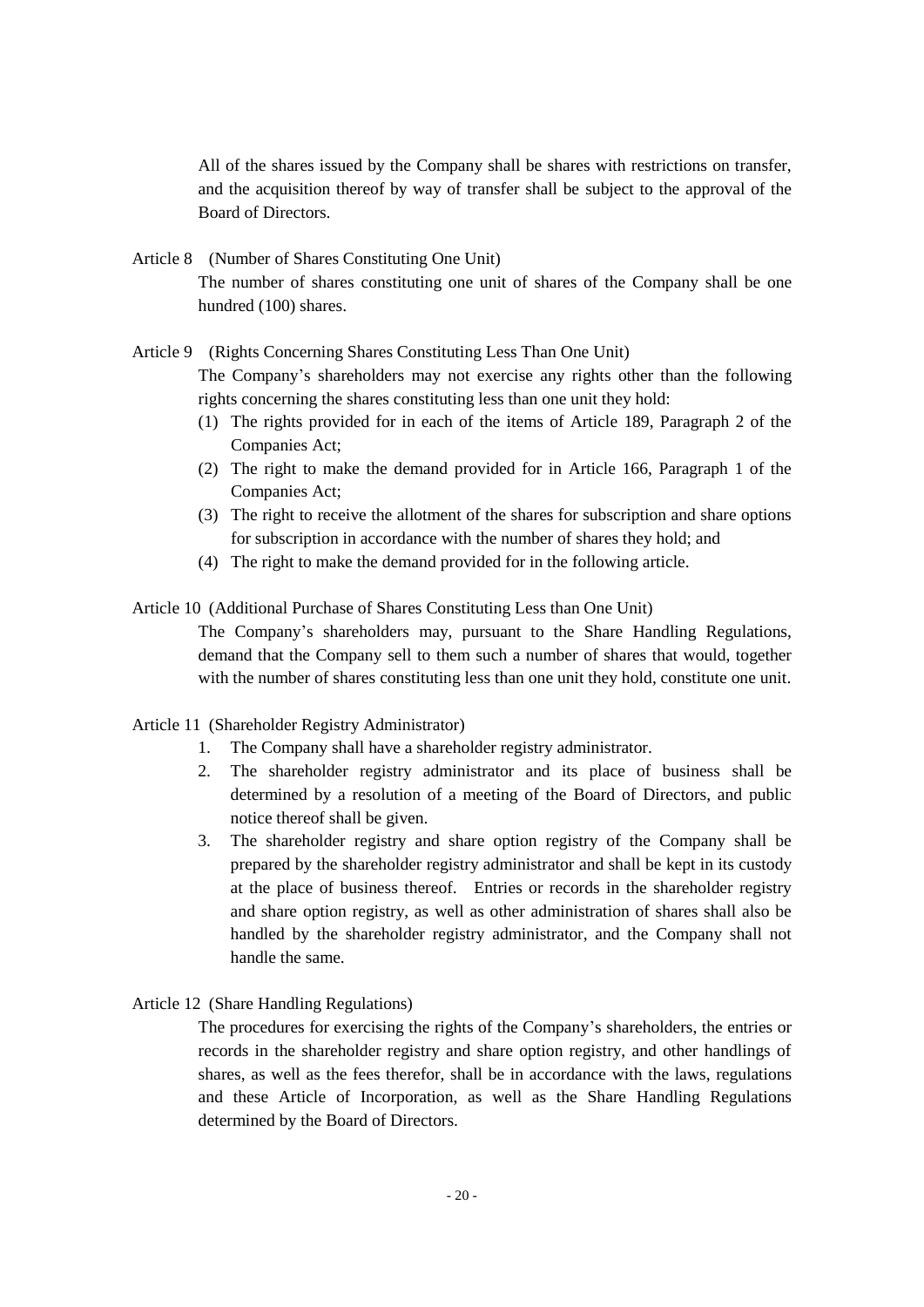# **CHAPTER III GENERAL MEETING OF SHAREHOLDERS**

## Article 13 (Convocation)

An Annual General Meeting of Shareholders shall be convened on each fiscal year within three (3) months from the day following the last day of such fiscal year, and an Extraordinary General Meeting of Shareholders shall be convened as necessary.

## Article 14 (Record Date)

- 1. The Company shall deem those shareholders entitled to vote and being entered or recorded in the final shareholder registry as of the last day of each fiscal year as the shareholders who are entitled to exercise their rights at the Annual General Meeting of Shareholders with respect to such fiscal year.
- 2. Unless otherwise provided for in the preceding paragraph or other articles hereof, the record date may be determined by giving a public notice thereof in advance, as necessary.

#### Article 15 (Convenor and Chairperson)

Unless otherwise provided for in the laws and regulations, the Director who concurrently presides as the Executive President pursuant to a resolution of a meeting of the Board of Directors shall convene the General Meeting of Shareholders, and preside as the Chairperson thereof. If the Director who concurrently presides as the Executive President is unable to so act in the case where there is a vacancy in the office or an accident occurs, another Director shall convene the meeting and preside as the Chairperson thereof, in the order predetermined by a resolution of a meeting of the Board of Directors.

Article 16 (Internet Disclosure and Deemed Provision of Reference Documents for the General Meeting of Shareholders, etc.)

Upon convening a General Meeting of Shareholders, the Company may deem that it has provided to the shareholders the information concerning matters which should be stated or indicated in its reference documents for the General Meeting of Shareholders, business reports, financial statements and consolidated financial statements by disclosing the same in a method using the internet, in accordance with the Ordinance of the Ministry of Justice.

## Article 17 (Method of Resolution)

- 1. Unless otherwise provided for in the laws and regulations or in these Articles of Incorporation, a resolution of a General Meeting of Shareholders shall be made by a majority of the votes of the shareholders present at the meeting who are entitled to exercise their votes.
- 2. The resolutions provided for in Article 309, Paragraph 2 of the Companies Act shall be made by a majority of two thirds or more of the votes of the shareholders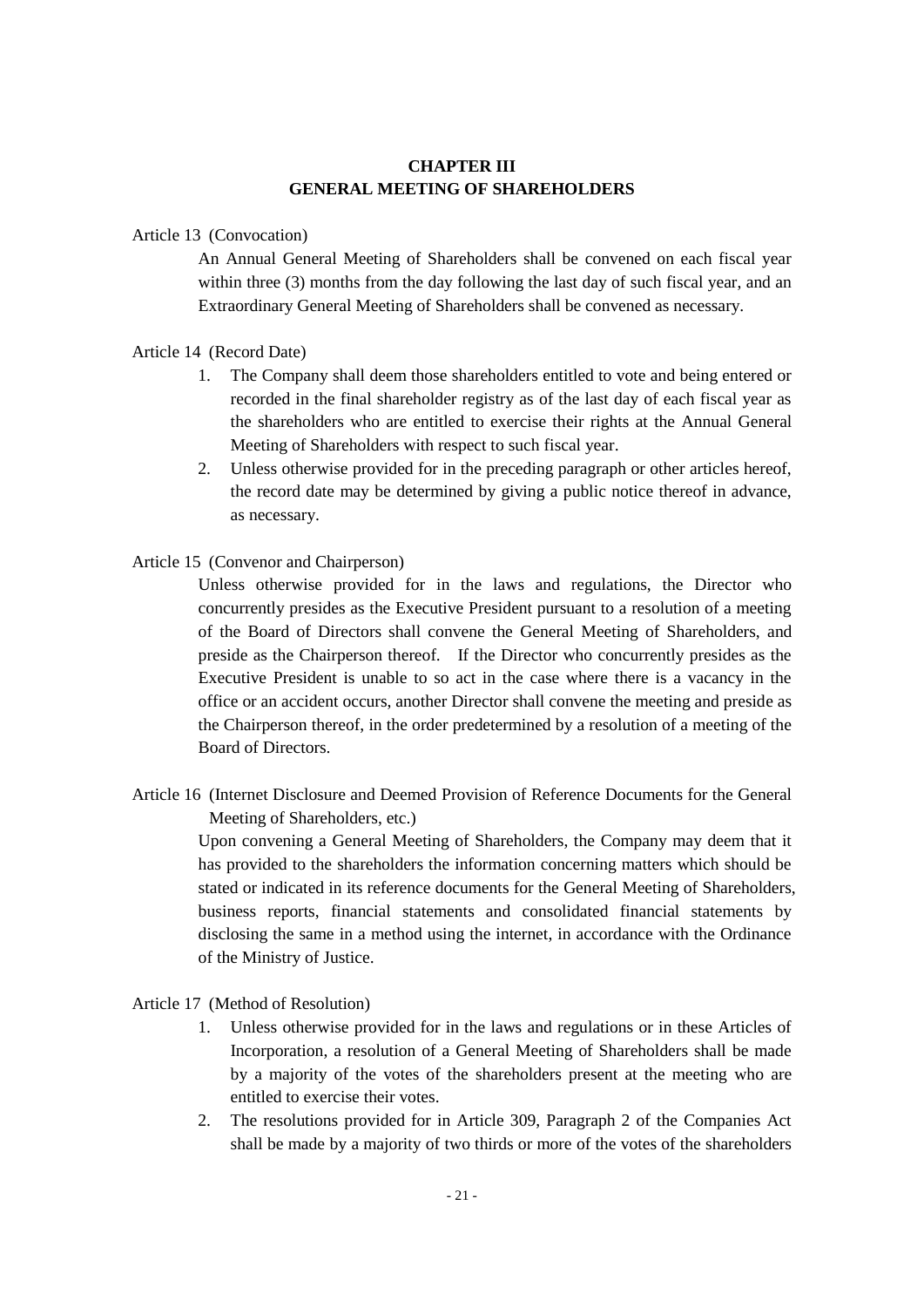present at the meeting at which at least one third of the votes of the shareholders entitled to exercise their votes at such meeting are present.

Article 18 (Proxy Voting)

- 1. The shareholders may exercise their votes by a proxy who shall be another shareholder of the Company entitled to exercise his/her vote.
- 2. For each General Meeting of Shareholders, the shareholders or the proxy specified in the preceding paragraph must submit to the Company a document evidencing the authority to act as proxy.

# **CHAPTER IV DIRECTORS AND BOARD OF DIRECTORS**

Article 19 (Number of Directors)

- 1. The Company shall have no more than nine (9) Directors.
- 2. Two (2) or more of the Directors specified in the preceding paragraph shall be Outside Directors (which shall mean Outside Directors as provided for in Article 2, Item 15 of the Companies Act; the same shall apply hereinafter).

Article 20 (Method of Election of Directors)

- 1. A resolution for election of Directors shall be made by a majority of the votes of the shareholders present at a General Meeting of Shareholders at which at least one third of the votes of the shareholders who are entitled to exercise their votes are present.
- 2. The election of Directors in accordance with the provisions of the preceding paragraph shall be conducted separately with respect to the Directors who are Audit and Supervisory Committee Members and other Directors.
- 3. A resolution for election of Directors shall not be made by cumulative voting.

Article 21 (Term of Office for Directors)

- 1. The term of office for Directors, excluding those who are Audit and Supervisory Committee Members, shall continue until the conclusion of the Annual General Meeting of Shareholders for the last fiscal year which ends within one (1) year from the time of their election.
- 2. The term of office for Directors who are Audit and Supervisory Committee Members shall continue until the conclusion of the Annual General Meeting of Shareholders for the last fiscal year which ends within two (2) years from the time of their election.
- 3. The term of office for Directors, excluding those who are Audit and Supervisory Committee Members, who are elected to fill a vacancy or to increase the number of members, shall continue until the expiration of the term of office for the other Directors, excluding those who are Audit and Supervisory Committee Members.
- 4. The term of office for a Director who is an Audit and Supervisory Committee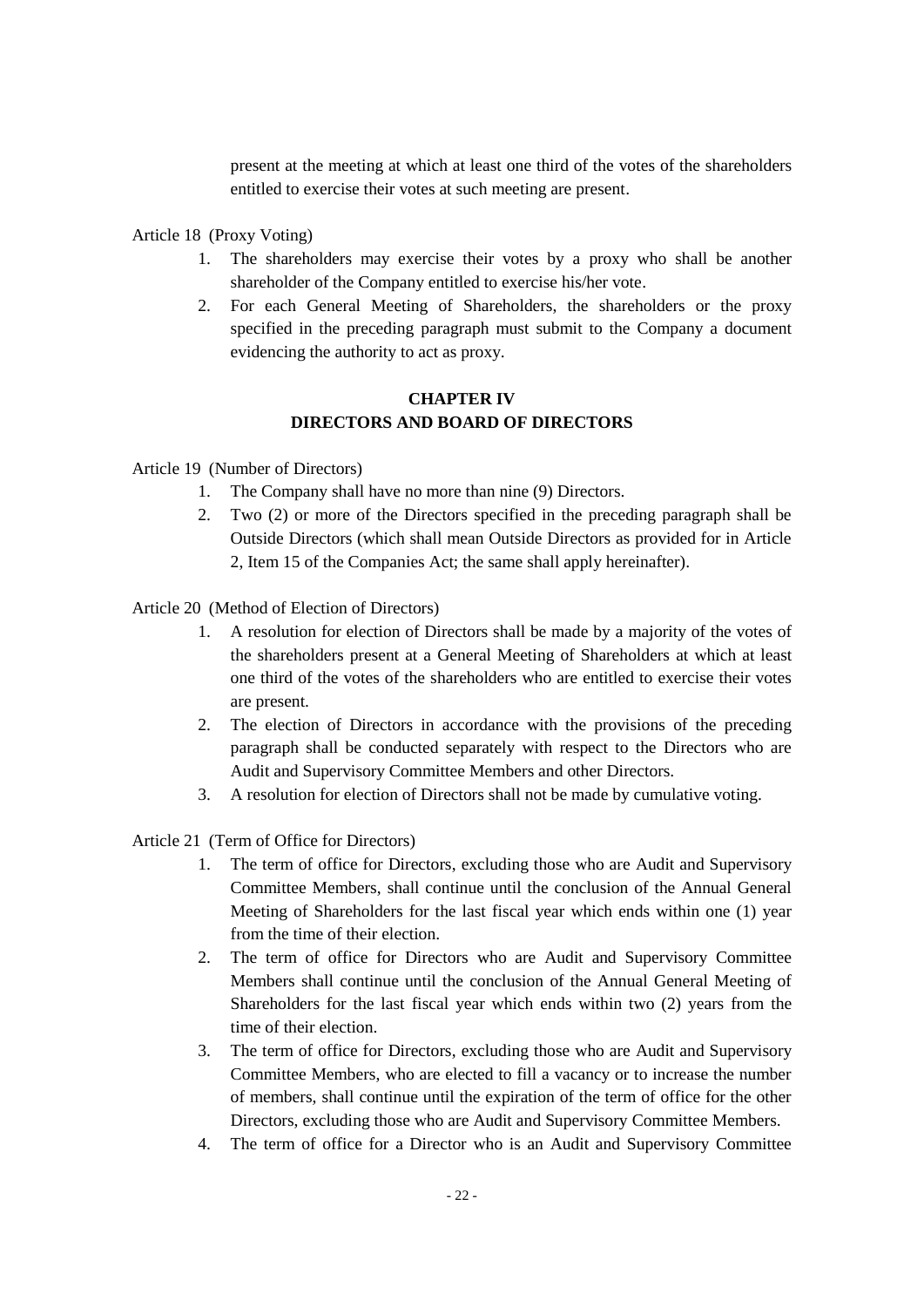Member, who is elected as a substitute, shall continue until the expiration of the term of office for the Director who was an Audit and Supervisory Committee Member who retired from office.

Article 22 (Representative Directors)

The Company shall appoint several Representative Directors by a resolution of a meeting of the Board of Directors.

# Article 23 (Convenor and Chairperson of Meetings of the Board of Directors)

- 1. The Board of Directors shall be constituted by Directors only.
- 2. The Board of Directors shall make decisions for the execution of the Company's businesses, and shall supervise the performance of the duties of Directors and Executive Officers.
- 3. Unless otherwise provided for in the laws and regulations, a meeting of the Board of Directors shall be convened by the Director designated by the Board, and such Director shall preside as the Chairperson.
- 4. If the Director designated in the preceding paragraph is unable to so act in the case where there is a vacancy in the office or an accident occurs, another Director shall convene the meeting of the Board of Directors and preside as the Chairperson thereof, in the order predetermined by a resolution of a meeting of the Board of Directors.
- 5. Notwithstanding the provisions of the preceding two paragraphs, a meeting of the Board of Directors may be convened by a Director who is an Audit and Supervisory Committee Member, who is appointed by the Audit and Supervisory Committee.

Article 24 (Notice of Convocation for Meeting of the Board of Directors)

- 1. A notice of convocation for a meeting of the Board of Directors shall be dispatched to each Director by no later than three (3) days prior to the meeting date; provided, however, that such notice period may be shortened in the case of an emergency.
- 2. A meeting of the Board of Directors may be held without the above-mentioned convocation procedures if approved by all of the Directors.

Article 25 (Operations of the Board of Directors)

- 1. Matters regarding the operations of the Board of Directors shall be in accordance with the Regulations of the Board of Directors determined at a meeting of the Board of Directors, in addition to the laws, regulations and these Articles of Incorporation.
- 2. A resolution of a meeting of the Board of Directors shall be made by a majority of the Directors present at the meeting at which a majority of the Directors entitled to participate in the vote are present.
- 3. In cases where Directors submit a proposal with respect to a matter which is the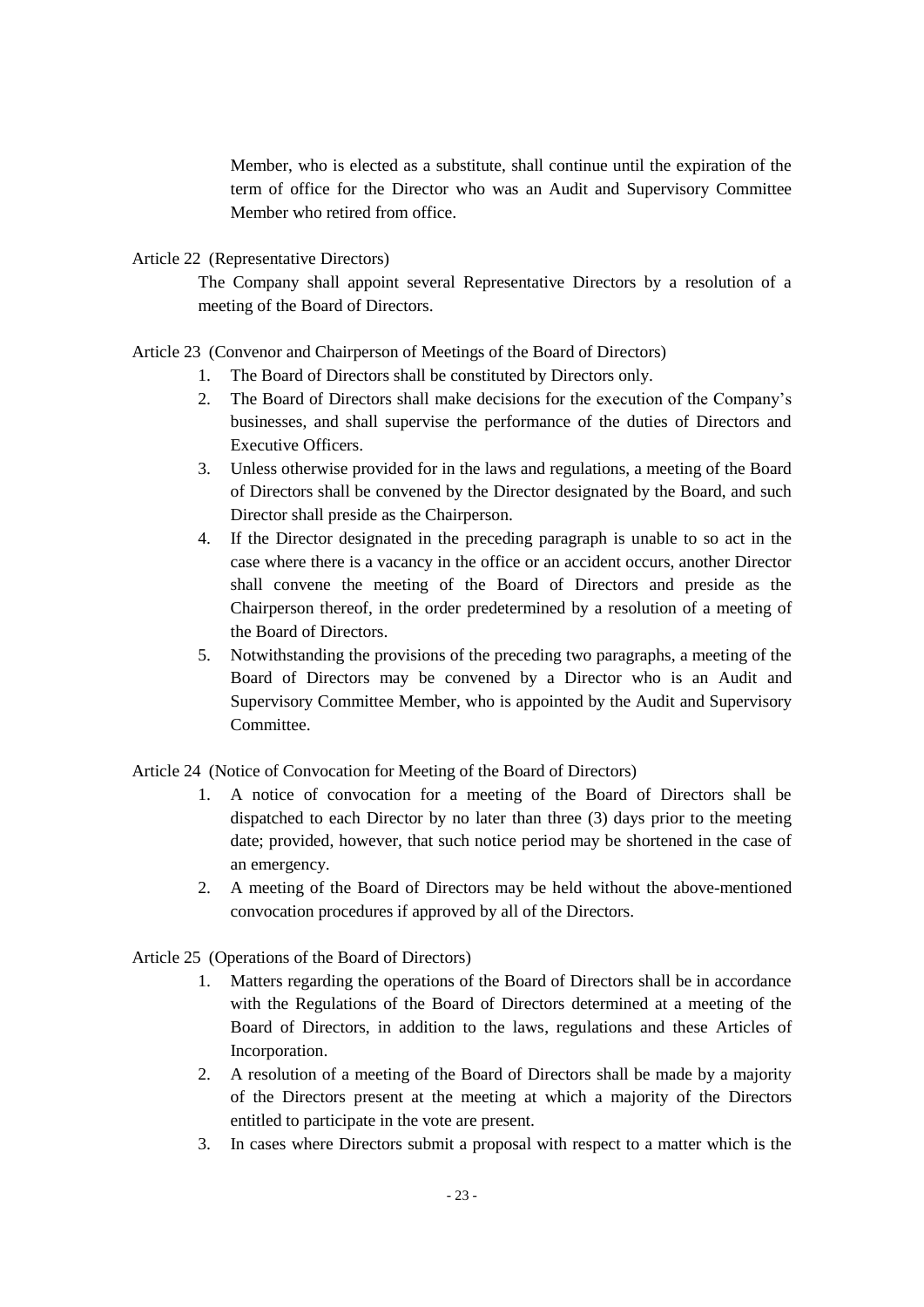purpose of the resolution of the meeting of the Board of Directors, if all Directors who are entitled to participate in the vote agree to the matter which is the purpose of the resolution of the meeting of the Board of Directors, in writing or by means of electromagnetic records, it shall be deemed that a resolution to approve such matter at the meeting of the Board of Directors has been made.

Article 26 (Delegation of Businesses)

Pursuant to the provision of Article 399-13, Paragraph 6 of the Companies Act, the Company may delegate to Directors the authority to make decisions regarding the execution of important business matters (except for matters set forth in each item of Paragraph 5 of said Article) by way of a resolution of a meeting of the Board of Directors.

# Article 27 (Remuneration, etc.)

- 1. Directors' remuneration, bonuses and other financial benefits that the Directors receive from the Company as consideration for the performance of their duties (collectively, "Remuneration, Etc.") shall be determined by way of a resolution of a General Meeting of Shareholders.
- 2. The determination of Remuneration, Etc., of Directors in accordance with the provision of the preceding paragraph shall be conducted separately with respect to the Directors who are Audit and Supervisory Committee Members and other Directors.

#### Article 28 (Exemption from Liability)

- 1. The Company may exempt, by way of a resolution of a meeting of the Board of Directors, the Directors from the liability of Directors (including persons who were previously Directors) stipulated in Article 423, Paragraph 1 of the Companies Act, to the extent permitted by the laws and regulations.
- 2. Pursuant to the provision of Article 427, Paragraph 1 of the Companies Act, the Company may enter into agreements with Directors (excluding persons who are Executive Directors, etc.) to the effect that the liability of such Directors provided for in Article 423, Paragraph 1 of the Companies Act shall be limited to the total of the amount set forth in each item of Article 425, Paragraph 1 of the Companies Act.

## Article 29 (Executive Officers)

- 1. The Company shall elect Executive Officers by a resolution of a meeting of the Board of Directors and the Representative Directors shall delegate part of his/her authority to the Executive Officers and cause such Executive Officers to execute the Company's business.
- 2. The Executive President shall be appointed among the Executive Officers by a resolution of a meeting of the Board of Directors. The Executive President shall execute resolutions of meetings of the Board of Directors and supervise the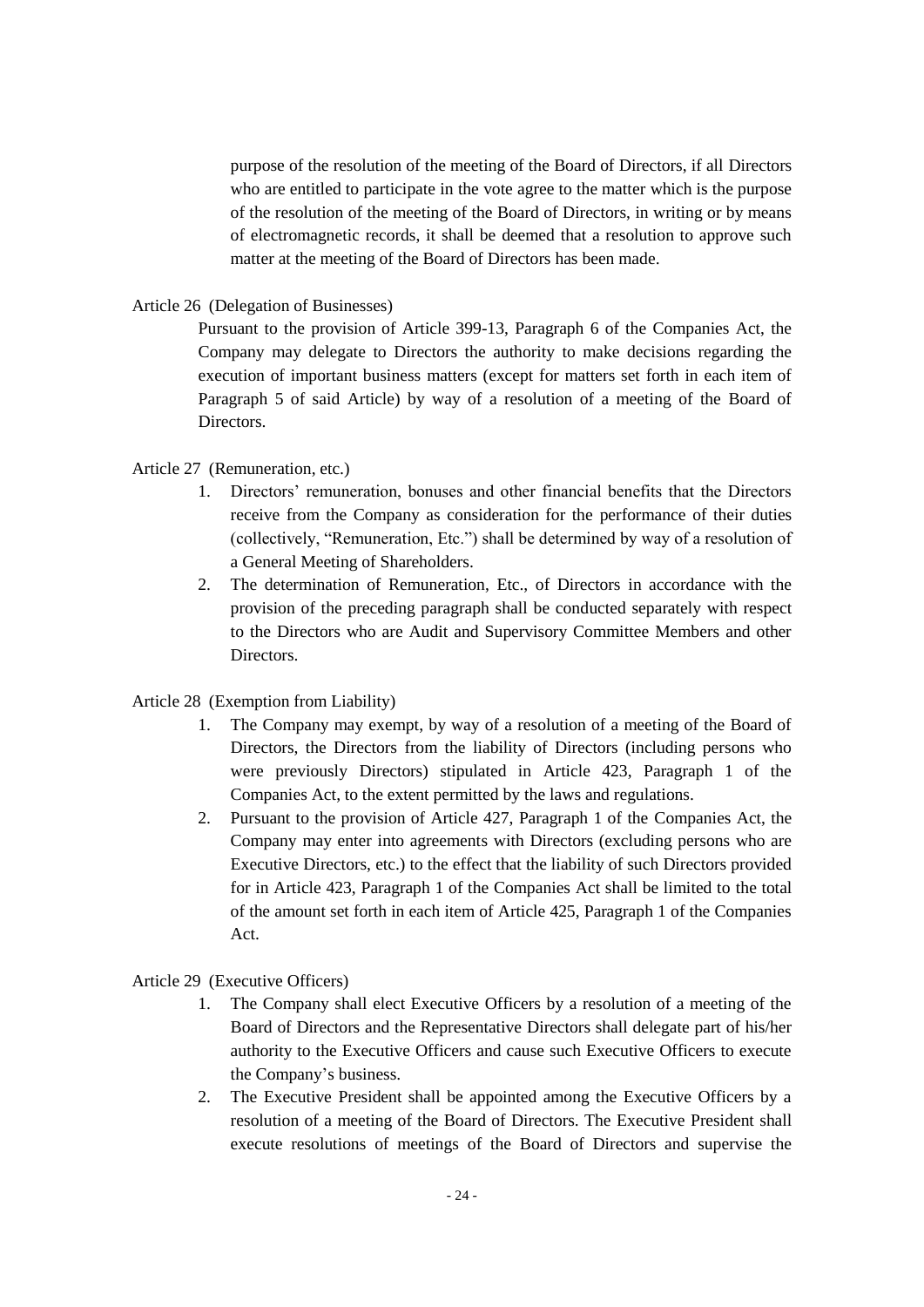business of the Company. If the Executive President is unable to so act in the case where an accident occurs, another Executive Officer shall perform such duties on behalf of the Executive President in the order predetermined at a meeting of the Board of Directors.

#### **CHAPTER V**

# **AUDIT AND SUPERVISORY COMMITTEE MEMBERS AND THE AUDIT AND SUPERVISORY COMMITTEE**

Article 30 (Number of Audit and Supervisory Committee Members)

- 1. The Company shall have no more than four (4) Directors who are Audit and Supervisory Committee Members.
- 2. The majority of the Directors who are Audit and Supervisory Committee Members specified in the preceding paragraph shall be Outside Directors.
- Article 31 (Full-Time Audit and Supervisory Committee Members) The Audit and Supervisory Committee may appoint full-time Audit and Supervisory Committee Members among the Audit and Supervisory Committee Members.
- Article 32 (Convenor and Chairperson of Meetings of the Audit and Supervisory Committee)
	- 1. The Audit and Supervisory Committee Member who is designated in advance shall convene the meeting of the Audit and Supervisory Committee and shall preside as the chairperson thereof.
	- 2. Notwithstanding the preceding paragraph, each Audit and Supervisory Committee Member may convene a meeting of the Audit and Supervisory Committee, as necessary.

Article 33 (Notice of Convocation for Meetings of the Audit and Supervisory Committee)

- 1. A notice of convocation for a meeting of the Audit and Supervisory Committee shall be dispatched to each Audit and Supervisory Committee Member by no later than three (3) days prior to the meeting date; provided, however, that such notice period may be shortened in the case of an emergency.
- 2. A meeting of the Audit and Supervisory Committee may be held without the convocation procedures if approved by all of the Audit and Supervisory Committee Members.
- Article 34 (Operations of the Audit and Supervisory Committee)

Matters regarding the Audit and Supervisory Committee shall be in accordance with the Regulations of the Audit and Supervisory Committee determined at a meeting of the Audit and Supervisory Committee, in addition to the laws, regulations and these Articles of Incorporation.

#### **CHAPTER VI**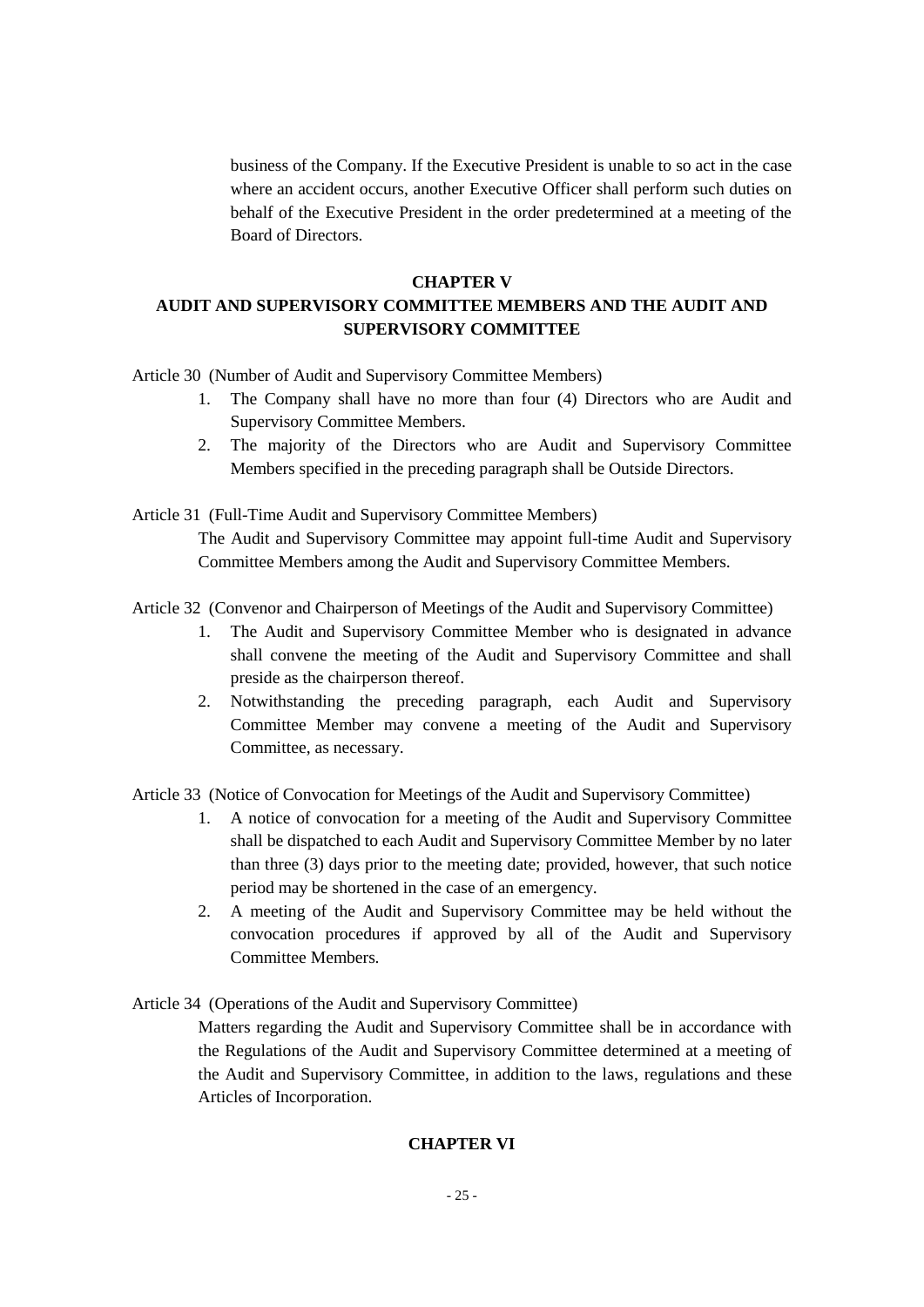#### **ACCOUNTING AUDITOR**

Article 35 (Method of Election)

Accounting Auditors shall be elected by a resolution of a General Meeting of **Shareholders** 

Article 36 (Term of Office)

- 1. The term of office for Accounting Auditors shall continue until the conclusion of the Annual General Meeting of Shareholders for the last fiscal year which ends within one (1) year from the time of their election.
- 2. Unless otherwise resolved at the Annual General Meeting of Shareholders specified in the preceding paragraph, Accounting Auditors shall be deemed to have been re-elected at such Annual General Meeting of Shareholders.

# **CHAPTER VII ACCOUNTING**

Article 37 (Fiscal Year)

The fiscal year of the Company shall commence on April 1 of each year and end on March 31 of the next year.

Article 38 (Decision-Making Body for Dividend of Surplus and Acquisition of Treasury Shares, etc.)

Unless otherwise provided for in the laws or regulations, the Company may determine, by way of a resolution of a meeting of the Board of Directors, the dividend of surplus, acquisition of treasury shares and other matters set forth in each item of Article 459, Paragraph 1 of the Companies Act.

Article 39 (Record Date for Dividends of Surplus)

- 1. The record date for dividends of surplus of the Company shall be March 31 of each year and September 30 of each year (for the purpose of these Articles of Incorporation, dividends of surplus which are paid by setting September 30 of each year as the record date shall be referred to as "Interim Dividends").
- 2. In addition to those specified in the preceding paragraph, the Company may pay dividends of surplus by setting a record date.
- Article 40 (Exclusion Period for Dividends)

If any dividend related to the dividends of surplus (including Interim Dividends) is not received even after five (5) years have elapsed from the commencement date of the payment thereof, the Company shall be relieved of the obligation to pay such dividend.

## **CHAPTER VIII**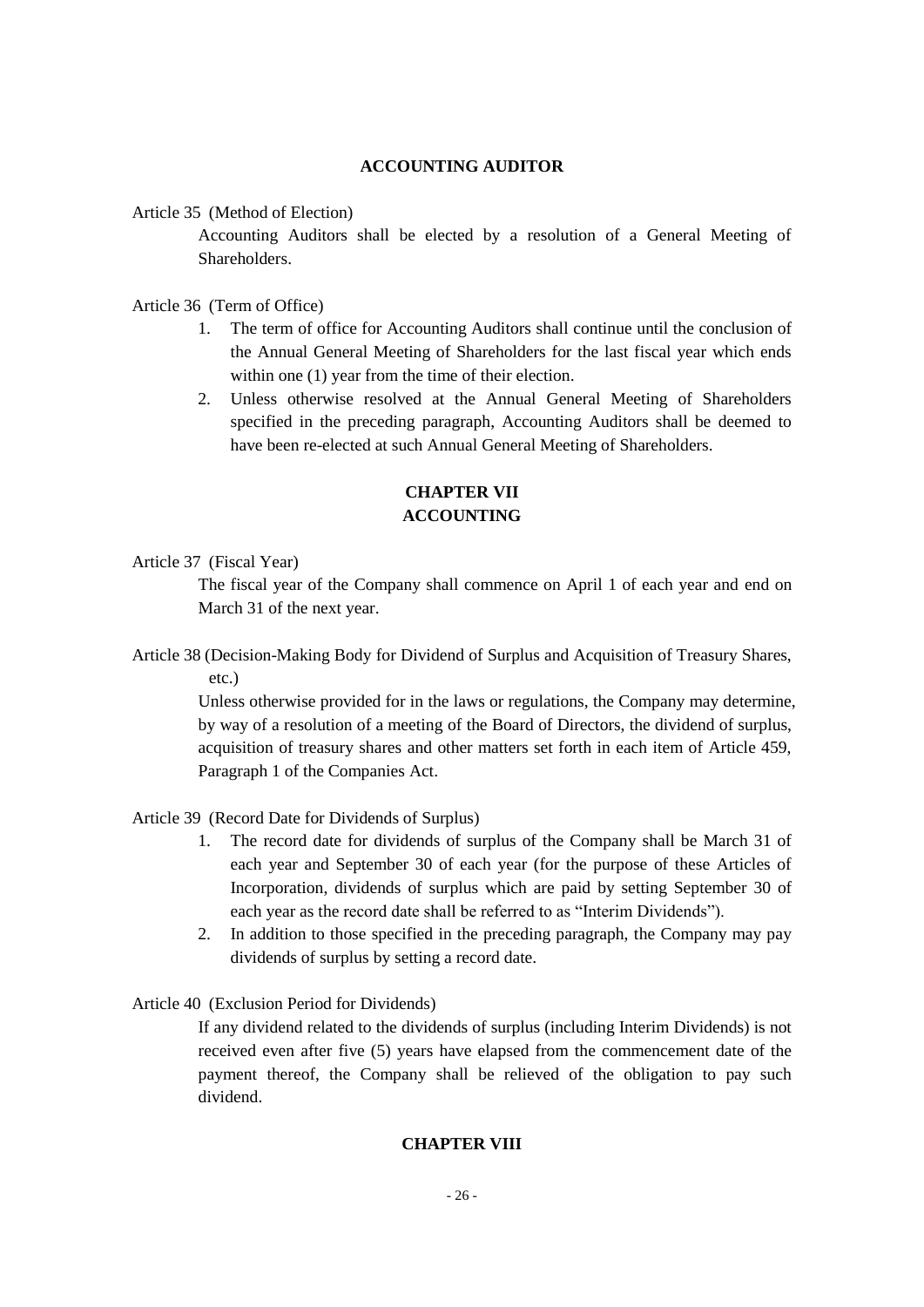#### **SUPPLEMENTARY PROVISIONS**

- Article 41 (Value of Property to Be Contributed at Incorporation, and Amounts of Stated Capital and Capital Reserves after Formation)
	- 1. The value of the property to be contributed at incorporation of the Company shall be JPY 500,001,985.
	- 2. The amount of stated capital after the formation of the Company shall be JPY 250,000,993, and the amount of capital reserves shall be JPY 250,000,992.

# Article 42 (First Fiscal Year)

The first fiscal year of the Company shall commence on the date of formation of the Company and end on March 31, 2018.

## Article 43 (Directors, etc., at Incorporation)

| Directors, etc., at incorporation of the Company shall be as follows: |                          |  |  |  |
|-----------------------------------------------------------------------|--------------------------|--|--|--|
| Director at incorporation:<br>Tetsuya Kan                             |                          |  |  |  |
| Director at incorporation:                                            | Toshiki Hara             |  |  |  |
| Director at incorporation who is an Audit and Kaoru Isono             |                          |  |  |  |
| Supervisory Committee Member at incorporation:                        |                          |  |  |  |
| Director at incorporation who is an Audit and Hirotaka Ezoe           |                          |  |  |  |
| Supervisory Committee Member at incorporation:                        | (Outside Director)       |  |  |  |
| Director at incorporation who is an Audit and                         | Shinsuke Murakami        |  |  |  |
| Supervisory Committee Member at incorporation:                        | (Outside Director)       |  |  |  |
| Representative Director at Incorporation:                             | Tetsuya Kan              |  |  |  |
| Accounting Auditor at Incorporation:                                  | Deloitte Touche Tohmatsu |  |  |  |
|                                                                       | LLC                      |  |  |  |

# Article 44 (Name of Incorporator, etc.)

| The name and address of the incorporator and the number of shares issued at            |                                   |  |  |  |
|----------------------------------------------------------------------------------------|-----------------------------------|--|--|--|
| incorporation that are to be allotted to such incorporator upon incorporation, and the |                                   |  |  |  |
| amount of money to be paid in exchange for those shares are as follows:                |                                   |  |  |  |
| Incorporator:                                                                          | Resona Holdings, Inc.             |  |  |  |
| Address:                                                                               | $1 - 5 - 65$<br>Kiba.<br>Koto-ku. |  |  |  |
|                                                                                        | Tokyo                             |  |  |  |
| Number of shares issued at incorporation that are to be                                | 530,675 shares                    |  |  |  |
| allotted:                                                                              |                                   |  |  |  |
| Amount to be paid:                                                                     | JPY 500,001,985                   |  |  |  |

# Article 45 (Governing Laws and Regulations)

Any and all matters not provided for in these Articles of Incorporation shall be in accordance with the Companies Act and other laws and regulations.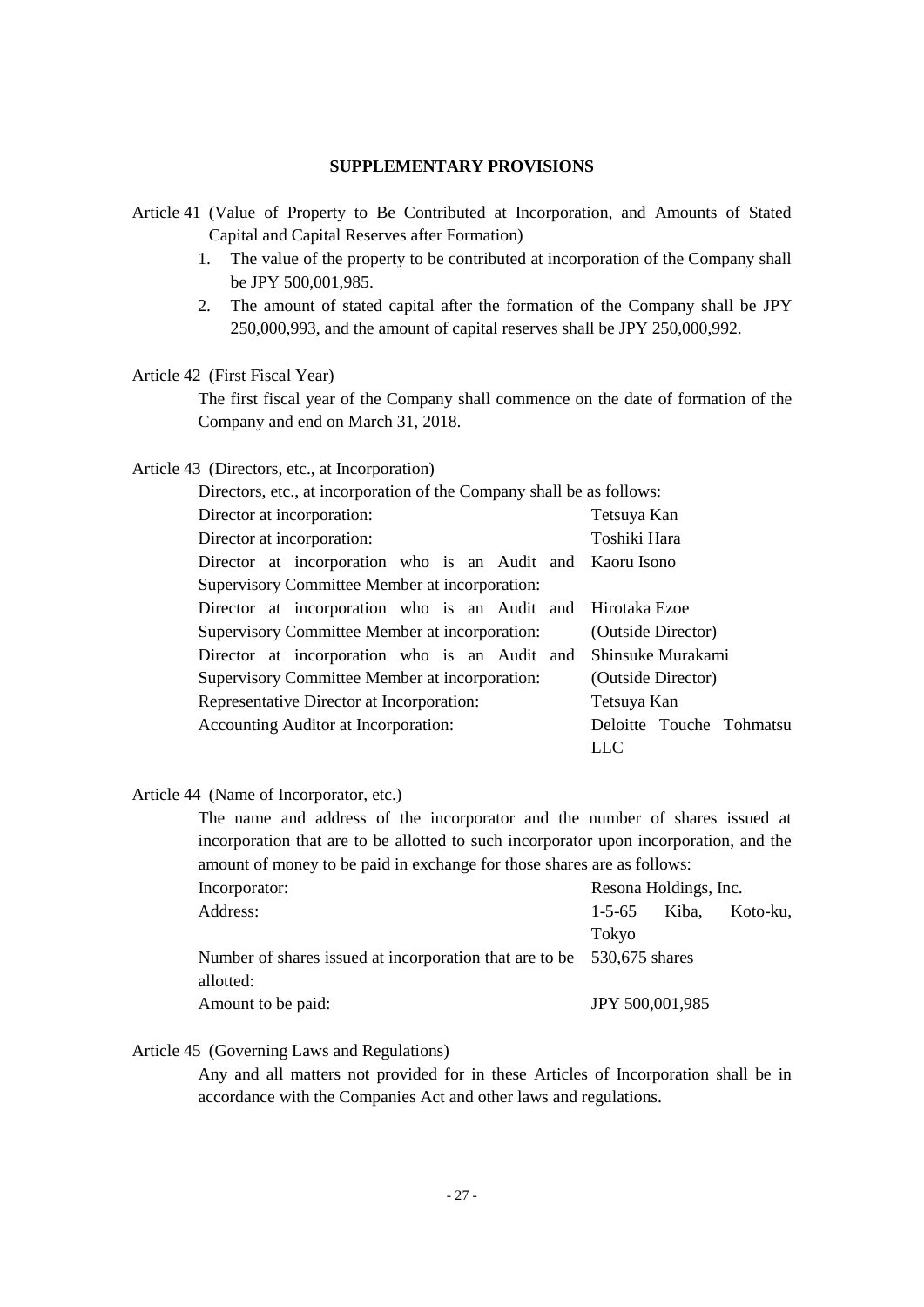- B. Matters Regarding the Method of Converting Consideration for Share Exchange into Cash
- 1. Trading Market for Consideration for Share Exchange

The shares of common stock of the Holding Company are unlisted shares which are currently not being traded on any financial instruments exchange market. However, such shares of common stock of the Holding Company are scheduled to be listed (by way of technical listing) on the First Section of the Tokyo Stock Exchange as of April 1, 2018, pursuant to Article 208 of the Securities Listing Regulations stipulated by the Tokyo Stock Exchange.

2. Person/Entity Acting as Intermediator, Agent or Proxy for the Trade of Consideration for Share Exchange

The shares of common stock of the Holding Company, as stated in Item 1. above, are unlisted shares which are currently not being traded on any financial instruments exchange market. However, such shares of common stock of the Holding Company are scheduled to be listed (by way of technical listing) on the First Section of the Tokyo Stock Exchange as of April 1, 2018, and after such listing, such shares may be traded in securities firms throughout Japan.

3. Details of Restriction on the Transfer and Other Disposal of Consideration for Share Exchange

It is set forth in the Articles of Incorporation of the Holding Company that the acquisition of the shares of common stock of the Holding Company by way of transfer is subject to the approval of the board of directors of the Holding Company. However, the Holding Company is scheduled to be listed (by way of technical listing) on the First Section of the Tokyo Stock Exchange as of April 1, 2018, and, accordingly, the Holding Company plans to amend the Articles of Incorporation and to repeal the above-mentioned restriction on the transfer of shares in advance. Therefore, after the effective date of the Share Exchange, there will be no restriction on the transfer and other disposal of the consideration for the Share Exchange.

C. Matters Regarding the Market Price of Consideration for Share Exchange

The shares of common stock of the Holding Company are unlisted shares which are currently not being traded on any financial instruments exchange market. Therefore, the record thereof is omitted.

The shares of common stock of the Holding Company are scheduled to be to be listed (by way of technical listing) on the First Section of the Tokyo Stock Exchange as of April 1, 2018, and the market price thereof will be set on or after such date. After such listing, the market price of the consideration for the Share Exchange and the fluctuations in such price will be indicated by the stock price information and charts, etc. to be disclosed on the website of the Tokyo Stock Exchange (http://www.jpx.co.jp/)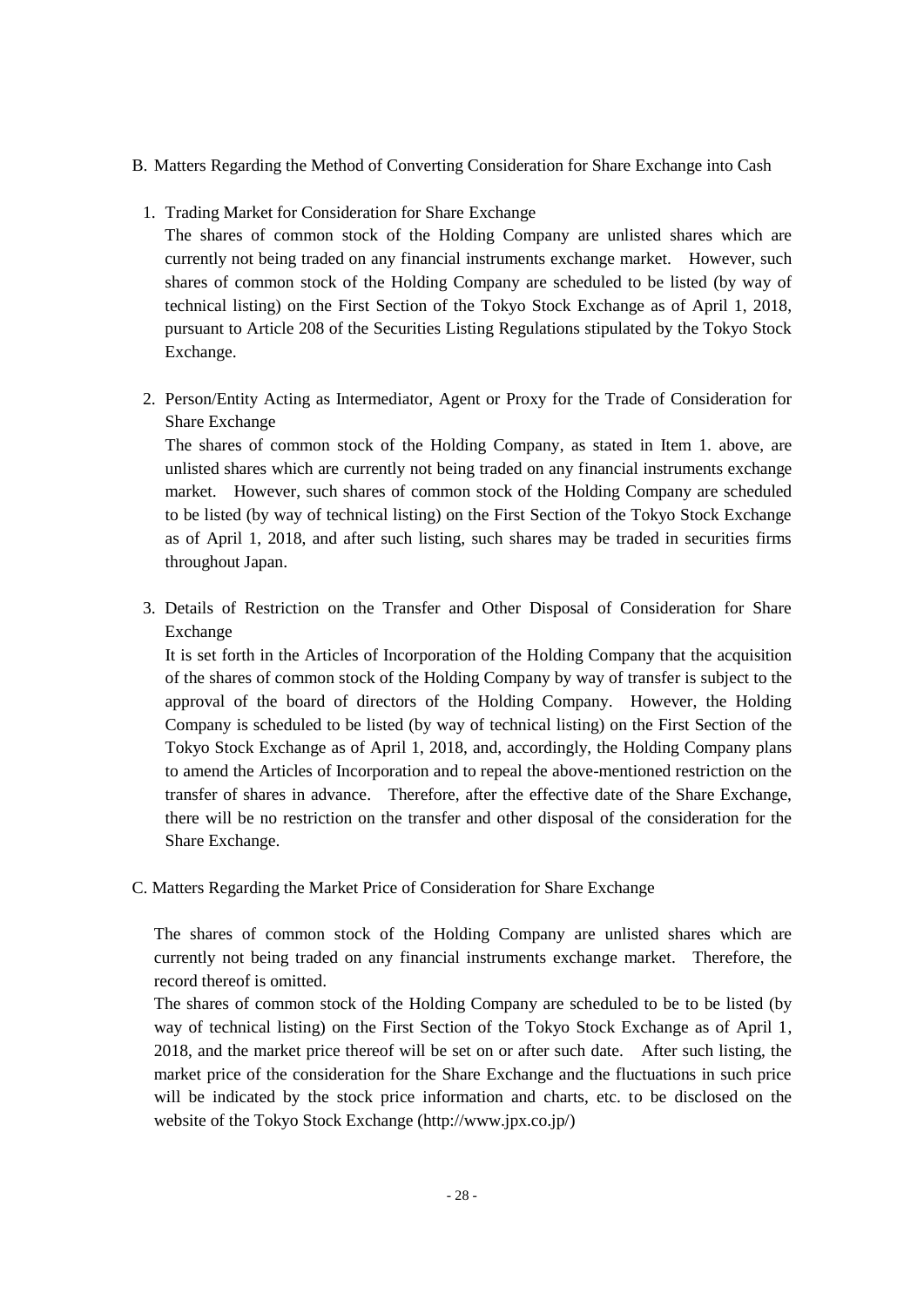D. Balance Sheets of the Holding Company Pertaining to the Past Five (5) Years Since the Holding Company is established as of November 14, 2017, the balance sheets pertaining to each fiscal year ending within the past five (5) years do not exist. Therefore, the records thereof are omitted.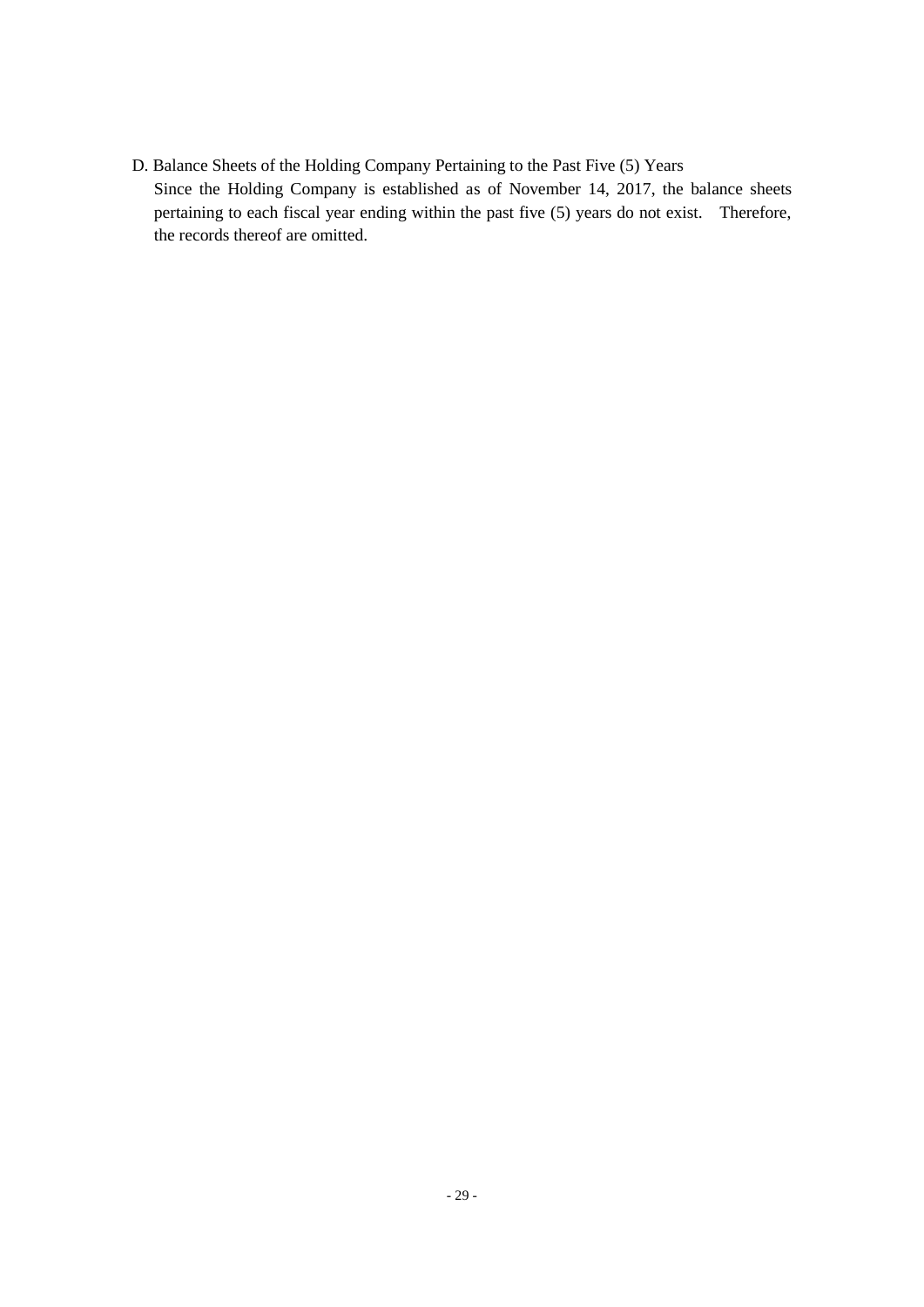# **V. Matters related to the Appropriateness of the Provisions for the Share Options pertaining to the Share Exchange**

Upon the Share Exchange, the Holding Company shall deliver to holders of each share option of the Bank, respectively, listed in rows (i) through (vi) of Column 1 of the table below, who are stated or recorded in the Bank's share option registry as of the time immediately preceding the time the Share Exchange takes effect (the "**Base Time**"), in lieu of each share option of the Bank held thereby, each share option of the Holding Company listed in Column 2 whose number is the same as the total number of such share options as those held by holders of each share option of the Bank, who are stated or recorded in the Bank's share option registry as of the Base Time.

The Bank considers that the treatment specified above is appropriate in terms of equally protecting the interest of the shareholders of the Bank and the holders of the share options because such treatment constitutes delivery of share options of the Holding Company that are substantially the same in content and number to the holders of the share options.

|       | Column 1                                           |                                                                       | Column <sub>2</sub>                                                |                                                                       |
|-------|----------------------------------------------------|-----------------------------------------------------------------------|--------------------------------------------------------------------|-----------------------------------------------------------------------|
|       | Name                                               | Outline                                                               | Name                                                               | Outline                                                               |
| (i)   | Series 1 Share Options of<br>The Minato Bank, Ltd. | As specified in<br>Attachment 1 of the<br>Share Exchange<br>Agreement | Series 1 Share Options of<br>Kansai Mirai Financial<br>Group, Inc. | As specified in<br>Attachment 2 of the<br>Share Exchange<br>Agreement |
| (ii)  | Series 2 Share Options of<br>The Minato Bank, Ltd. | As specified in<br>Attachment 3                                       | Series 2 Share Options of<br>Kansai Mirai Financial<br>Group, Inc. | As specified in<br>Attachment 4                                       |
| (iii) | Series 3 Share Options of<br>The Minato Bank, Ltd. | As specified in<br>Attachment 5                                       | Series 3 Share Options of<br>Kansai Mirai Financial<br>Group, Inc. | As specified in<br>Attachment 6                                       |
| (iv)  | Series 4 Share Options of<br>The Minato Bank, Ltd. | As specified in<br>Attachment 7                                       | Series 4 Share Options of<br>Kansai Mirai Financial<br>Group, Inc. | As specified in<br>Attachment 8                                       |
| (v)   | Series 5 Share Options of<br>The Minato Bank, Ltd. | As specified in<br>Attachment 9                                       | Series 5 Share Options of<br>Kansai Mirai Financial<br>Group, Inc. | As specified in<br>Attachment 10                                      |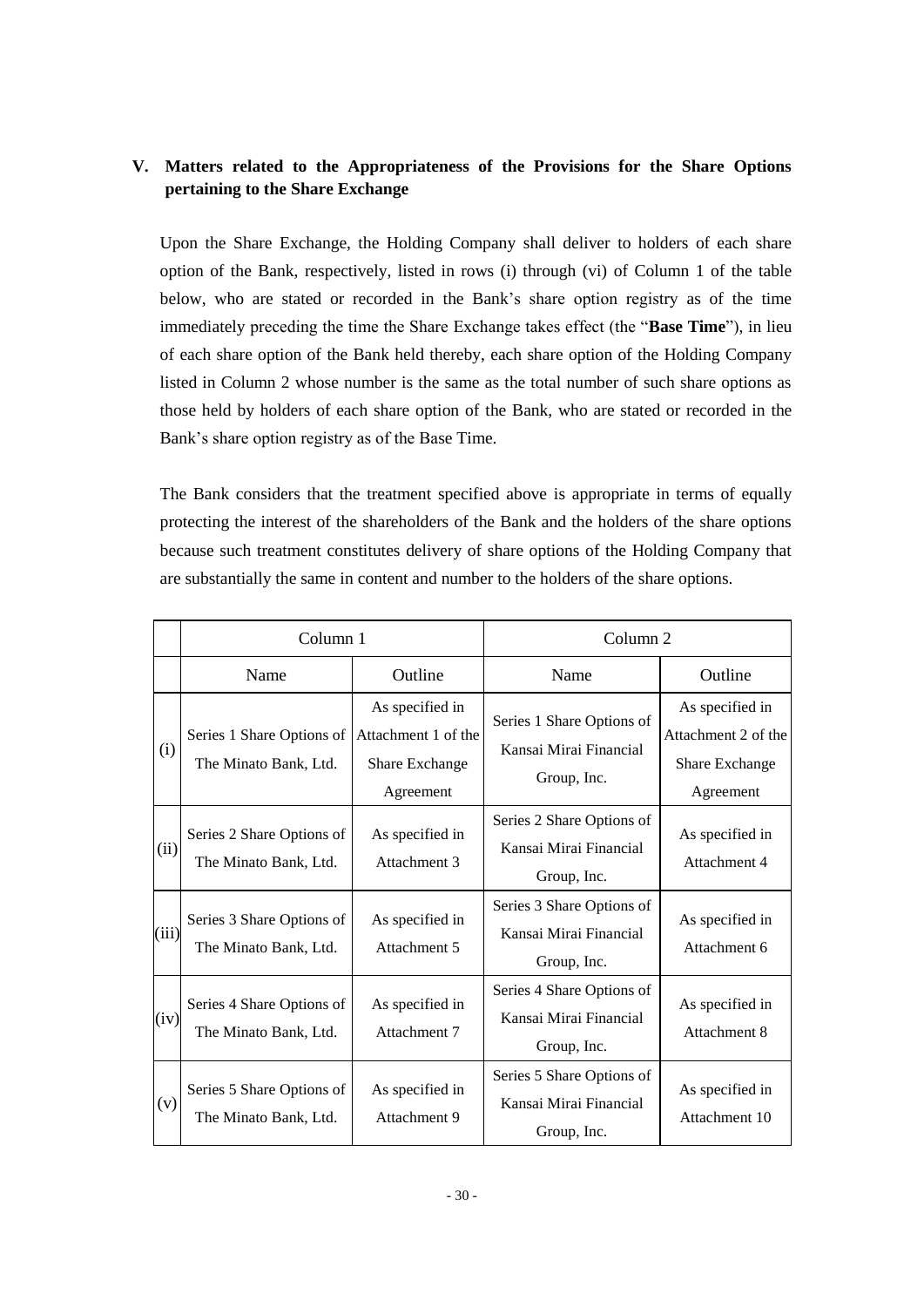| (vi) | Series 6 Share Options<br>of The Minato Bank,<br>Utd. | As specified in<br>Attachment 11 | Series 6 Share Options of<br>Kansai Mirai Financial<br>Group, Inc. | As specified in<br>Attachment 12 |
|------|-------------------------------------------------------|----------------------------------|--------------------------------------------------------------------|----------------------------------|
|------|-------------------------------------------------------|----------------------------------|--------------------------------------------------------------------|----------------------------------|

<sup>(</sup>Note) The Attachments specified in each Outline indicate the attachments to [Attachment (1)] – [Share Exchange Agreement (Copy)], which are specified in p. 10 - p. 99 of [Extraordinary General Meeting of Shareholders - Reference Documents for Extraordinary General Meeting of Shareholders <Appendix>].

## **VI. Matters related to Financial Statements, etc.**

A. Balance sheet as of the day of formation of the Holding Company

The balance sheet as of the day of formation of the Holding Company shall be as specified in Attachment (4) (p. 9 of Extraordinary General Meeting of Shareholders - Reference Documents for Extraordinary General Meeting of Shareholders <Appendix>).

- B. Content of the events having a material impact on the status of company property occurring at the Holding Company and the Bank after the last day of the most recent business year
	- 1. The Holding Company
	- a. Contribution and borrowing as well as Kinki Osaka Share Transfer

As the payment for the Kinki Osaka Share Transfer, the Holding Company is scheduled to reach an agreement under which the Holding Company receives contributions from Resona Holdings under the terms specified in (3) below; borrows from Resona Bank, Limited. ("**Resona Bank**") under the terms specified in (3) below; and acquires all of the shares of Kinki Osaka held by Resona Holdings under the terms specified in (1) and (2) below.

- (1). Number of Kinki Osaka Shares to be Transferred 1,827,196,574 shares
- (2). Transfer Price of Kinki Osaka Shares 86,079,226,690 yen (47.11 yen per share)
- (3). Amount Financed by Capital or Debt of the Holding Company and Terms of Financing
	- (a) Amount Financed by Capital
		- (i) Number of Shares for Subscription 62,278,950 shares
		- (ii) Amount to be Paid In
			- 942.2 yen per share
			- \* Taking into account the stock price level of the Holding Company on and after the Closing Date and the standard for an investment unit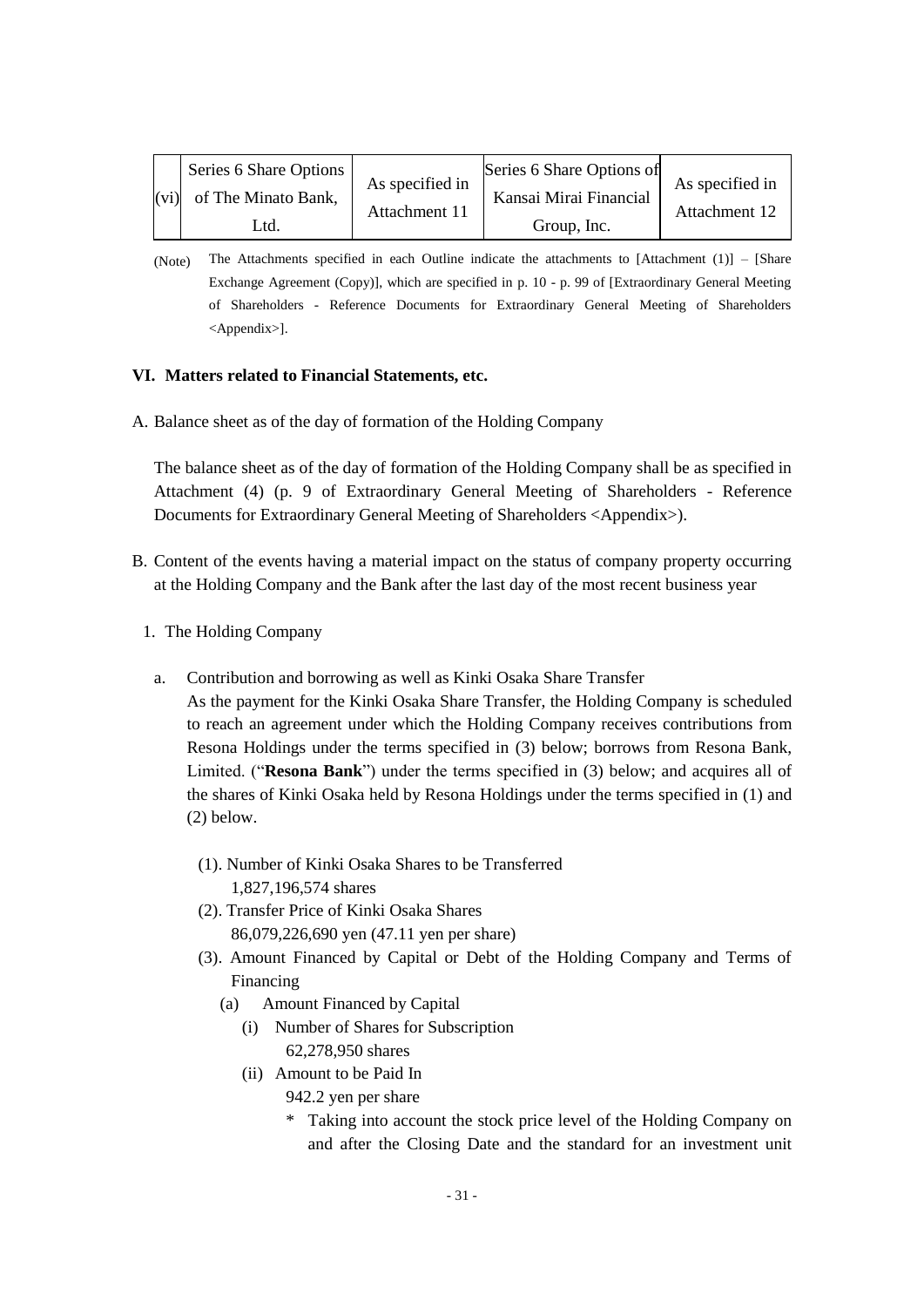required by the stock exchange, the amount to be paid in is set to be equivalent to 20 times the price per share of Kinki Osaka.

- (iii) Total Amount to be Paid In 58,679,226,690 yen
- (iv) Stated Capital and Capital Reserves to be Increased

Stated capital: 29,339,613,345 yen (471.1 yen per share)

Capital reserves: 29,339,613,345 yen (471.1 yen per share)

- \* The Holding Company will conduct a decrease in the amount of capital reserves, and the amount of capital reserves after such decrease shall be 0 yen.
- (b) Amount Financed by Debt and Terms of Financing
	- (i) Lender

Resona Bank

(ii) Amount to be Financed

27,400,000,000 yen

(iii) Other Terms

The same as those of an arm's length transaction of the same kind.

# b. Share Exchange with Kansai Urban

The Holding Company has determined to execute a Share Exchange Agreement as of November 14, 2017 and to effect a share exchange, with April 1, 2018 being the effective date thereof, under which the Holding Company is designated as a wholly owning parent company in share exchange and Kansai Urban is designated as a wholly owned subsidiary company in share exchange. Under such Share Exchange Agreement, the exchange ratio for the share exchange of common stock between the Holding Company and Kansai Urban shall be 1:1.60, and the exchange ratio for the share exchange of the Preferred Stock between the Holding Company and Kansai Urban shall be 1:1.30975768.

2. The Bank

Not Applicable.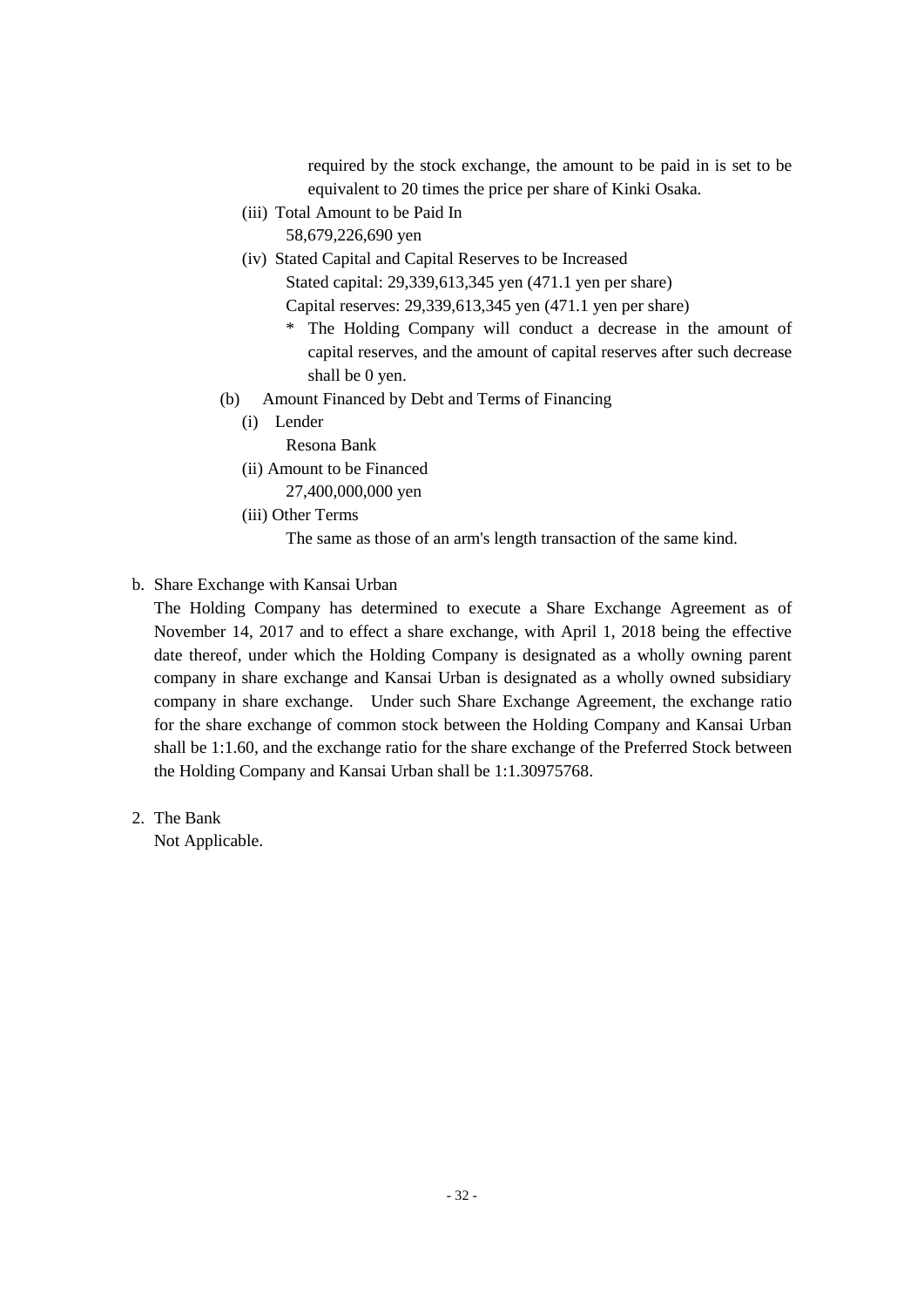#### **Share Exchange Agreement (Copy)**

This Share Exchange Agreement (this "**Agreement**") is made and entered into by and among Kansai Urban Banking Corporation (Address: 1-2-4, Nishi-Shinsaibashi, Chuo-ku, Osaka-shi, Osaka; hereinafter, "**Kansai Urban**"), The Minato Bank, Ltd. (Address: 2-1-1, Sannomiya-cho, Chuo-ku, Kobe-shi, Hyogo; hereinafter, "**Minato**") and Kansai Mirai Financial Group, Inc. (Address: 2-2-1, Bingo-machi, Chuo-ku, Osaka-shi, Osaka; hereinafter, "**Kansai Mirai**") (the three (3) companies, collectively, the "**Parties**" and individually, a "**Party**"), as follows:

#### **Article 1. Share Exchange**

- 1. Kansai Urban shall effect a share exchange under which Kansai Mirai is designated as a wholly owning parent company in share exchange and Kansai Urban is designated as a wholly owned subsidiary company in share exchange (the "**Share Exchange between Kansai Urban and Kansai Mirai**") and Kansai Mirai shall acquire all of Kansai Urban's issued shares through the Share Exchange between Kansai Urban and Kansai Mirai.
- 2. Minato shall effect a share exchange under which Kansai Mirai is designated as a wholly owning parent company in share exchange and Minato is designated as a wholly owned subsidiary company in share exchange (the "**Share Exchange between Minato and Kansai Mirai**"; together with the Share Exchange between Kansai Urban and Kansai Mirai, collectively referred to as the "**Share Exchange**") and Kansai Mirai shall acquire all of Minato's issued shares through the Share Exchange between Minato and Kansai Mirai.

# **Article 2. Shares to be Delivered upon Share Exchange and Allotment Thereof**

1. Upon the Share Exchange between Kansai Urban and Kansai Mirai, Kansai Mirai shall (i) deliver to the shareholders of the shares of common stock of Kansai Urban (such shareholders to exclude Kansai Mirai; hereinafter the same shall apply), in lieu of the shares of common stock of Kansai Urban held thereby, the number of the shares of common stock of Kansai Mirai obtained by multiplying the total number of the shares of common stock of Kansai Urban held by the shareholders of the shares of common stock of Kansai Urban, who are stated or recorded in Kansai Urban's shareholder registry as of the time immediately preceding the time the Share Exchange takes effect (the "**Base Time**"), by 1.60 (any fraction less than one share resulting therefrom shall be rounded off); and (ii) deliver to the shareholders of Class 1 preferred stock of Kansai Urban (such shareholders to exclude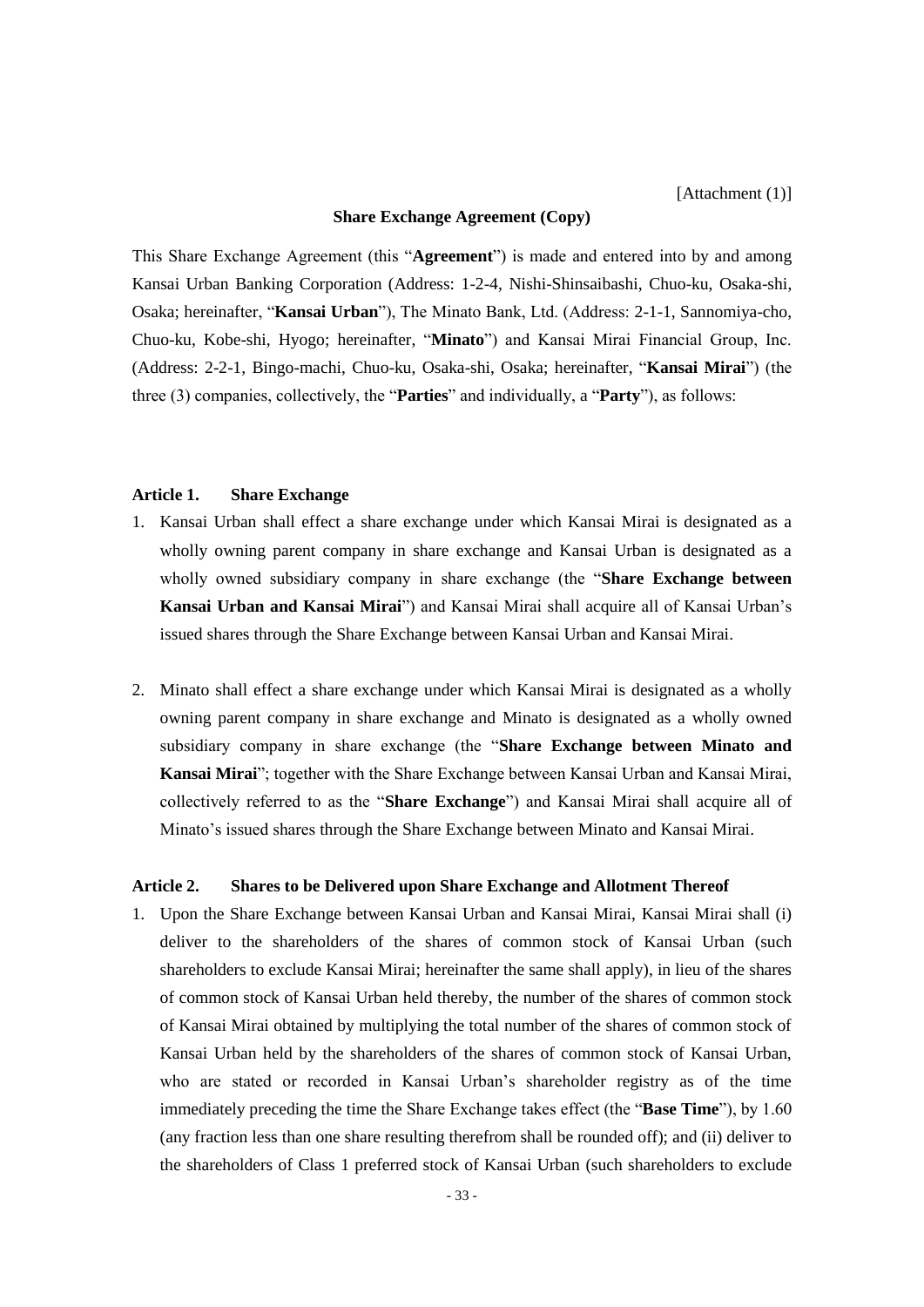Kansai Mirai; hereinafter the same shall apply), in lieu of Class 1 preferred stock of Kansai Urban held thereby, the number of shares of common stock of Kansai Mirai obtained by multiplying the total number of Class 1 preferred stock of Kansai Urban held by shareholders of Class 1 preferred stock of Kansai Urban, who are stated or recorded in Kansai Urban's shareholder registry as of the Base Time, by 1.30975768 (any fraction less than one share resulting therefrom shall be rounded off).

- 2. Upon the Share Exchange between Minato and Kansai Mirai, Kansai Mirai shall deliver to the shareholders of the shares of common stock of Minato (such shareholders to exclude Kansai Mirai; hereinafter the same shall apply), in lieu of the shares of common stock of Minato held thereby, the number of shares of common stock of Kansai Mirai obtained by multiplying the total number of shares of common stock of Minato held by shareholders of Minato, who are stated or recorded in Minato's shareholder registry as of the Base Time, by 2.37 (any fraction less than one share resulting therefrom shall be rounded off).
- 3. Upon the Share Exchange between Kansai Urban and Kansai Mirai, Kansai Mirai shall (i) allot to the shareholders of the shares of common stock of Kansai Urban, who are stated or recorded in Kansai Urban's shareholder registry as of the Base Time, the shares of Kansai Mirai specified in Paragraph 1 at the ratio of 1.60 shares of common stock of Kansai Mirai per one (1) share of common stock of Kansai Urban held thereby; and (ii) allot to the shareholders of Class 1 preferred stock of Kansai Urban, who are stated or recorded in Kansai Urban's shareholder registry as of the Base Time, the shares of Kansai Mirai specified in Paragraph 1 at the ratio of 1.30975768 shares of common stock of Kansai Mirai per one (1) Class 1 preferred stock of Kansai Urban held thereby.
- 4. Upon the Share Exchange between Minato and Kansai Mirai, Kansai Mirai shall allot to the shareholders of the shares of common stock of Minato, who are stated or recorded in Minato's shareholder registry as of the Base Time, the shares of Kansai Mirai specified in Paragraph 2 at the ratio of 2.37 shares of common stock of Kansai Mirai per one (1) share of common stock of Minato held thereby.
- 5. If the number of the shares of common stock of Kansai Mirai to be allotted to Kansai Urban's shareholders or Minato's shareholders pursuant to the preceding two paragraphs includes any fraction less than one share, Kansai Mirai shall treat such fraction in a manner pursuant to the provisions of Article 234 of the Companies Act.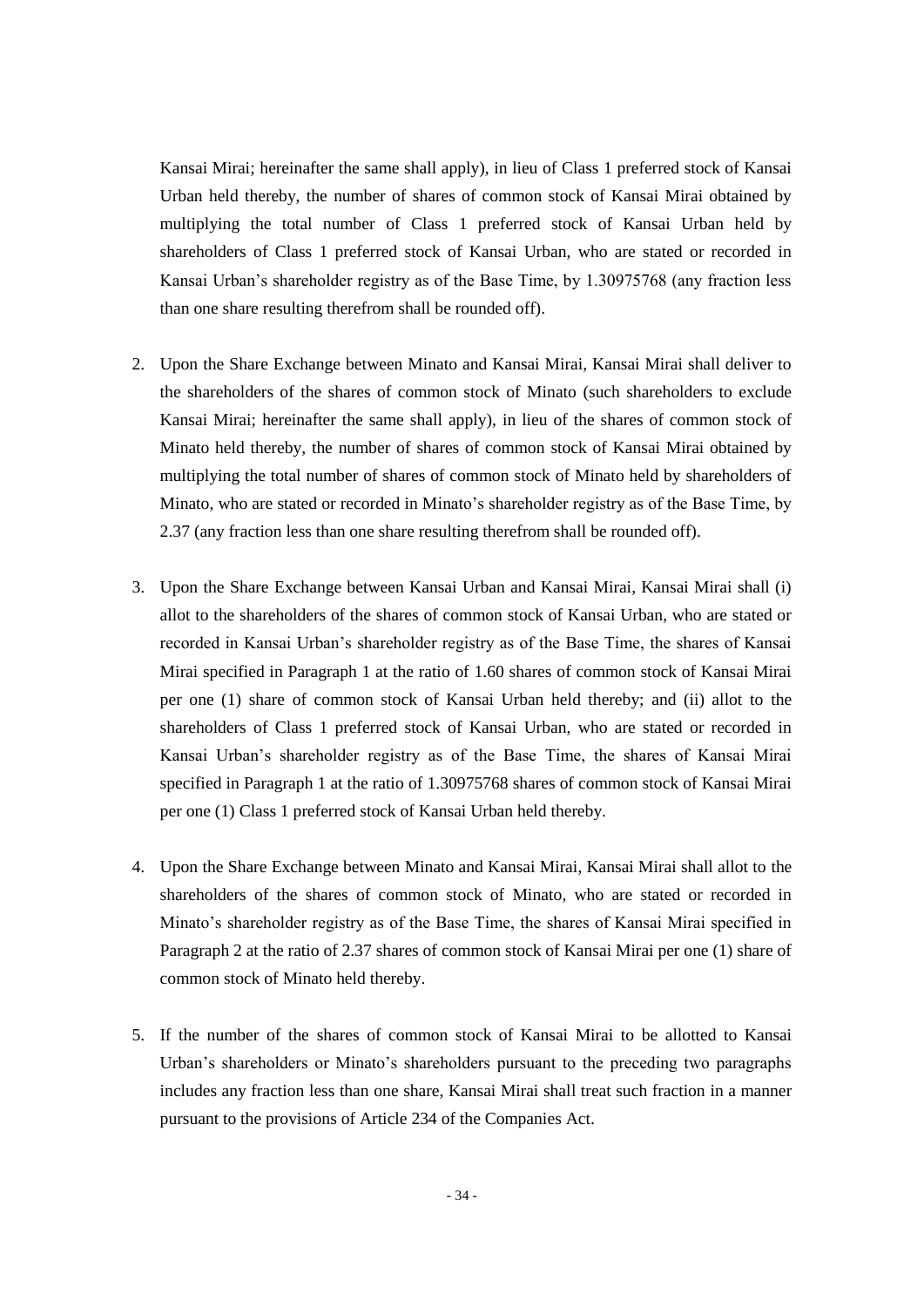## **Article 3. Handling of Share Options**

1. Upon the Share Exchange between Minato and Kansai Mirai, Kansai Mirai shall deliver to holders of each share option of Minato, respectively, listed in rows (i) through (vi) of Column 1 of the table below, who are stated or recorded in Minato's share option registry as of the Base Time, in lieu of each share option of Minato held thereby, each share option of Kansai Mirai listed in Column 2 whose number is the same as the total number of such share options as those held by holders of each share option of Minato, who are stated or recorded in Minato's share option registry as of the Base Time.

|       | Column 1                                           |                                  | Column <sub>2</sub>                                                |                                  |
|-------|----------------------------------------------------|----------------------------------|--------------------------------------------------------------------|----------------------------------|
|       | Name                                               | Outline                          | Name                                                               | Outline                          |
| (i)   | Series 1 Share Options of<br>The Minato Bank, Ltd. | As specified in<br>Attachment 1  | Series 1 Share Options of<br>Kansai Mirai Financial<br>Group, Inc. | As specified in<br>Attachment 2  |
| (ii)  | Series 2 Share Options of<br>The Minato Bank, Ltd. | As specified in<br>Attachment 3  | Series 2 Share Options of<br>Kansai Mirai Financial<br>Group, Inc. | As specified in<br>Attachment 4  |
| (iii) | Series 3 Share Options of<br>The Minato Bank, Ltd. | As specified in<br>Attachment 5  | Series 3 Share Options of<br>Kansai Mirai Financial<br>Group, Inc. | As specified in<br>Attachment 6  |
| (iv)  | Series 4 Share Options of<br>The Minato Bank, Ltd. | As specified in<br>Attachment 7  | Series 4 Share Options of<br>Kansai Mirai Financial<br>Group, Inc. | As specified in<br>Attachment 8  |
| (v)   | Series 5 Share Options of<br>The Minato Bank, Ltd. | As specified in<br>Attachment 9  | Series 5 Share Options of<br>Kansai Mirai Financial<br>Group, Inc. | As specified in<br>Attachment 10 |
| (vi)  | Series 6 Share Options of<br>The Minato Bank, Ltd. | As specified in<br>Attachment 11 | Series 6 Share Options of<br>Kansai Mirai Financial<br>Group, Inc. | As specified in<br>Attachment 12 |

2. Upon the Share Exchange between Minato and Kansai Mirai, Kansai Mirai shall, respectively, allot to holders of each share option of Minato listed in rows (i) through (vi) of Column 1 of the table specified in the preceding paragraph, who are stated or recorded in Minato's share option registry as of the Base Time, each share option of Kansai Mirai listed in rows (i) through (vi) of Column 2 of the table specified in the preceding paragraph at the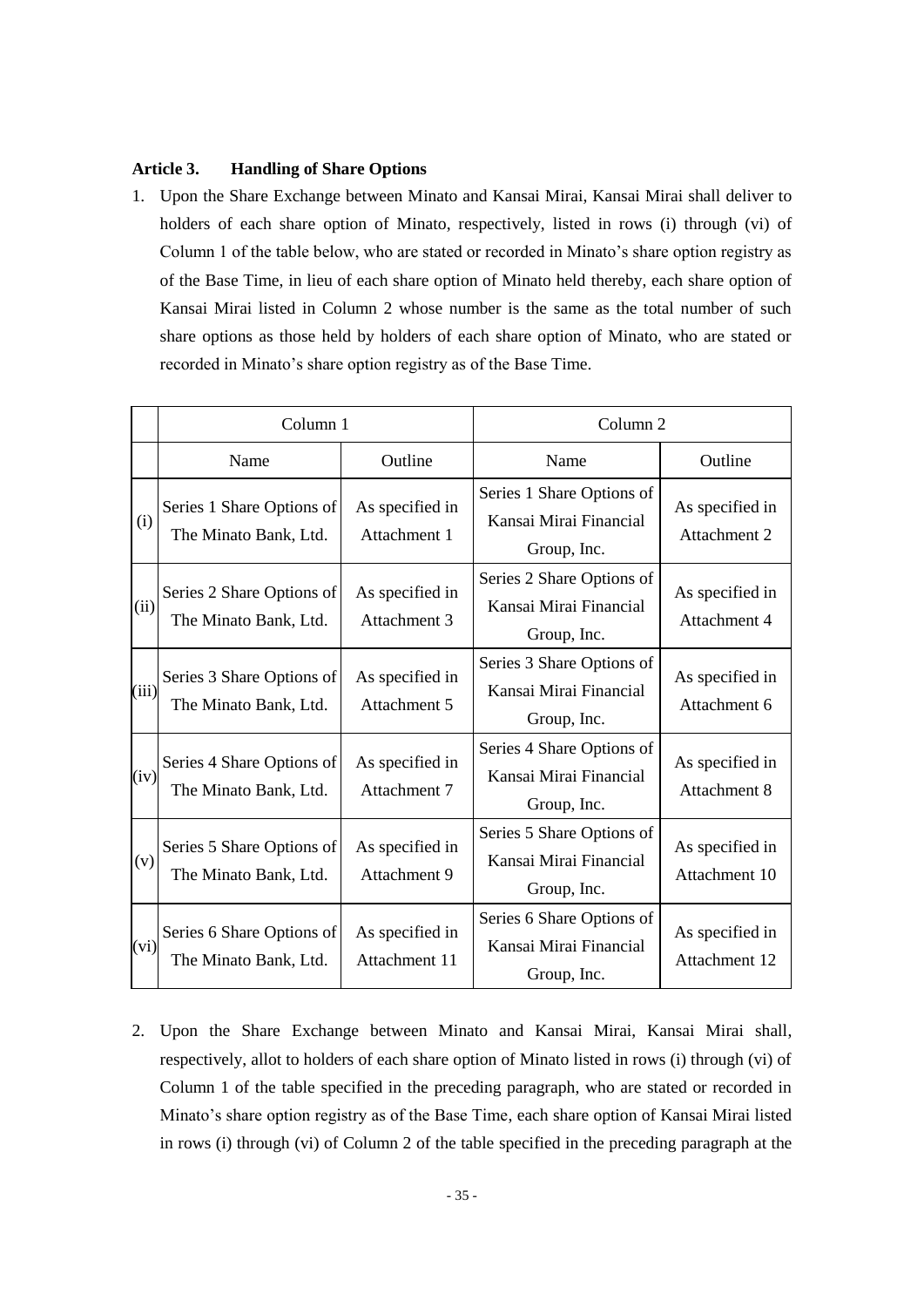ratio of one (1) share option of Kansai Mirai listed in Column 2 per one (1) share option of Minato held thereby.

3. Kansai Urban shall, by no later than the day immediately preceding the day on which the Share Exchange becomes effective (the "**Effective Date**"), acquire without consideration all of the share options that it has issued and shall cancel the same.

# **Article 4. Amounts of Stated Capital and Capital Reserves That are to Be Increased Through Share Exchange**

- 1. The amounts of Kansai Mirai's stated capital and capital reserves that are to be increased through the Share Exchange between Kansai Urban and Kansai Mirai shall be as follows:
- (1) Amount of stated capital:

0 yen

- (2) Amount of capital reserves: Amount separately determined by Kansai Mirai pursuant to the provisions of Article 39, Paragraph 2 of the Rules of Corporate Accounting
- (3) Amount of retained earnings reserves: 0 yen
- 2. The amounts of Kansai Mirai's stated capital and capital reserves that are to be increased through the Share Exchange between Minato and Kansai Mirai shall be as follows:
- (1) Amount of stated capital:

0 yen

(2) Amount of capital reserves:

Amount separately determined by Kansai Mirai pursuant to the provisions of Article 39, Paragraph 2 of the Rules of Corporate Accounting

(3) Amount of retained earnings reserves: 0 yen

# **Article 5. Effective Date of Share Exchange**

1. The Effective Date shall be April 1, 2018. Such day may, however, be changed through agreement among the Parties if necessary due to the procedural reasons of the Share Exchange or otherwise.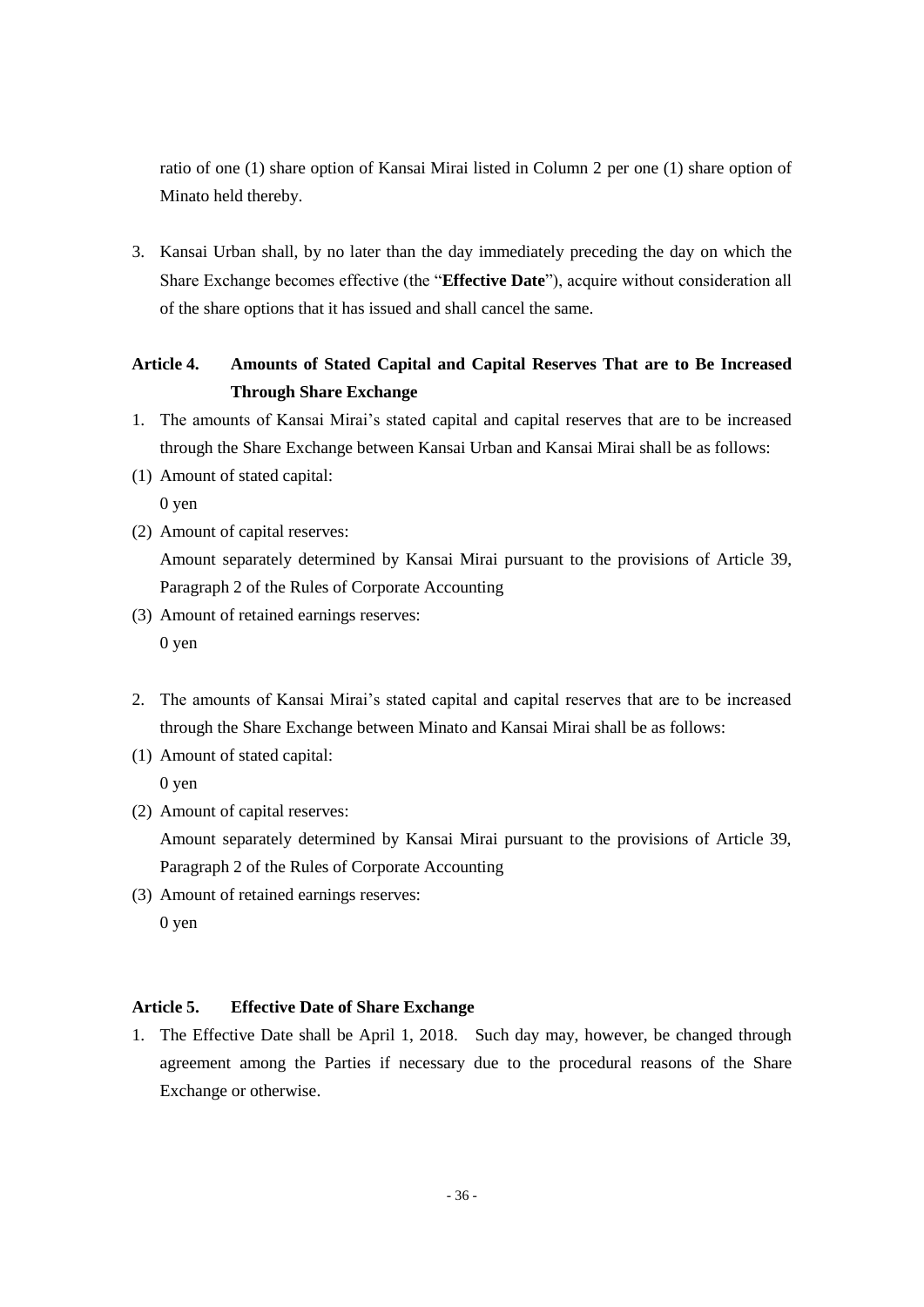2. The Share Exchange between Kansai Urban and Kansai Mirai as well as the Share Exchange between Minato and Kansai Mirai shall become effective subject to the condition precedent that, as of the Base Time, all the requirements necessary for the other Parties' share exchange to become effective (excluding the condition precedent set forth in this paragraph) have been satisfied as between the relevant Parties.

# **Article 6. General Meeting of Shareholders for Approval of Share Exchange Agreement**

- 1. Kansai Urban and Minato shall each, respectively, convene an extraordinary general meeting of shareholders on December 26, 2017 or on the day otherwise agreed by the Parties (respectively, the "**Extraordinary General Meeting of Shareholders**") and shall seek resolution for approval of this Agreement and other matters necessary for the Share Exchange; provided, however, that such convocation day may be changed, as necessary, upon agreement of the Parties.
- 2. On December 26, 2017 or on the day otherwise agreed by the Parties, Kansai Mirai shall seek resolution for approval of this Agreement and other matters necessary for the Share Exchange at Kansai Mirai's extraordinary general meeting of shareholders (including written resolution).

#### **Article 7. Management of Property of Company**

During the period from the execution date of this Agreement until the Effective Date, Kansai Urban, Minato and Kansai Mirai shall each, respectively, execute its own operations and conduct the management and administration of its own property with the due care of a prudent manager. As for any act that may cause material effect on its respective property, rights or obligations other than the acts contemplated under a business integration between The Kinki Osaka Bank, Ltd. ("**Kinki Osaka**"), Kansai Urban and Minato (the "**Business Integration**") as publicized in the "Notice concerning a Business Integration between The Minato Bank, Ltd., Kansai Urban Banking Corporation and The Kinki Osaka Bank, Ltd." dated September 26, 2017, such act shall be conducted upon prior consultation and agreement among the Parties.

#### **Article 8. Restrictions on Distribution of Surplus and Acquisition of Treasury Shares**

1. With the record date being March 31, 2018, Kansai Urban shall distribute a surplus in the form of cash up to a total amount of 4,800,000,000 yen (i.e., a total amount of 2,940,000,000 yen for shares of common stock and a total amount of 1,860,000,000 yen for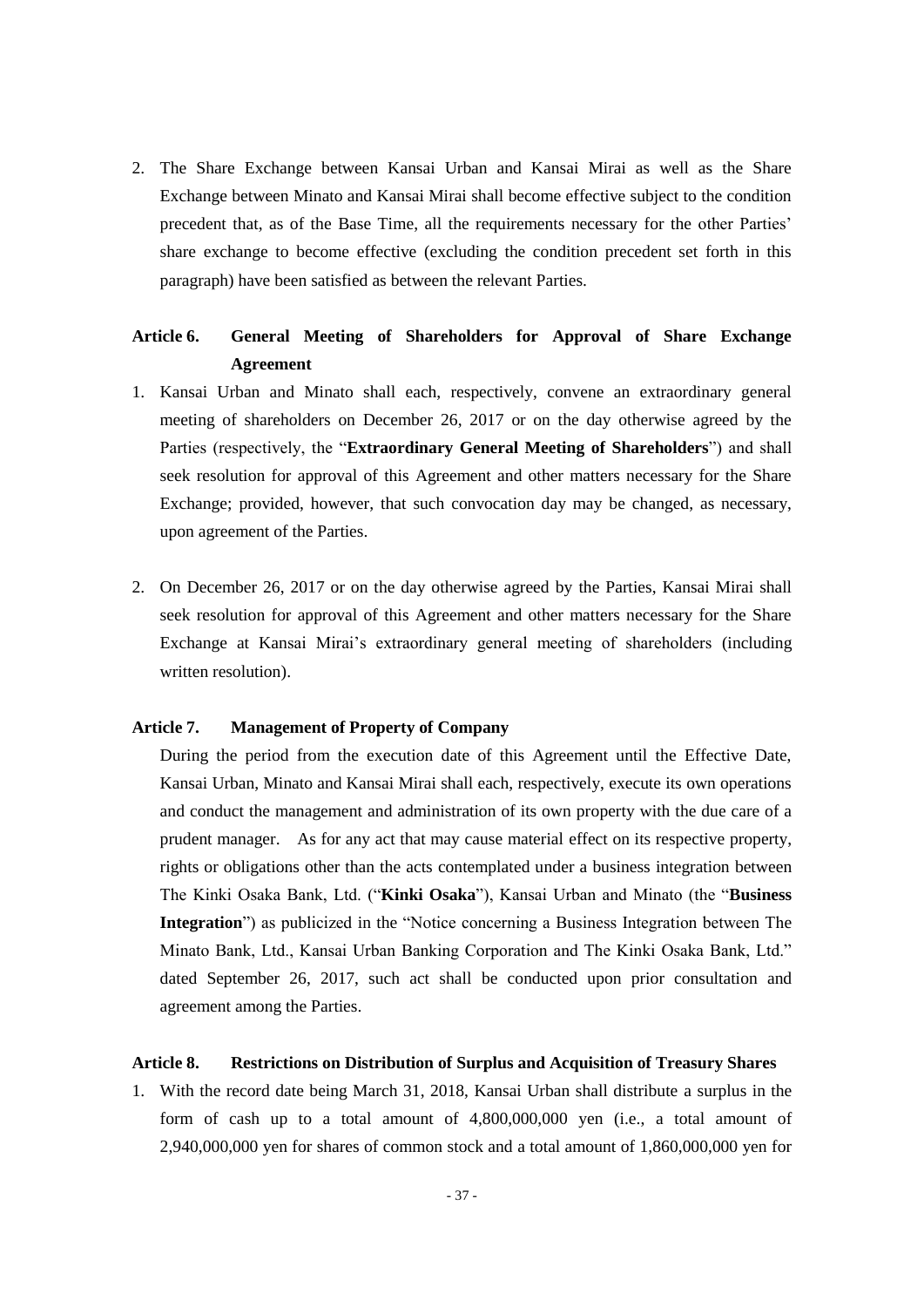shares of Class 1 preferred stock), and Kansai Mirai shall exercise its voting rights as necessary.

- 2. With the record date being March 31, 2018, Minato shall distribute a surplus in the form of cash up to a total amount of 2,052,000,000 yen, and Kansai Mirai shall exercise its voting rights as necessary.
- 3. Except for those set forth in the preceding two paragraphs, Kansai Urban, Minato and Kansai Mirai shall not distribute a surplus whose record date is set on any day falling within the period from the execution date of this Agreement until the Effective Date, and also, shall not acquire treasury shares whose acquisition day is set on any day falling within the period from the execution of this Agreement until the Effective Date (excluding any acquisition of treasury shares in accordance with any demand for purchase of shares constituting less than one unit as provided for in Article 192, Paragraph 1 of the Companies Act and any acquisition of treasury shares in accordance with any demand for purchase of shares of dissenting shareholders to be exercised upon the Share Exchange as provided for in Article 785, Paragraph 1 of the Companies Act).

#### **Article 9. Treatment of Treasury Shares**

Kansai Urban and Minato shall each, pursuant to resolution of its respective meeting of the board of directors to be held by the day immediately preceding the Effective Date, cancel all of the treasury shares that each Party holds (including treasury shares acquired in response to dissenting shareholders' share purchase demands exercised upon the Share Exchange as provided for in Article 785, Paragraph 1 of the Companies Act) at the time immediately preceding the point in time when Kansai Mirai acquires all of the issued shares of Kansai Urban and Minato through the Share Exchange.

#### **Article 10. Amendment to Articles of Incorporation**

- 1. Kansai Urban and Minato shall each, at its Extraordinary General Meeting of Shareholders, respectively, seek resolution on amendment to its respective articles of incorporation to the effect that any provisions specified therein concerning a record date for an annual general meeting of shareholders shall be deleted as of March 30, 2018 on the condition that this Agreement has not ceased to be effective.
- 2. Kansai Mirai shall, by no later than the day immediately preceding the day on which the Extraordinary General Meeting of Shareholders is held, resolve at Kansai Mirai's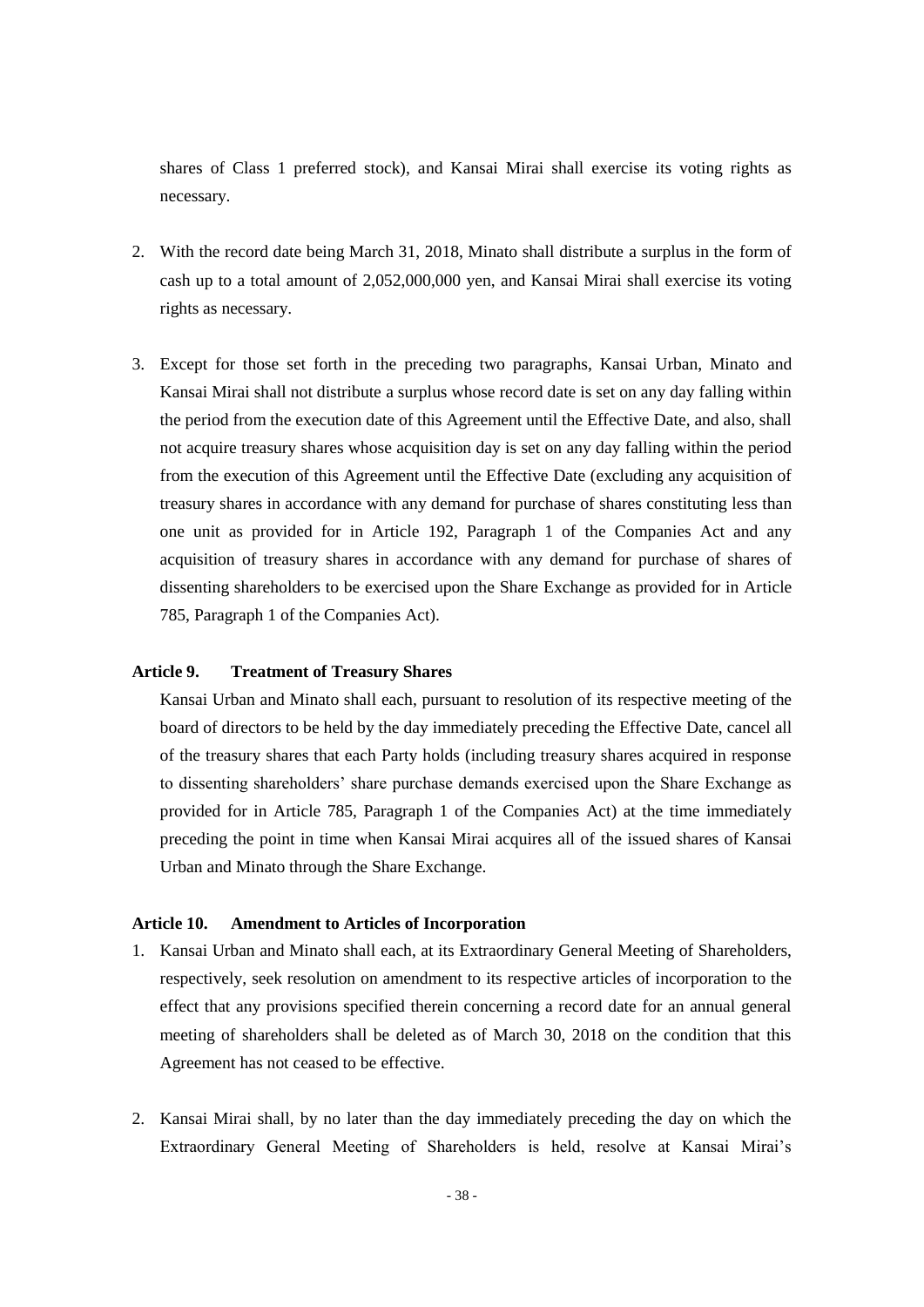extraordinary general meeting of shareholders (including written resolution) on amendment to its articles of incorporation to the effect that any provisions specified therein concerning restriction on transfer of shares of common stock of Kansai Mirai shall be deleted.

#### **Article 11. Grant of Voting Rights to Kansai Urban's and Minato's Shareholders**

Kansai Mirai shall, by no later than the Effective Date, make a board of directors' resolution to the effect that voting rights to be exercised at Kansai Mirai's annual meeting of shareholders to be held in June 2018 are granted to Kansai Urban's and Minato's shareholders to whom shares of common stock of Kansai Mirai are delivered and allotted upon the Share Exchange on the condition that the amendment to the articles of incorporation specified in Article 10 becomes effective in accordance with Article 124, Paragraph 4 of the Companies Act and that the Share Exchange becomes effective.

#### **Article 12. Matters for Confirmation, Etc.**

- 1. Kansai Urban, Minato and Kansai Mirai confirm that, under the Business Integration Agreement dated September 26, 2017 (the "**Business Integration Agreement**") executed among Resona Holdings, Inc. ("**Resona HD**"), Sumitomo Mitsui Financial Group, Inc. ("**SMFG**"), Sumitomo Mitsui Banking Corporation ("**SMBC**"), Kinki Osaka, Kansai Urban and Minato, the parties to the Business Integration Agreement have respectively made representations and warranties specified in Attachment 13 (p. 100 - p. 108 of Extraordinary General Meeting of Shareholders - Reference Documents for Extraordinary General Meeting of Shareholders <Appendix>) (the "**Representations and Warranties**"), and further, Kansai Mirai represents and warrants to Kansai Urban and Minato that the matters specified in Attachment 14 (p. 109 - p. 110 of Extraordinary General Meeting of Shareholders - Reference Documents for Extraordinary General Meeting of Shareholders <Appendix>) are true and accurate in material respects during the period from the execution date of this Agreement to the day immediately preceding the Effective Date ("**Kansai Mirai's Representations and Warranties**").
- 2. Kansai Urban and Minato confirm that, in the event that any damage, loss or expense (including reasonable attorneys' fees; collectively, "**Damage, Etc.**") is incurred by any of the other parties to the Business Integration Agreement arising out of or in connection with any of the Representations and Warranties being false or inaccurate under the Business Integration Agreement, Kansai Urban and Minato are each, respectively, obliged to provide compensation for such Damage, Etc. Further, in cases where any Damage, Etc. is incurred by any of the other parties to the Business Integration Agreement arising out of or in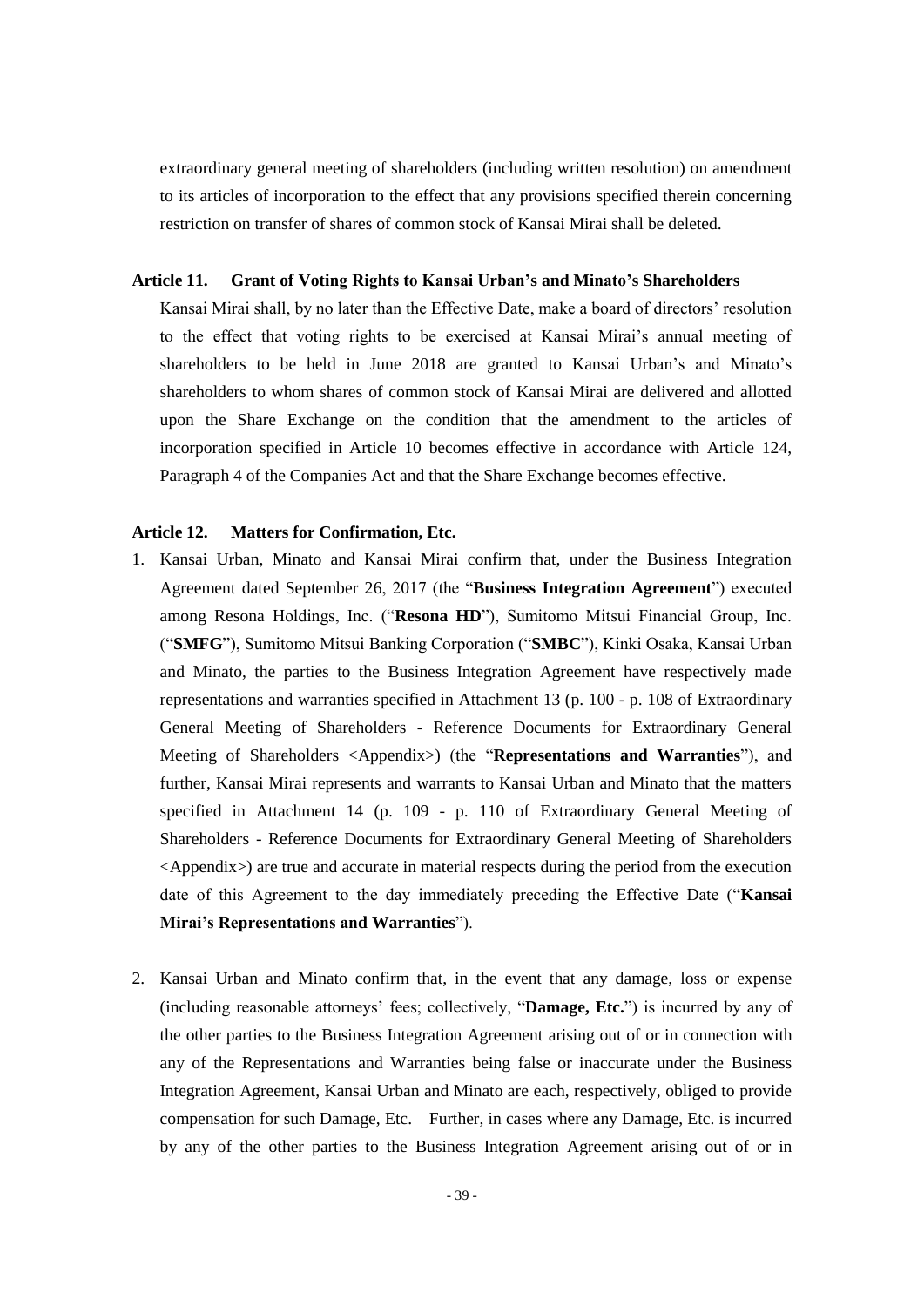connection with any of Kansai Mirai's Representations and Warranties being false or inaccurate, Kansai Mirai shall be obliged to provide compensation for such Damage, Etc.

#### **Article 13. Change to Terms for Share Exchange and Termination of This Agreement**

During the period from the execution date of this Agreement to the Effective Date, if a situation arises that is reasonably determined to pose a risk of having a materially adverse effect on the financial conditions, operating results, cash flow, business or rights and obligations of Kansai Urban, Minato, Kansai Mirai or Kinki Osaka, and if a situation arises or is identified that will have a material adverse effect on the implementation of the Share Exchange or the terms for the Share Exchange or that otherwise will make the achievement of the objectives of this Agreement difficult, Kansai Urban, Minato or Kansai Mirai may terminate this Agreement upon consultation among the Parties or may change the terms for the Share Exchange upon agreement among the Parties, Resona HD, SMFG and SMBC.

#### **Article 14. Effect of This Agreement**

This Agreement ceases to be effective in cases where: this Agreement is terminated in accordance with the preceding Article; approval for this Agreement fails to be obtained at any of the Extraordinary General Meetings of Shareholders of Kansai Urban, Minato or Kansai Mirai by the day immediately preceding the Effective Date; approval for proposals submitted to the Extraordinary General Meetings of Shareholders of Kansai Urban and Minato, in whole or in part, fails to be obtained by the day immediately preceding the Effective Date; transfer of all of Kinki Osaka's shares held by Resona HD from Resona HD to Kansai Mirai is not completed by the day immediately preceding the Effective Date; or approval, etc. from relevant government agencies required under domestic and foreign laws and regulations pertaining to the Share Exchange (including, without limitation, effectuation of notices to relevant government agencies) fails to be obtained by the day immediately preceding the Effective Date.

#### **Article 15. Matters for Consultation**

Any matters not set forth in this Agreement and other matters necessary for the Share Exchange shall be determined upon consultation and agreement among the Parties.

IN WITNESS WHEREOF, this Agreement is prepared in triplicate, with the Parties affixing their names and seals hereunto, and retaining one (1) copy each.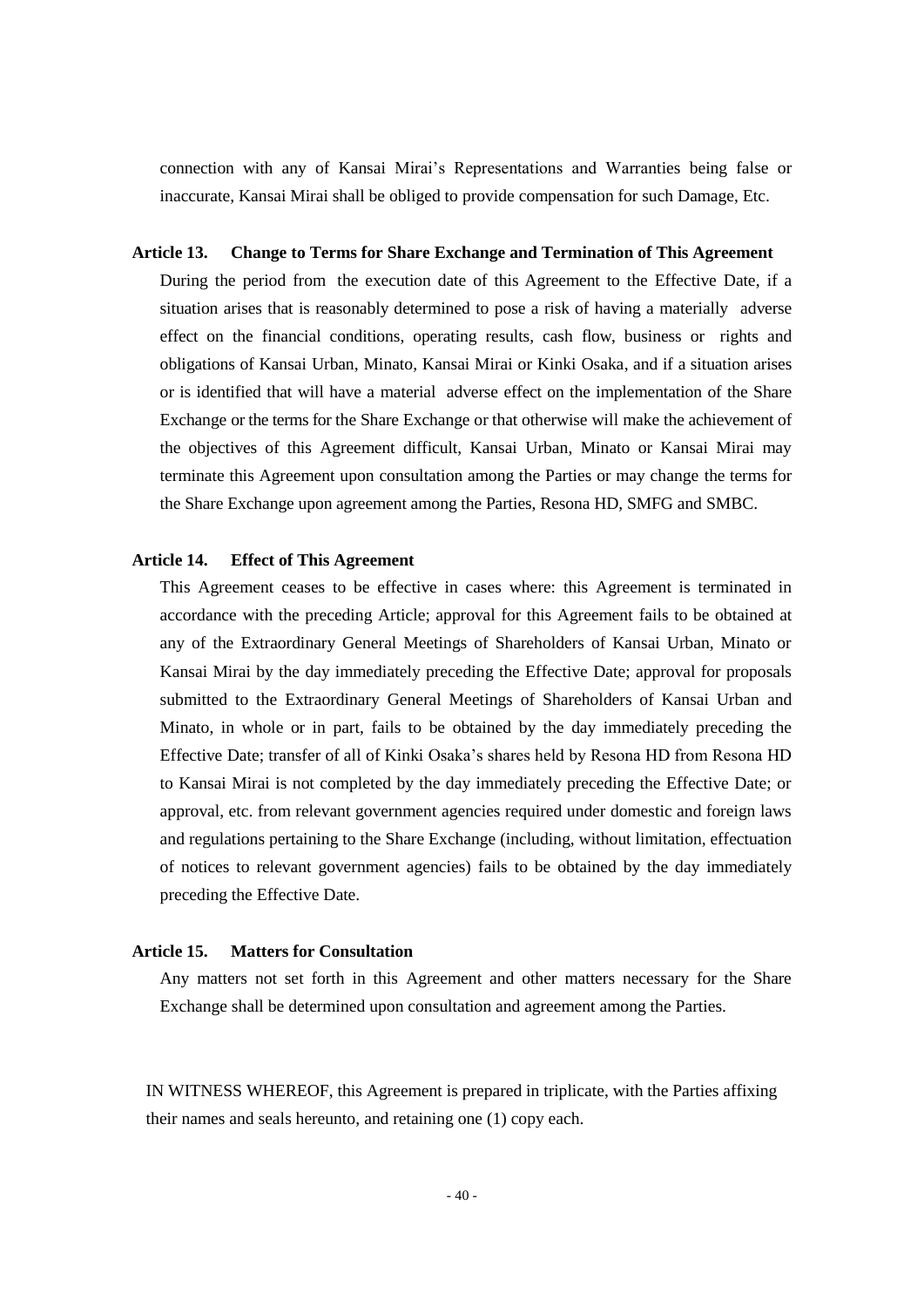November 14, 2017

| Kansai Urban: | Kansai Urban Banking Corporation             |  |  |
|---------------|----------------------------------------------|--|--|
|               | 1-2-4, Nishi-Shinsaibashi,                   |  |  |
|               | Chuo-ku, Osaka-shi, Osaka                    |  |  |
|               | Kazumasa Hashimoto, Representative Director  |  |  |
|               | and President (Seal)                         |  |  |
| Minato:       | The Minato Bank, Ltd.                        |  |  |
|               | 2-1-1, Sannomiyacho, Chuo-ku,                |  |  |
|               | Kobe-shi, Hyogo                              |  |  |
|               | Hiroaki Hattori, Representative Director and |  |  |
|               | President (Seal)                             |  |  |
|               |                                              |  |  |
| Kansai Mirai: | Kansai Mirai Financial Group, Inc.           |  |  |
|               | 2-1, Bingomachi 2 chome, Chuo-ku,            |  |  |
|               | Osaka-shi, Osaka                             |  |  |
|               | Tetsuya Kan, Representative Director and     |  |  |
|               | <b>Executive President (Seal)</b>            |  |  |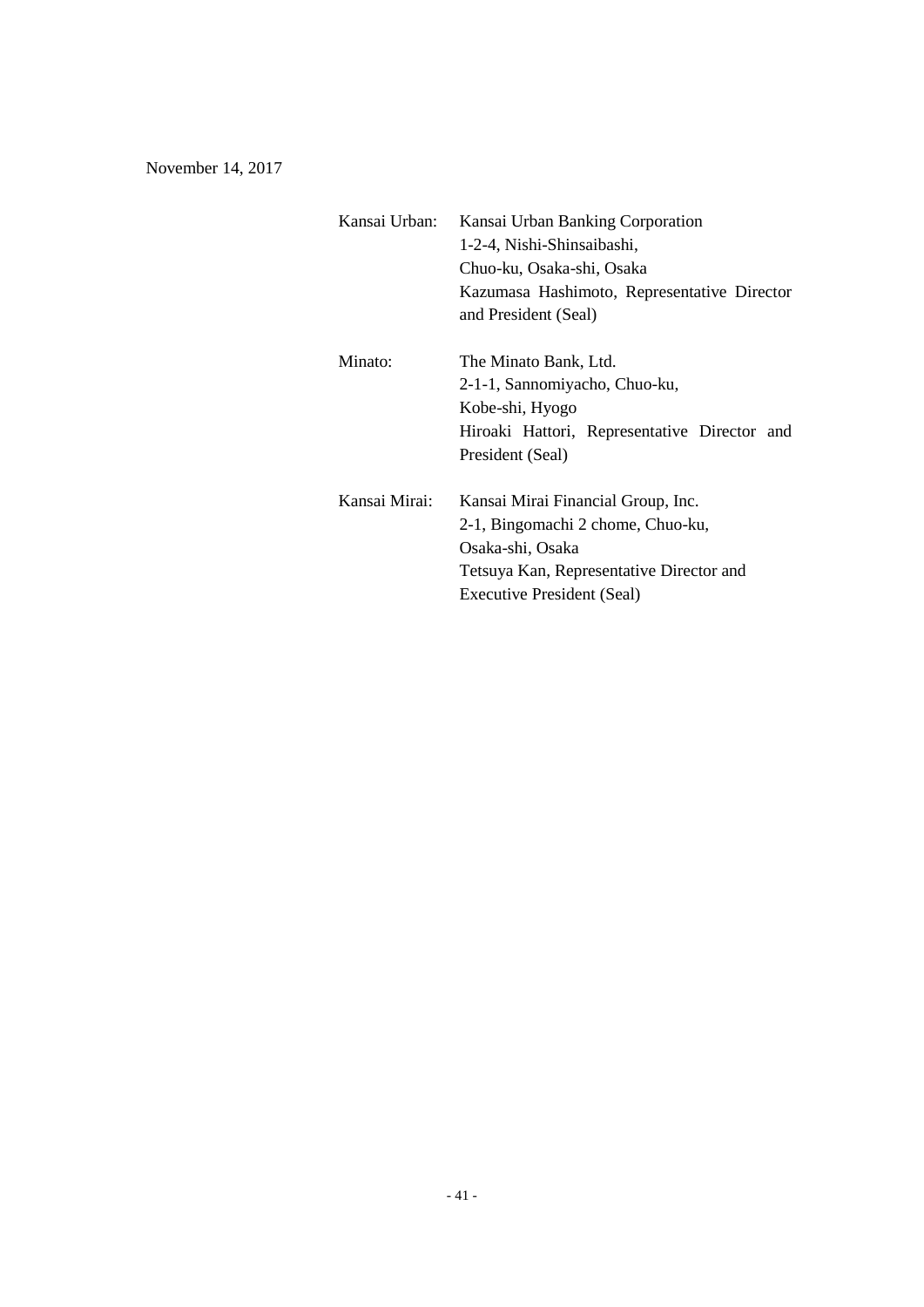# **Proposal 2 Partial Amendment to the Articles of Incorporation**

## 1. Reasons for Amendment

If "Proposal 1: Approval for Share Exchange Agreement with Kansai Mirai Financial Group, Inc." is approved, the Holding Company will be the sole shareholder of the Bank, and accordingly the provision in the Articles of Incorporation relating to the record date for annual general meetings of shareholders will no longer be necessary.

In association therewith, the record date system for annual general meetings of shareholders shall be abolished; Article 13 of the current Articles of Incorporation shall be deleted; and also, Article 14 through Article 51 of the current Articles of Incorporation shall be revised to Article 13 through Article 50, respectively.

The amendment to the Articles of Incorporation shall become effective on March 30, 2018 on the condition that "Proposal 1: Approval for Share Exchange Agreement with Kansai Mirai Financial Group, Inc." is approved and that the Share Exchange Agreement does not cease to be effective by the day immediately preceding March 31, 2018.

# 2. Details of Amendment

The details of amendment are as follows:

| <b>Current Articles of Incorporation</b>      | Proposed Amendment      |  |
|-----------------------------------------------|-------------------------|--|
| Article 13 (Record Date)                      |                         |  |
| 1. The Bank shall deem those shareholders     | (Intentionally Deleted) |  |
| entitled to vote and being entered or         |                         |  |
| recorded in the final shareholder registry    |                         |  |
| as of the last day of each fiscal year as the |                         |  |
| shareholders who are entitled to exercise     |                         |  |
| their rights at the Annual General            |                         |  |
| Meeting of Shareholders with respect to       |                         |  |
| such fiscal year.                             |                         |  |
| 2. Unless otherwise provided for in the       |                         |  |
| preceding paragraph or other articles         |                         |  |
| hereof, the record date may be determined     |                         |  |
| by giving a public notice thereof in          |                         |  |
| advance, as necessary.                        |                         |  |
|                                               |                         |  |

(Sections subject to amendment are underlined.)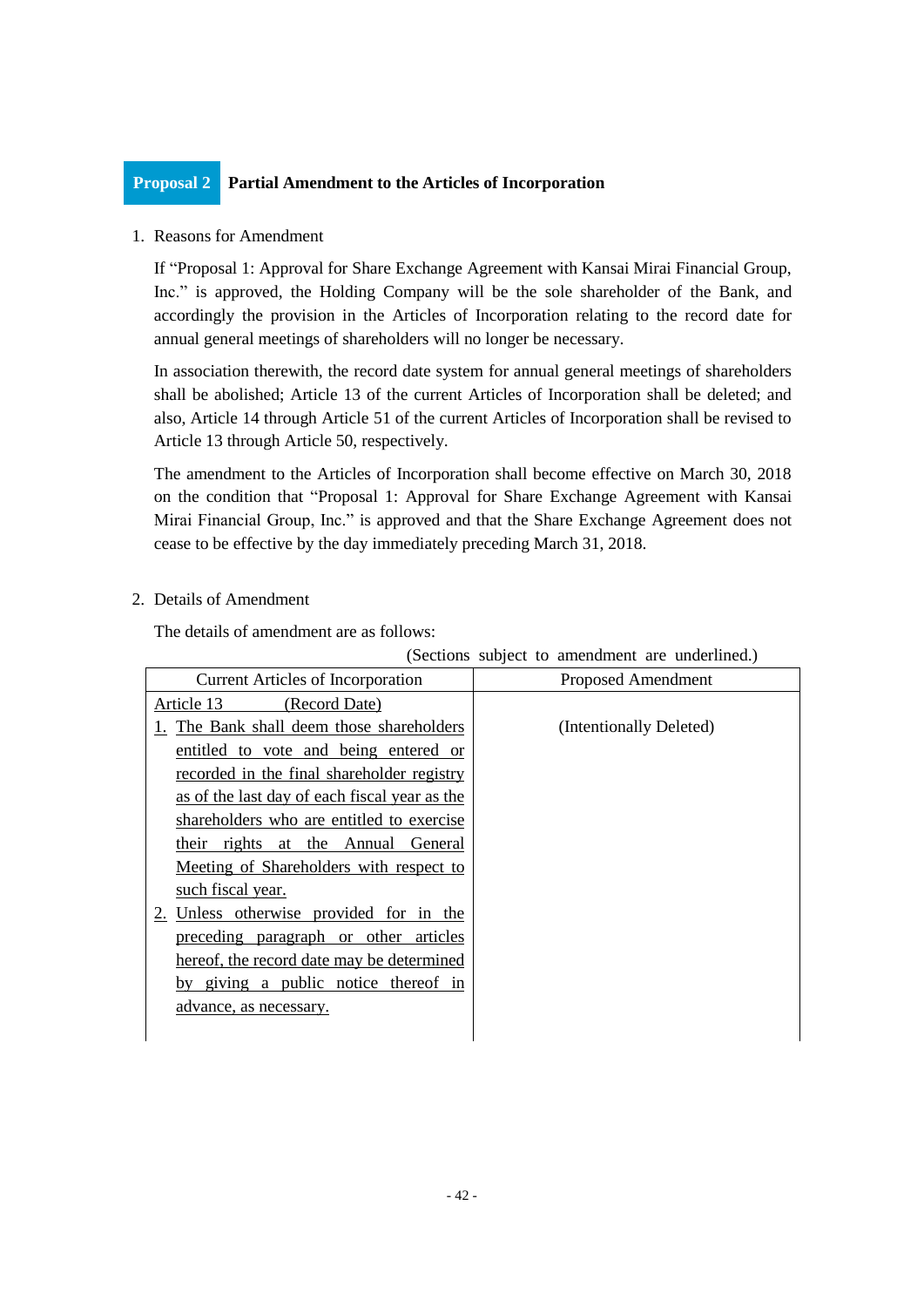| Article 14.           |           | Article 13.           |             |
|-----------------------|-----------|-----------------------|-------------|
| $\tilde{\phantom{a}}$ | (Omitted) | $\tilde{\phantom{a}}$ | (Unchanged) |
| Article 51.           |           | Article 50.           |             |
|                       |           |                       |             |

## (Reference)

As for a dividend of surplus (year-end dividends) of the fiscal year ending in March 2018 (commencing on April 1, 2017 and ending on March 31, 2018), the Bank shall, pursuant to Article 49 of the current Articles of Incorporation (i.e. Article 48 after amendment thereof), schedule the payment of the same to the shareholders or registered pledgees entered or recorded in the final shareholder registry as of March 31, 2018.

End